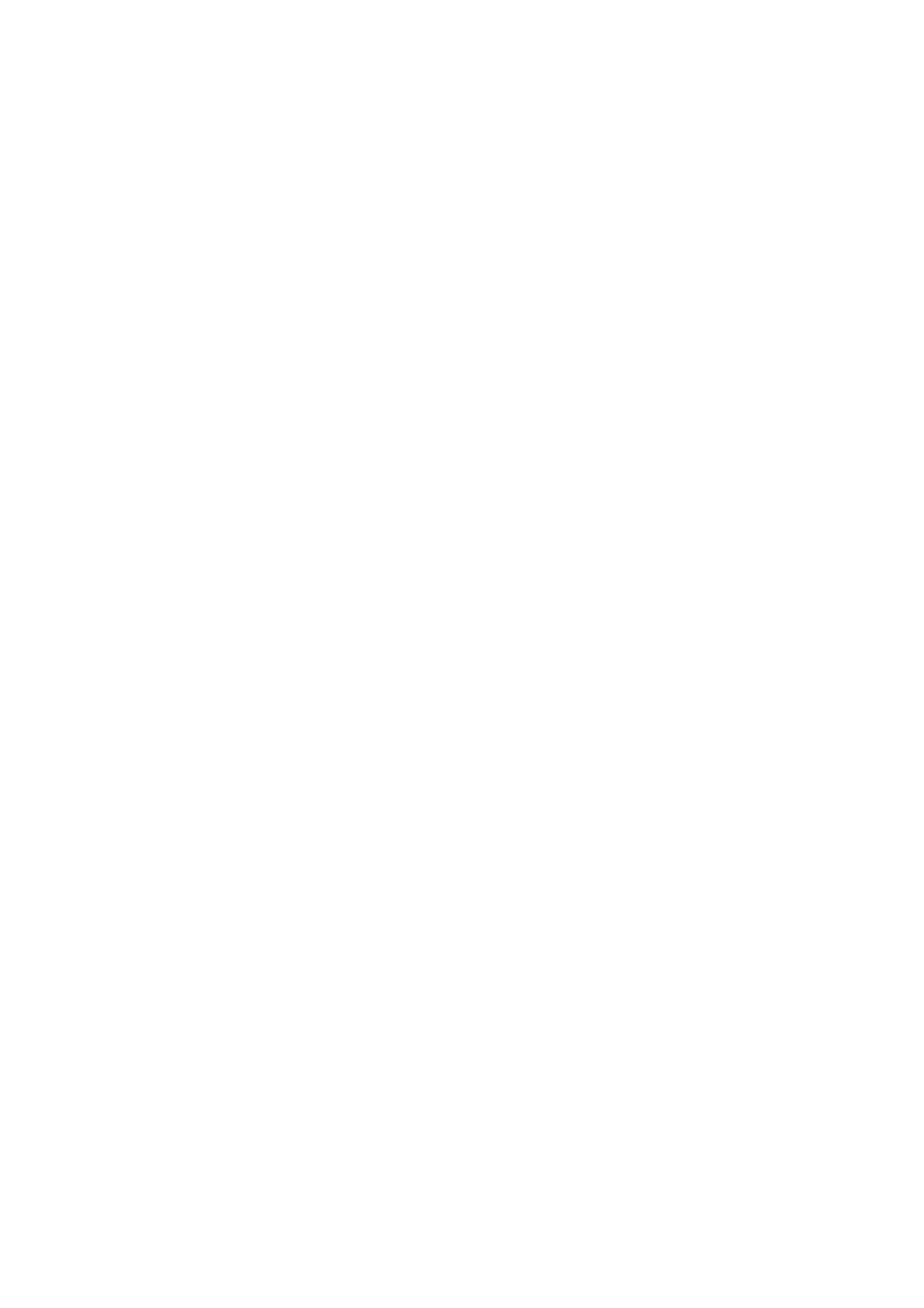# **TABLE OF CONTENTS**

## Page

| $\mathbf{1}$ |     |       |                                                   |    |
|--------------|-----|-------|---------------------------------------------------|----|
| 1.           |     |       |                                                   | 5  |
|              | 1.1 |       |                                                   | 5  |
|              | 1.2 |       |                                                   | 6  |
| 2.           |     |       | SELECTION CRITERIA AND MANAGEMENT GUIDELINES      | 9  |
|              | 2.1 |       |                                                   | 9  |
|              | 2.2 |       |                                                   | 10 |
|              |     | 2.2.1 |                                                   | 10 |
|              |     | 2.2.2 |                                                   | 12 |
|              |     | 2.2.3 |                                                   | 14 |
|              |     | 2.2.4 |                                                   | 14 |
|              |     | 2.2.5 |                                                   | 16 |
| 3.           |     |       | PERFORMANCE AND ACHIEVEMENTS OF THE 1035 FACILITY | 17 |
|              | 3.1 |       |                                                   | 17 |
|              | 3.2 |       |                                                   | 19 |
| 4.           |     |       |                                                   | 20 |

### **ANNEXES**

| Annex I:   | Terms of reference                       |
|------------|------------------------------------------|
| Annex II:  | <b>Questionnaire for Member States</b>   |
| Annex III: | Guidance Note on the 1035 Facility       |
| Annex IV:  | 1035 Facility databases $-$ sample forms |
|            |                                          |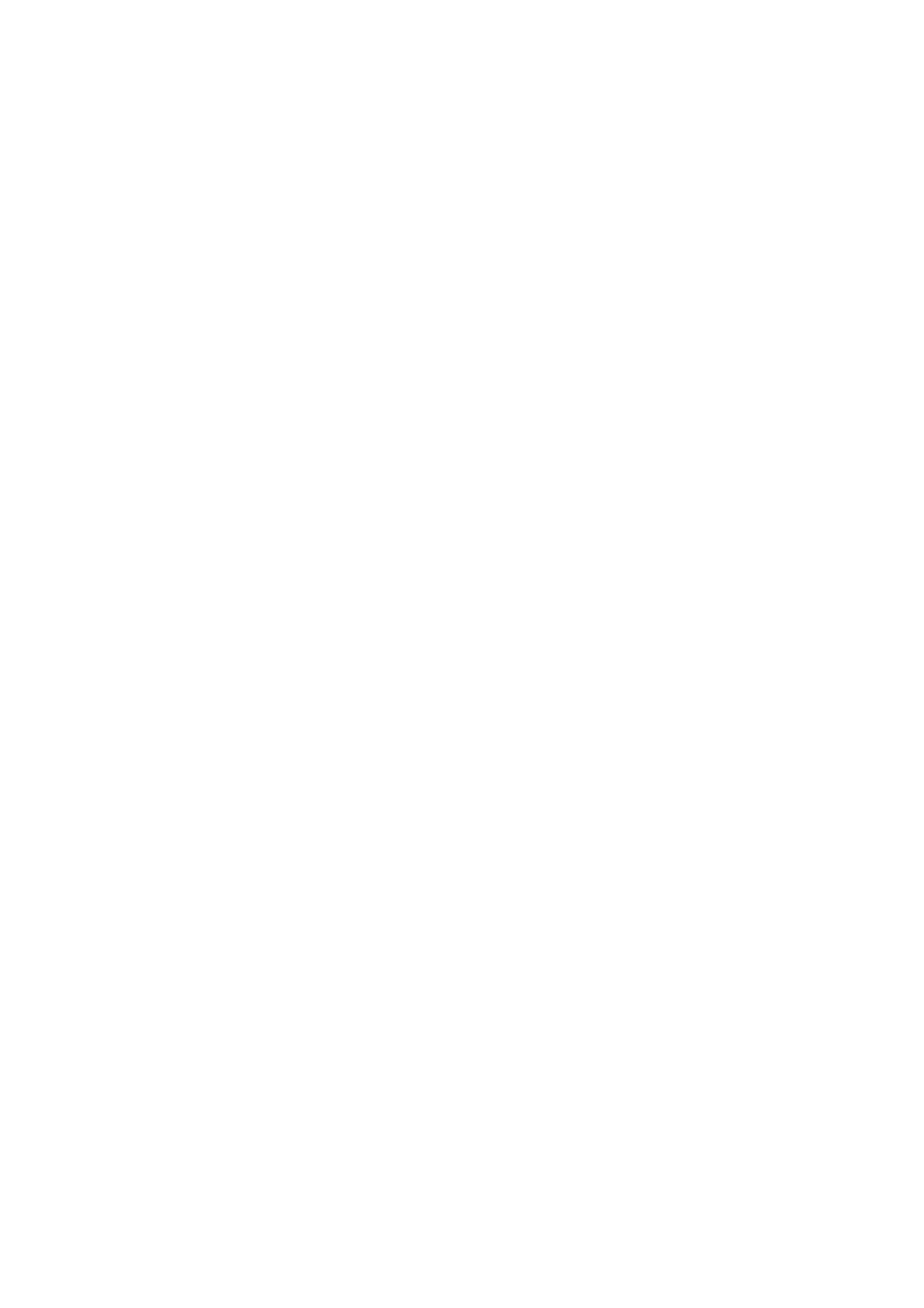### **EXECUTIVE SUMMARY**

1. Council Resolution No. 1035 of 29 November 2000 requested the Director General "to allocate one million United States dollars from the Discretionary Income for the development of migration projects in favour of developing Member States and Member States in transition, on the basis of an equitable regional distribution, without prejudice to funds already allocated for these purposes". The IOM Administration allocated USD 1,430,000 to the 1035 Facility in 2001; since then, the total funds allocated each year have reached around USD 1,420,000, including in 2011.

2. To manage the allocation of these funds, the Revision of the Programme and Budget for 2001 (MC/EX/631) outlined the criteria and guidelines established by the IOM Administration. In June 2001, the criteria were completed to take into account suggestions made by Member States. Amended criteria and guidelines derived from the first evaluation were presented to Member States at the Ninety-first Session of the Subcommittee on Budget and Finance (SCBF), held on 4 and 5 May 2004, in document SCBF/265; the second evaluation, conducted in 2005, confirmed their validity as established in 2004. It also reaffirmed some principles such as the focus on capacity-building initiatives, the ownership of Facility-funded projects by benefiting Member States and related obligations in terms of performance, follow-up activities and co-funding, when possible.

3. In 2007, at its Ninety-third (Special) Session, the IOM Council adopted Resolution No. 1150 of 7 June 2007, which stated, inter alia, that "25 per cent of Discretionary Income (excluding security) in excess of the 2007 Programme and Budget Discretionary Income of USD 20.5 million will be allocated to an expanded 1035 Facility starting in 2008", and that "The total amount available for the expanded 1035 Facility (excluding direct voluntary contributions) cannot exceed total miscellaneous income (unearmarked contributions and interest income)." The Resolution also limits access to those new funds, by stating that "Access to funding under Line 2 will be linked to outstanding contributions, and Member States subject to Article 4 will not be eligible for funding."

4. The funding made available for Line 2 in 2008, 2009 and 2010 was USD 3,047,491, USD 5,048,569 and USD 4,339,499, respectively. The amounts include the voluntary contributions from Member States which are added to Line 2 of the Facility. In 2011, the total amount allocated from Discretionary Income for Line 2 should reach USD 5.7 million; however, this amount will be limited to USD 5.1 million in line with the text of the Resolution, which states that the expanded 1035 Facility funding level (Lines 1 and 2) cannot exceed total miscellaneous income.

5. Apart from the budget ceilings per project and the Line 2 restriction regarding Member States subject to Article 4 (which was not reviewed in the evaluation), Lines 1 and 2 use the same criteria and guidelines for allocating 1035 Facility funds. Regarding daily management, two staff members work full time for the 1035 Facility under the responsibility of the Director of the Department of Migration Management. A database is in place and currently records 326 projects; a second database was created in 2010 in order to regularly collect information on a selected sample of projects so as to assess their outcome, impact and follow-up activities and seed funding from other sources. Guidance notes detailing the procedures for submitting projects and the approval criteria were also prepared in the three official languages to facilitate the preparation and submission of projects by Member States and IOM offices.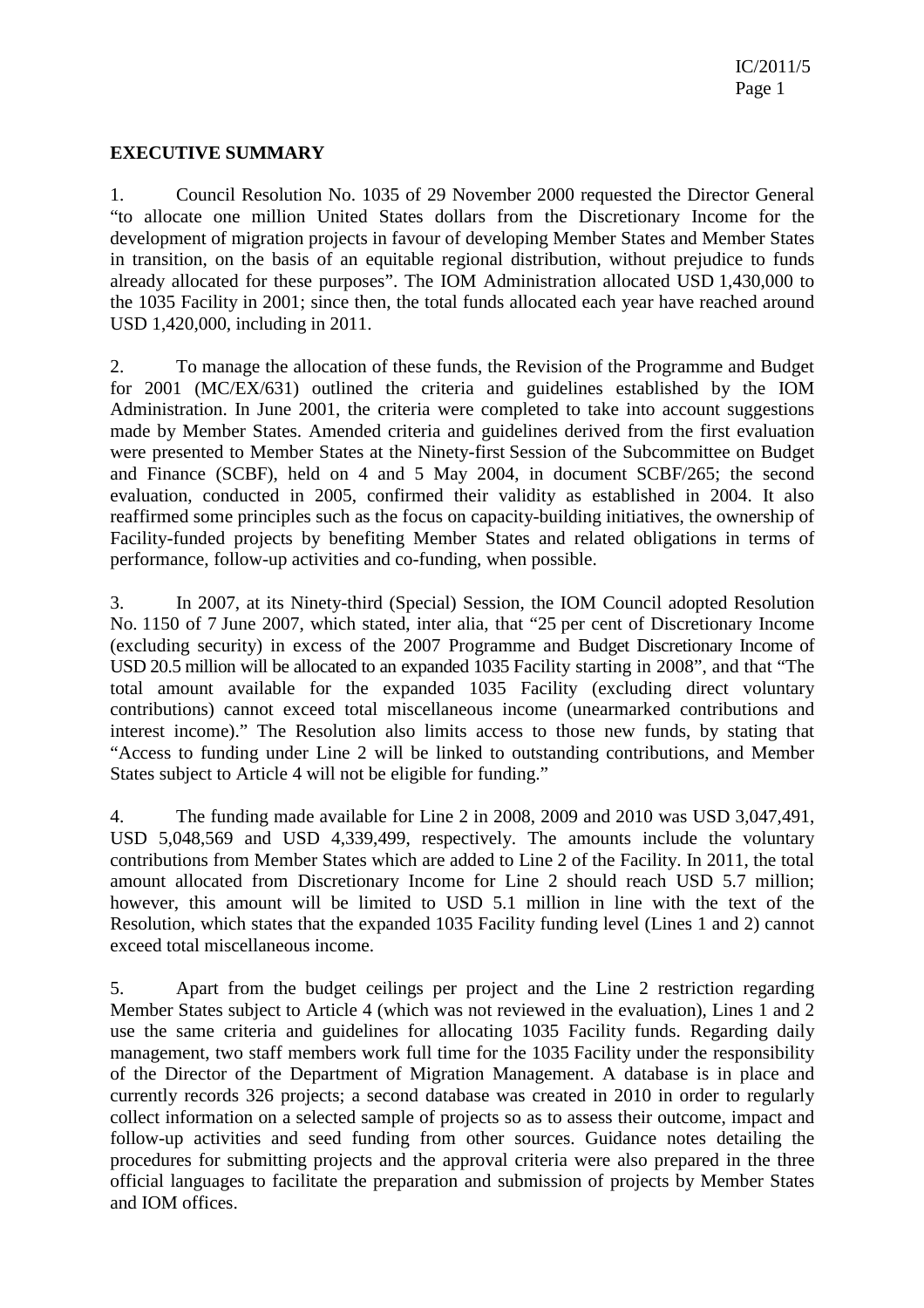6. Following the establishment of Line 2, it was considered relevant to re-examine the criteria and guidelines, specifically to review the differences between Lines 1 and 2 regarding the list of benefiting Member States, the amounts allocated and the administrative and reporting requirements. In addition, the evaluation was expected to re-examine the outcome, impact and sustainability of a number of selected projects covering the period 2005–2009. At the Sixth Session of the Standing Committee on Programmes and Finance (SCPF), held on 10 and 11 May 2010, the 1035 Facility status report (SCPF/41) suggested that the third evaluation be conducted by the Office of the Inspector General, a proposal that was endorsed by the Member States. The overall objective of the evaluation was to evaluate the relevance of the criteria, guidelines and administrative management of the 1035 Facility, taking into account the creation of Line 2 and the Facility's original intent, as well as the performance and achievements of projects implemented within the framework of the Facility, with special focus on their outcome, impact and sustainability.

7. As with previous evaluations, the feedback from IOM Member States was considered important. A questionnaire was therefore sent to all Member States; however, only 13 completed the questionnaire (8 benefiting Member States and 5 non-benefiting Member States). The Office of the Inspector General used these 13 replies to debate on the questions raised in the terms of reference, but did not consider them to represent a consensus. The Office completed the analysis using the views of Member States on similar questions contained in the two previous evaluations. The evaluation report proposes recommendations for the Member States to discuss and endorse at the SCPF meetings.

8. Concerning the analysis of the performance and impact of the 1035 Facility, eight benefiting Member States completed this part of the questionnaire, and an internal impact assessment form was sent to the IOM offices that had benefited from the 1035 Facility. The internal impact assessment was initiated by the 1035 Facility management in August 2010 and covered a five-year period (2005–2009), starting on the year of the second evaluation. A total of 75 projects, representing close to 40 per cent of the projects funded during that period, were selected at random; however, regional balance was taken into account and the number of projects selected per year was limited. Two Missions also provided information on projects that had not been selected, bringing the total of number of projects surveyed to 77. All project areas authorized by the 1035 Facility selection criteria were covered (labour migration, counter-trafficking, migration management, health, migration and development, policy and legal framework, migrant rights). It is important to underline that the aim of the assessment was not to conduct a rigorous evaluation of the impact of the selected projects, which would have required extensive work, time and resources, but to use a self-assessment approach to evaluate the outcome, impact and sustainability of the projects, and to draw subsequent conclusions on the overall outcome and impact of the 1035 Facility.

9. With regard to the eligibility criteria, the evaluation noted that views on the exclusion of the category "with economy in transition", resulting from a literal interpretation of the text of Resolution No. 1150, did not reflect a consensus. The evaluation report does not propose a recommendation that would amend the existing lists of benefiting Member States. The reference to "developing Member States" for Line 2 funding was part of a resolution discussing the IOM Strategy, and the decision concerning an expanded 1035 Facility was included in an annex to the main resolution; the wording, in that case, was certainly not the main focus. However, the evaluation report reminds Member States of the option to voluntarily withdraw, as reported in the first evaluation of the 1035 Facility: "However, during the last Executive Committee meeting in June 2003, an eligible Member State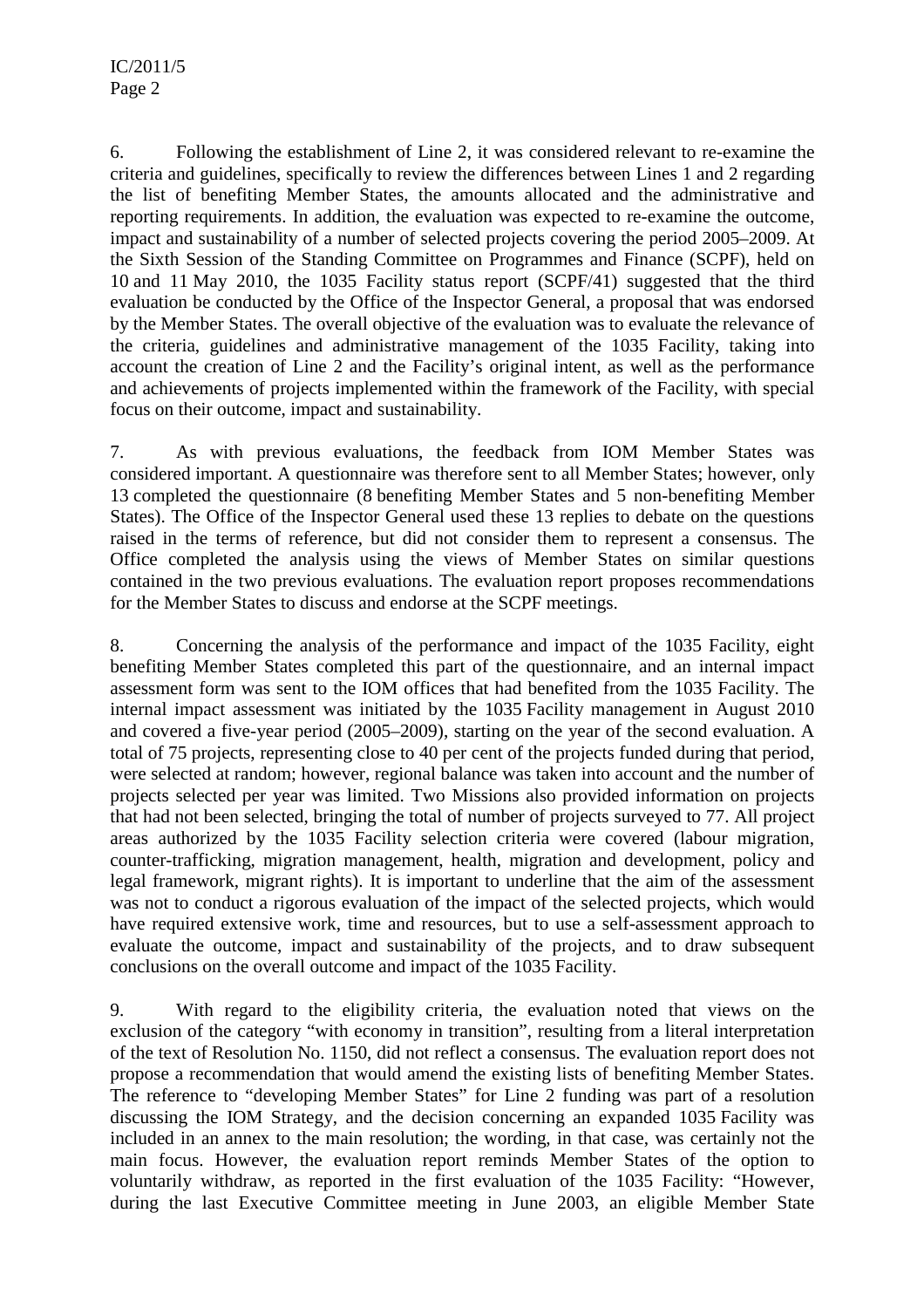specifically requested IOM Administration that it be removed from the list of countries entitled to 1035 assistance, thereby 'demonstrating solidarity with countries whose needs were greater".

10. As there are significant increases in the amounts available each year for the 1035 Facility, and considering that voluntary contributions are allocated to Line 2, carrying out a review of the exclusion criteria for some project categories was considered relevant, for instance the funding of specific projects in emergencies not necessarily related to the emergency itself, or for reconstruction projects in post-crisis situations focusing on capacitybuilding and migration. Thirteen Member States answered the related questions, and there was a clear consensus that capacity-building projects should remain a central focus for 1035 Facility funding.

11. The evaluation report does not, however, make firm conclusions on the need to revise the status of the projects to be excluded from the Facility, and this is particularly valid for the "movement" and "major conferences" categories. However, additional clarifications could be added for the "emergencies" and "assisted voluntary return" categories, and also when examining the projects presented under these two categories during the period 2005– 2011. The exclusion of some projects in post-crisis situations which focus on technical assistance for migration management was problematic as this is contrary to the spirit of the Facility.

12. Concerning the funding levels and the application procedures, the status quo can be maintained, except when Member States and IOM offices do not comply with the reporting requirements, in which case penalties could be envisaged. One Member State also proposed that the criteria and guidelines be reviewed in the light of the outcome of the current IOM budget reform process. This proposal could be considered valid, given that Line 2 of the Facility is established according to Discretionary Income levels; however, it could take some time for the reform process to reach a final outcome and this might lead to other restructuring needs within the expanded Facility.

13. In the questionnaire replies, Member States did not raise any issues concerning IOM's overall management of the expanded Facility. A detailed analysis was conducted on the effectiveness in applying procedures and guidelines, on compliance with the endorsement requirements by IOM Member States and on the reporting mechanisms. No major problems were detected and the evaluation makes positive conclusions on the overall management of the 1035 Facility, including the information shared with IOM Member States. The report notes, however, that, with the expansion of the Facility, the number of projects to review, comment on and submit to the IOM Director General for approval has been increasing. Furthermore, the improved management, through the creation of two databases that require constant monitoring, information sharing with IOM Member States and the monitoring of information exchanges with IOM Missions on project endorsement and implementation, has put pressure on the two IOM staff in charge of the Facility.

14. With regard to outcome and impact analysis, most of the projects assessed attained their expected outcome, in line with initial objectives. It was also noted that some projects had a clear and visible impact, for instance resulting in changes to legislation, the setting-up of new departments responsible for migration, or the approval of policy declarations for inter-State cooperation. It can be concluded that the majority of projects achieved their expected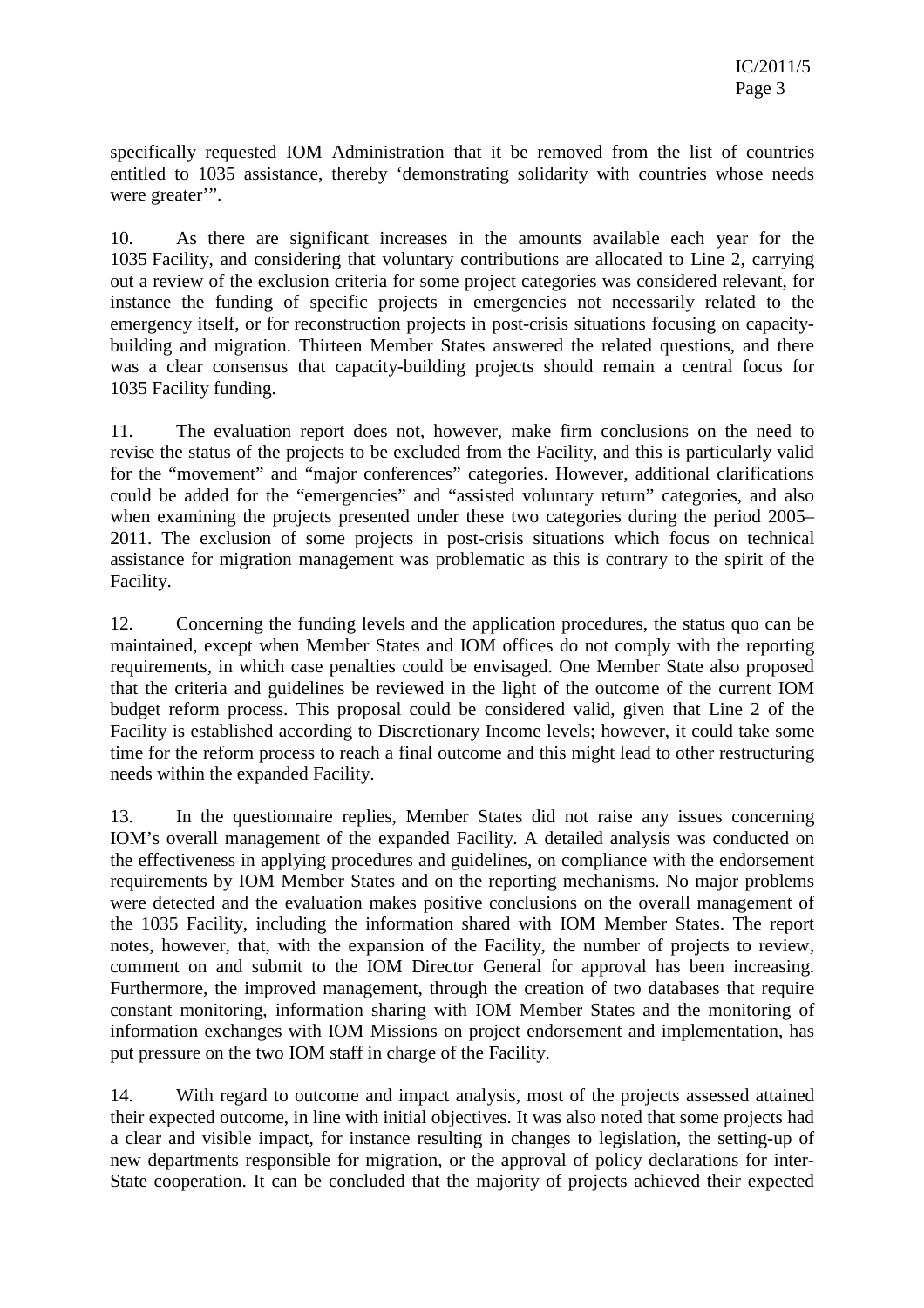outcome and/or impact, and that the actions taken by IOM offices and governments may be considered satisfactory in terms of sustainability.

15. Concerning overall outcome and impact, the Facility still has a positive overall impact, in line with initial expectations and the original intent; the second evaluation, conducted in 2005, reached the same conclusion. It should be noted that the increased levels of funding for each approved project also gave additional visibility to the Facility and generated greater interest in it as a funding source for IOM Missions and Member States. The need to secure funding for follow-up projects also diminished as many activities could be covered through the increased budgets available for projects.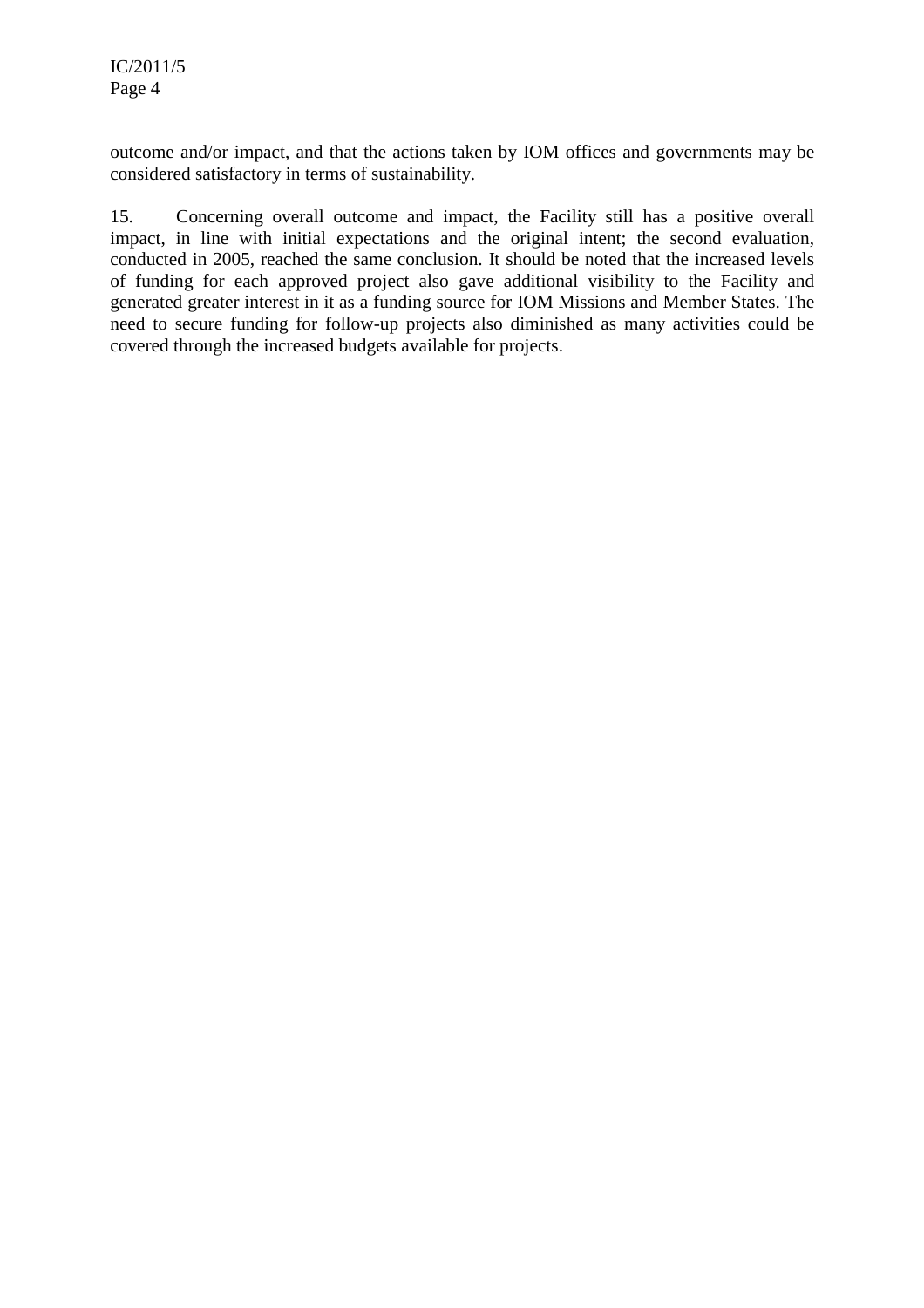### **1. INTRODUCTION**

#### **1.1 The 1035 Facility**

16. Council Resolution No. 1035 of 29 November 2000 requested the Director General "to allocate one million United States dollars from the Discretionary Income for the development of migration projects in favour of developing Member States and Member States in transition, on the basis of an equitable regional distribution, without prejudice to funds already allocated for these purposes". The IOM Administration allocated a total of USD 1,430,000 to the Facility in 2001; in 2002 the final allocation was lower, at USD 1,380,000, but increased again to USD 1,430,000 in 2003. Since then, the total funds allocated to the Facility each year have reached around USD 1,420,000, including for 2011.

17. To facilitate and streamline the allocation of these funds, the Revision of the Programme and Budget for 2001 (MC/EX/631) outlined the criteria and guidelines established by the IOM Administration, on which Member States were invited to comment. In June 2001, the criteria were completed to take into account additional suggestions made by Member States. In 2003, the IOM Administration, in agreement with its Member States, requested the Office of the Inspector General to conduct an evaluation of the Facility, focusing mainly on the relevance of its selection criteria and management guidelines. The evaluation exercise was completed in September 2003, and the report formally presented to the Subcommittee on Budget and Finance (SCBF) in October 2003. The updated criteria and guidelines for using the funds, derived from the evaluation, were presented to Member States at the Ninety-first Session of the SCBF in document SCBF/265 of 29 March 2004.

18. In 2003, a group of Member States led by Canada started informal discussions on the Facility, in parallel with the evaluation process. In June 2004, the group issued a document entitled Proposals to Re-structure the 1035 Facility, which was discussed at the Informal Consultation of 15 September 2004. As a result of the discussion, the Member States invited the IOM Administration to share its comments with all Member States in writing and document IC/2004/9 (Administration's Comments: Proposals to restructure the 1035 Facility) of 14 October 2004 was distributed. The Administration noted that many of the points contained in the document mirrored or complemented the evaluation published in 2003, pointing out, however, that some of its recommendations ran counter to the views and preferences of most Member States and risked duplicating existing structures and processes. At its Ninety-second Session, held in November 2004, the SCBF decided that all relevant issues discussed in those papers should be examined during the second 1035 Facility evaluation planned for 2005, which would also examine the outcome and impact of the Facility.

19. The second evaluation analysed the documents that had been presented and confirmed the validity of the project endorsement criteria and management guidelines as established in 2004. It also reaffirmed some principles such as the focus on capacity-building initiatives, the ownership of Facility-funded projects by benefiting Member States and obligations in terms of performance, follow-up activities and co-funding, when possible. Furthermore, the evaluation recommended that the control mechanisms for which the 1035 Facility management was responsible be fine-tuned, in particular for complex and regional projects; for instance, by requesting additional letters of endorsement or requiring proof that funding opportunities had been explored before relying on the 1035 Facility as a main source of funding. The evaluation took note of the high quality of the reports prepared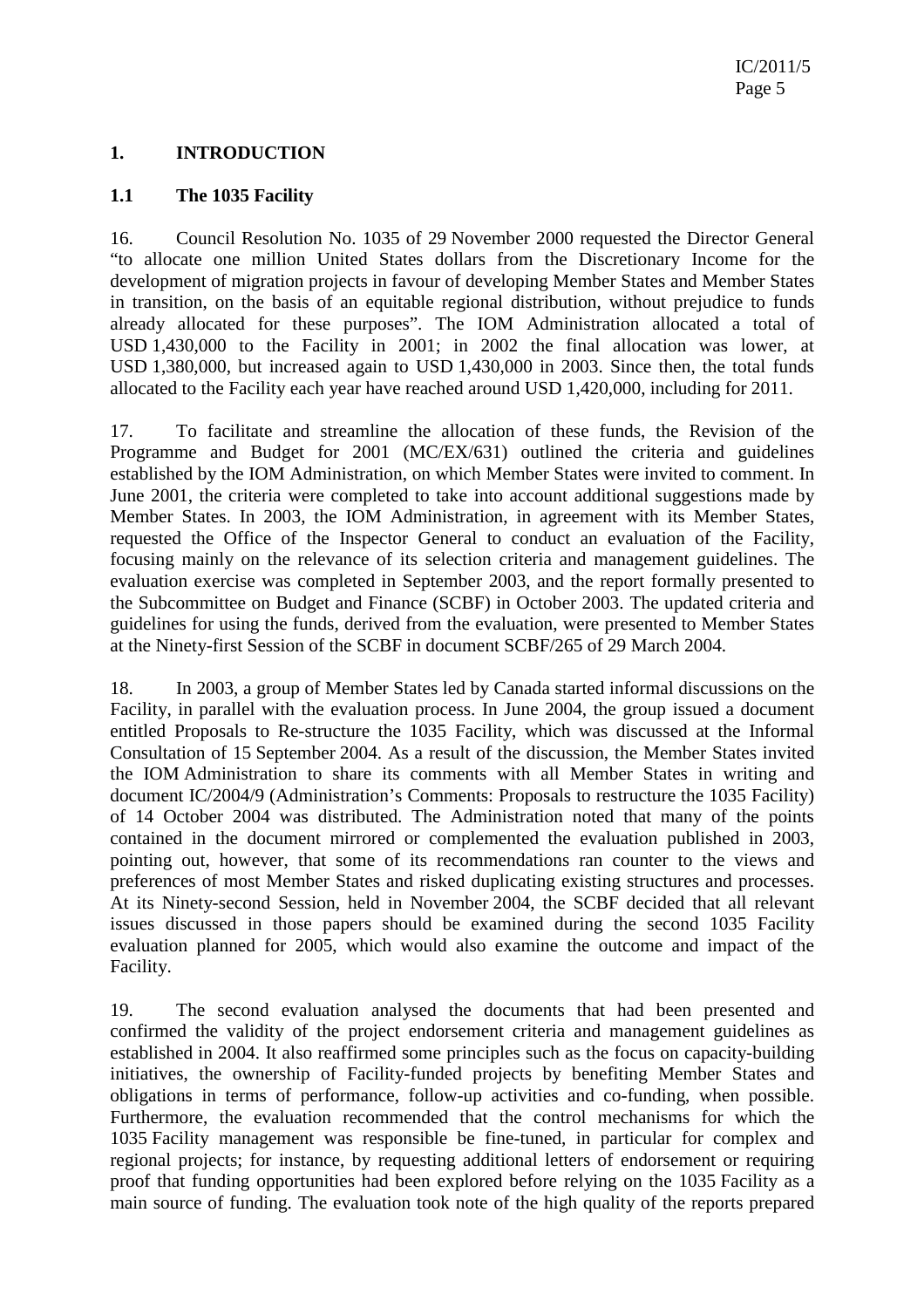by the 1035 Facility management, the 1035 Facility web page and the publication of a 1035 Facility brochure.

20. In 2007, at its Ninety-third (Special) Session, the Council adopted Resolution No. 1150 of 7 June 2007, which stated, inter alia, that "25 per cent of Discretionary Income (excluding security) in excess of the 2007 Programme and Budget Discretionary Income of USD 20.5 million will be allocated to an expanded 1035 Facility starting in 2008" and that "The total amount available for the expanded 1035 Facility (excluding direct voluntary contributions) cannot exceed total miscellaneous income (unearmarked contributions and interest income)." The Resolution also limits access to the new line of funding by stating that "Access to funding under Line 2 will be linked to outstanding contributions, and Member States subject to Article 4 will not be eligible for funding."

21. The funding made available for Line 2 in 2008, 2009 and 2010 was USD 3,047,491, USD 5,048,569 and USD 4,339,499, respectively.<sup>1</sup> The amounts include voluntary contributions from Member States which are added to Line 2 of the Facility. In 2011, the total amount allocated from Discretionary Income for Line 2 should reach USD 5.7 million; however, this amount will be limited to USD 5.1 million in line with the text of the Resolution, which states that the expanded 1035 Facility funding level (Lines 1 and 2) cannot exceed total miscellaneous income.

22. Apart from the Line 2 restriction regarding Member States subject to Article 4 and the budget ceilings per project, Lines 1 and 2 use the same criteria and guidelines for allocating 1035 Facility funds. Regarding daily management, two staff members work full time for the 1035 Facility under the responsibility of the Director of the Department of Migration Management. A database is in place that currently records 326 projects; a second database was created in 2010 in order to collect information on a selected sample of projects so as to assess their outcome, impact and follow-up activities and seed funding from other sources. Guidance notes detailing the procedures for submitting projects and the approval criteria were also prepared in the three official languages to facilitate the preparation and submission of projects by Member States and IOM offices.

### **1.2 Evaluation scope and methodology**

23. The second evaluation recommended that regular management audits be carried out of the implementation of the Facility, which led to the proposal to conduct a third evaluation in 2010 instead of a management audit, particularly in view of the establishment of Line 2. Document SCPF/41 of 16 April 2010 suggested that the third evaluation be conducted by the Office of the Inspector General, a proposal that was endorsed by the Member States. The Office of the Inspector General prepared the terms of reference for the evaluation (see Annex I).

24. Following the establishment of Line 2, it was considered relevant to re-examine the criteria and guidelines, specifically to review the differences between Lines 1 and 2 regarding the list of benefiting Member States, the amounts allocated and the administrative and reporting requirements. In addition, the evaluation examined the outcome, impact and sustainability of a number of selected projects covering the period 2005–2009; the year 2010

l 1 The amounts reported for Lines 1 and 2 do not include recovered funds from closed projects that did not use their entire budget.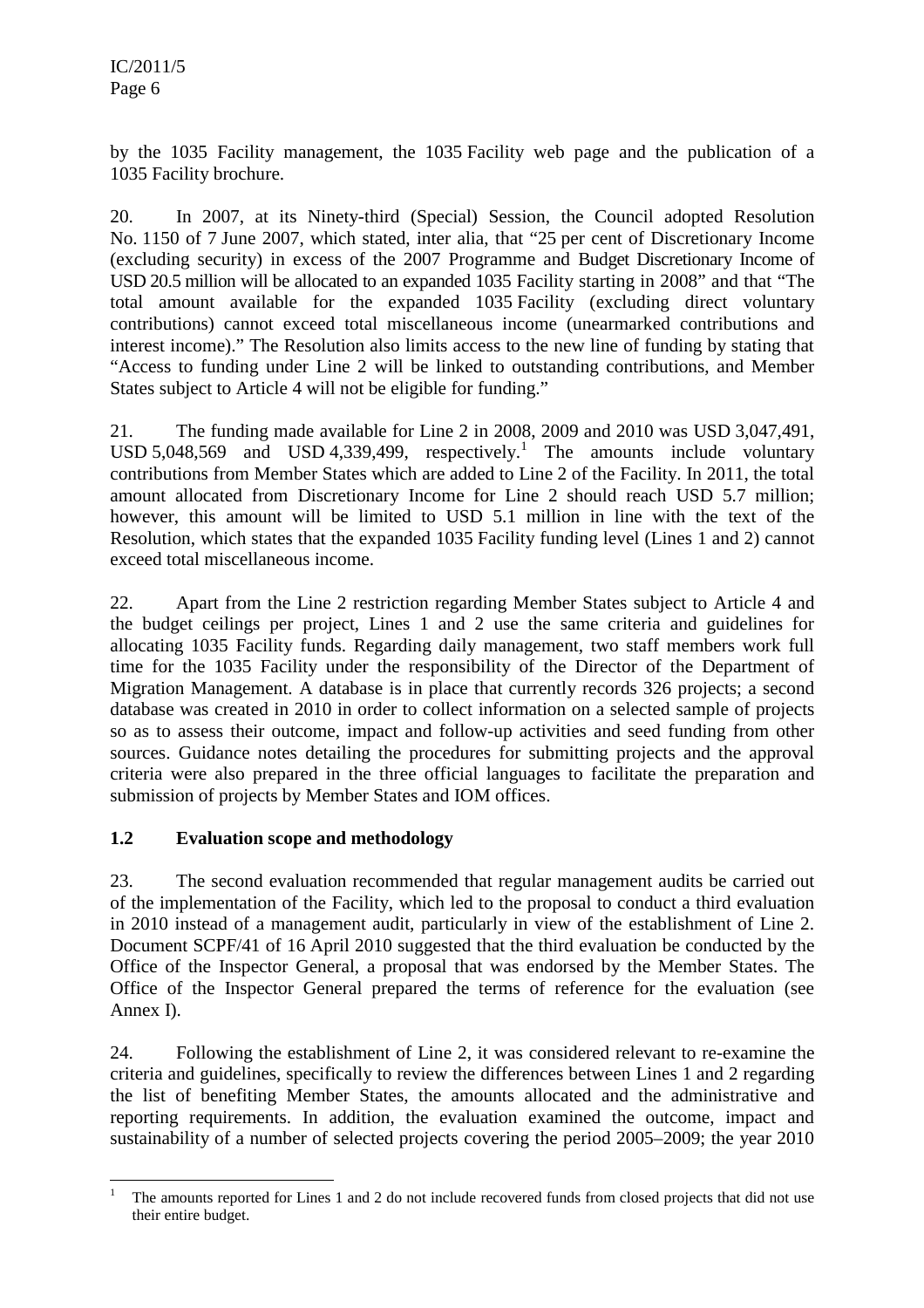was not included as it was too early to collect information on project impact and sustainability. The overall objective of the evaluation was to evaluate the relevance of the criteria, guidelines and administrative management of the 1035 Facility, taking into account the creation of Line 2 and the Facility's original intent, as well as the performance and achievements of projects implemented within the framework of the Facility, with a special focus on their outcome, impact and sustainability.

25. More specifically, the evaluation investigated, analysed and presented recommendations in the following areas:

- Relevance of the criteria and management guidelines and procedures in line with the original objective and specificity of the Facility, including the establishment of the list of benefiting Member States;
- Effectiveness in strictly applying the criteria and guidelines for the approval of projects to be funded;
- Performance and achievements of funded projects in line with the Facility's objectives, including their outcome, impact and sustainability;
- Effectiveness of the Facility in achieving its overall goals and meeting IOM Member States' expectations;
- Any other issues raised by Member States and the IOM Administration on the objective of the Facility, its financing and reporting to Member States.

26. As with the previous evaluations, the feedback from IOM Member States on the topics proposed for analysis in the evaluation was considered important. A survey similar to the ones conducted for the previous evaluations was prepared and Member States were given one month to complete and return a questionnaire to the Office of the Inspector General. The questionnaire included general questions on the analysis of the criteria and guidelines (to be answered by all IOM Member States), and questions regarding the effectiveness, outcome, impact and sustainability of funded projects (to be completed by benefiting Member States); the focus was primarily on the projects completed in the last three years following the creation of the expanded Facility.

27. By the 9 December 2010 deadline, only a few Member States had completed and returned the questionnaire. Taking into account end-of-year constraints, it was decided to wait and send a reminder to questionnaire recipients in January of the following year. As no further questionnaires were received, a reminder was sent to all Member States on 11 January 2011, extending the deadline to 28 January 2011. Only 13 Member States completed and returned the questionnaire by this date (8 benefiting Member States and 5 non-benefiting Member States). $<sup>2</sup>$ </sup>

28. It was considered unrealistic to complete the sample using interviews to attain representative figures, with interviews mainly being used to cross-check data. The Office of the Inspector General used these 13 replies to debate on the questions raised in the terms of reference, but did not consider them to represent a consensus. The Office completed the

 $\frac{1}{2}$  Four replies were from Latin America (Costa Rica, Guatemala, Mexico, Nicaragua), six from Europe and Northern America (Belgium, Bosnia and Herzegovina, Canada, Germany, Hungary, Italy), one from Asia (India) and two from Africa (Algeria, Democratic Republic of the Congo). The questionnaire sent to IOM Member States is contained in Annex II.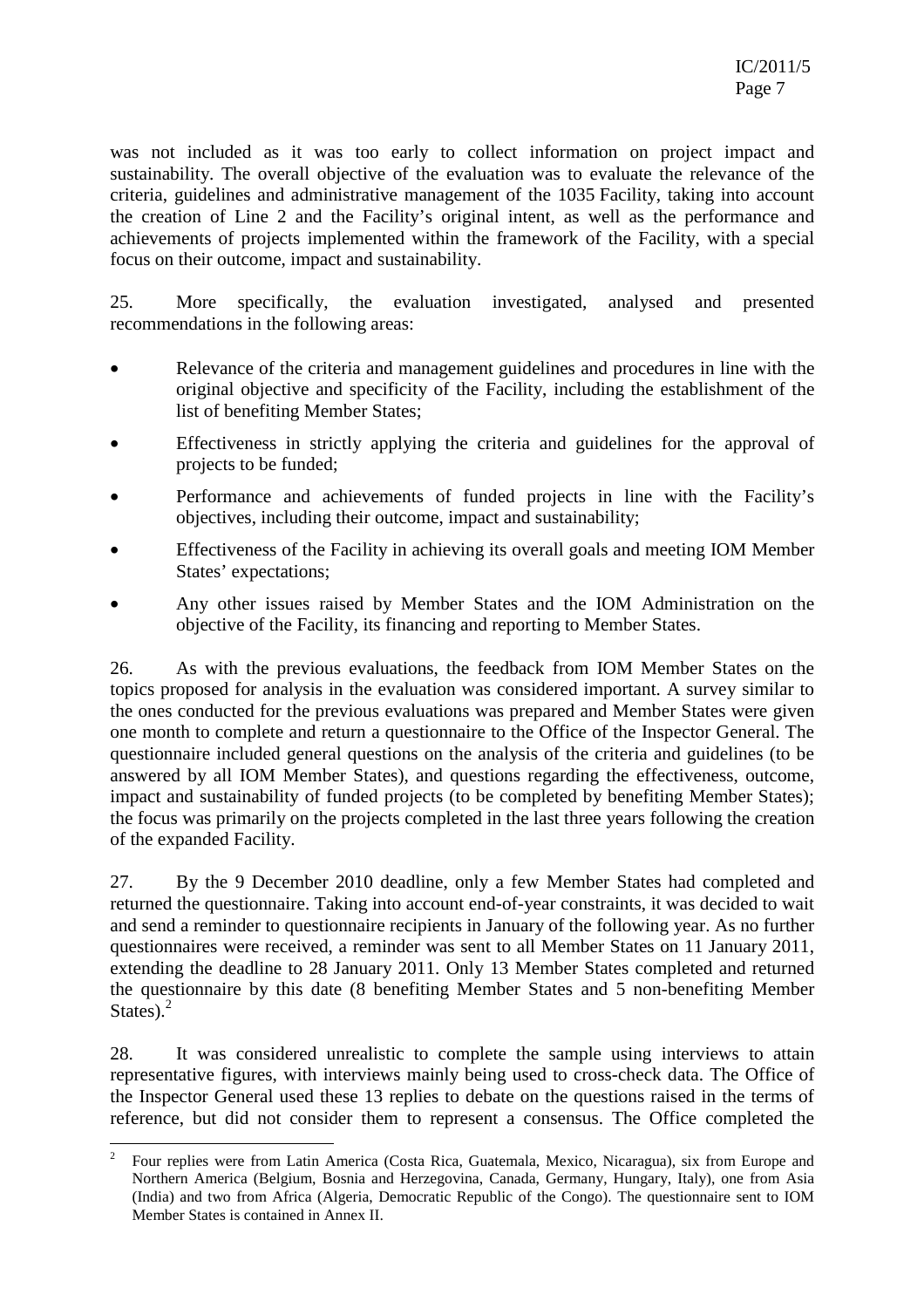analysis using the views of Member States on similar questions contained in the two previous evaluations. Using such relevant background information on the overall Facility, the evaluation report proposes informed conclusions and makes recommendations to Member States for decisions to be taken at the SCPF meetings on issues requiring their attention and agreement. When considered necessary, optional proposals will be presented.

29. Concerning part II of the questionnaire on the analysis of the performance, achievement and impact of the 1035 Facility, the eight benefiting Member States completed this part with information on the projects funded since the creation of Line 2 in 2008. Their replies could not be used as a main source of information because of the limited number of completed questionnaires received; however, they were used for cross-checking data and analysing the data collected from the internal impact assessment form sent in August 2010 to IOM offices that had benefited from the Facility. The assessment was initiated by the 1035 Facility management. It was prepared taking into account the decision to conduct the third evaluation of the Facility and covered the five-year period 2005–2009, starting on the year when the second evaluation had been conducted.

30. A total of 75 projects, representing close to 40 per cent of the projects funded during that period, were selected at random for this impact assessment; however, regional balance was taken into account and the number of projects selected per year was limited. Two Missions also provided information on projects that had not been selected, bringing the total of number of projects surveyed to 77. The number of projects surveyed for each year was as follows: 9 for 2005; 12 for 2006; 14 for 2007; 22 for 2008; and 20 for 2009. There were more projects for the last two years because of the addition of Line 2. As for the regional breakdown, 30 projects were from the African and Middle East region, 13 from Europe, 19 from Latin America and the Caribbean, and 11 from Asia; 4 were multiregional projects. All project areas authorized by the 1035 Facility selection criteria were covered (labour migration, counter-trafficking, migration management, health, migration and development, policy and legal framework, migrant rights).

31. It is important to underline that the assessment did not aim to conduct a rigorous evaluation of the impact of the selected projects, which would have required extensive work, time and resources, but to use a self-assessment approach to evaluate the outcome, impact and sustainability of the projects through the internal impact assessment form sent to IOM offices and the questionnaire sent to Member States, and to draw conclusions on the overall outcome and impact of the 1035 Facility. The impact assessment form included a question on the use of 1035 Facility project funds as seed money for follow-up activities, co-funding or expanded activities funded by other sources; since this was one of the objectives, the impact of the Facility would be deemed successful when its projects had such a follow-on effect.

32. The analysis also needed to take into account the difficulties in measuring the impact of training activities, workshops, research and other technical assistance activities focusing on capacity development. It is not always possible to fund impact assessments in order to identify changes that can be attributed to such activities. The full effects are often perceived only in the long term. Most 1035 Facility-funded projects are related to capacity-building.

33. The definitions used by the Development Assistance Committee of the Organisation for Economic Co-operation and Development for "capacity" and "capacity development" illustrate the complexity of determining the impact of any activities expected to build and reinforce capacity. The term "capacity" is defined as the ability of people, organizations and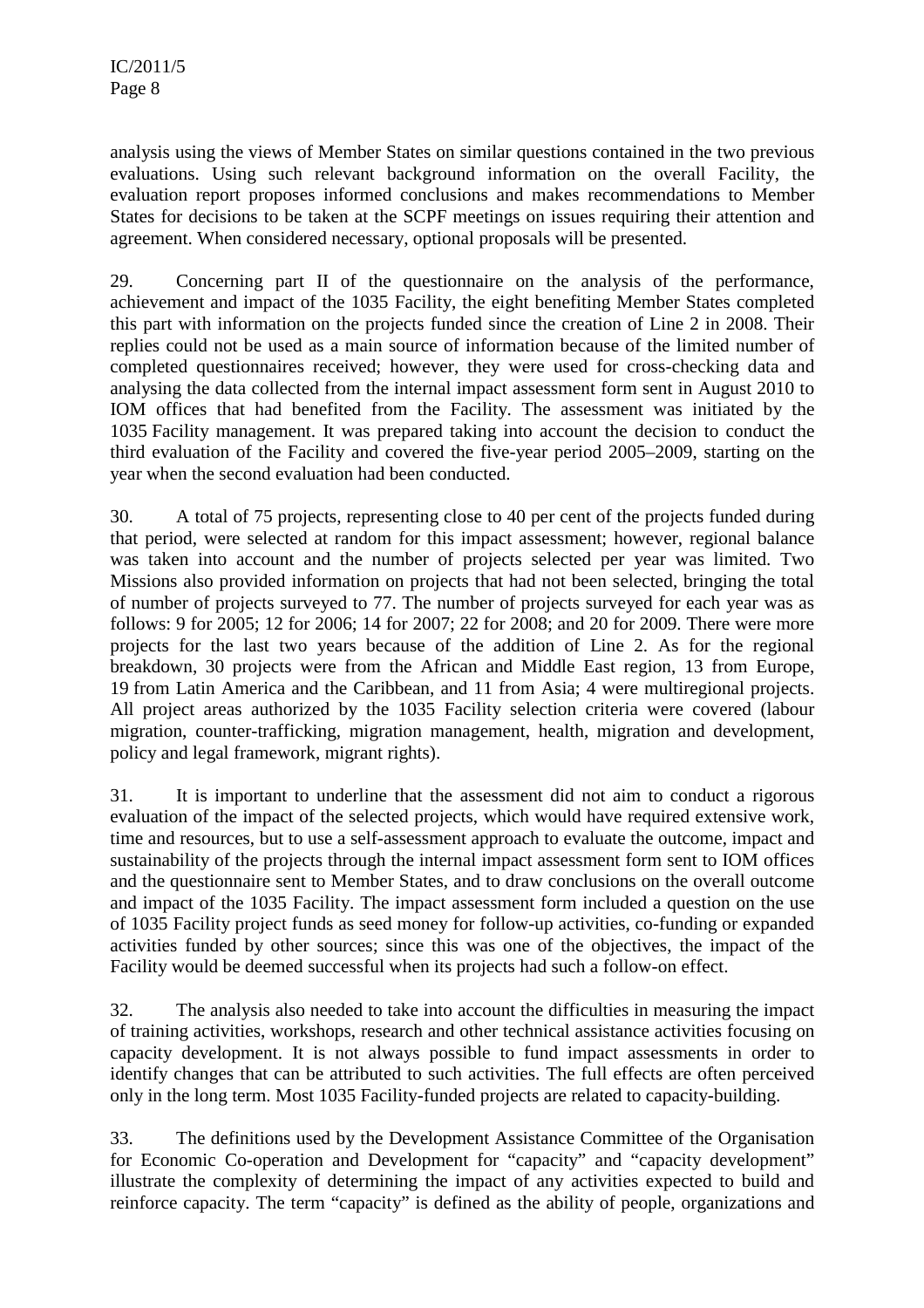society as a whole to manage their affairs successfully; while "capacity development" is understood as the process whereby people, organizations and society as a whole unleash, strengthen, create, adapt and maintain capacity over time. However, within any given country context there are different levels of capacity – national, sub-national, local – and different stages of development in different sectors that finally determine the capacity development response.<sup>3</sup>

34. A documentation review was also conducted of the documents issued for the IOM governing body sessions since the creation of Line 2, IOM reports on the implementation of the 1035 Facility – including brochures and other documents produced for managing the Facility such as guidance notes – specific agreements signed under selected projects and correspondence with Member States and IOM offices. In addition, since April 2010, the 1035 Facility management has been regularly copying the Office of the Inspector General on requests for 1035 Facility funding in order to examine how the process of project development, endorsement and approval functions.

35. Section 2 of this report assesses the criteria and management guidelines and the lists of benefiting Member States. The analysis is based on the feedback from Member States on part I of the questionnaire and from the 1035 Facility management on issues brought to the attention of the Office of the Inspector General during interviews. It also includes an analysis of the effectiveness and rigour of the 1035 Facility management in applying the criteria and guidelines. Section 3 discusses the performance, achievements and impact of the projects funded and of the 1035 Facility in general, taking into account its original intent and basic principles. Section 4 lists the 6 proposed recommendations.

## **2. SELECTION CRITERIA AND MANAGEMENT GUIDELINES**

36. This section covers a third review of the 1035 Facility criteria, guidelines and overall management. The review was considered useful following the creation of the second line (Line 2) in the Facility's overall budget. An extensive analysis of all the criteria and guidelines used for Line 1 and applied to Line 2 has not been conducted, as these issues were discussed in detail in the evaluations conducted in 2003 and 2005. The main questions to be answered by this section are: (a) Does the creation of Line 2, with its specific requirements as stated in Council Resolution No.1150 of 7 June 2007, necessitate the revision of some criteria and guidelines or the establishment of new ones?; and (b) Has the creation of the expanded Facility hindered its effective management?

### **2.1 The rationale of a review**

37. A Council resolution should not normally be subject to various interpretations, given that the approved text is the result of intense negotiations and discussions. However, clarifications could be required to ensure that the original intent of a resolution is respected. For instance, Council Resolution No. 1035 of 29 November 2000 refers to "developing Member States and Member States in transition". Since one Member State considered that the wording "transition" could create confusion, it was agreed in a subsequent governing body meeting that the wording used should be Member States "with economy in transition".

 $\overline{a}$ 3 Enhancing the UN's Contribution to National Capacity Development – A UNDG Position Statement. United Nations Development Group, October 2006.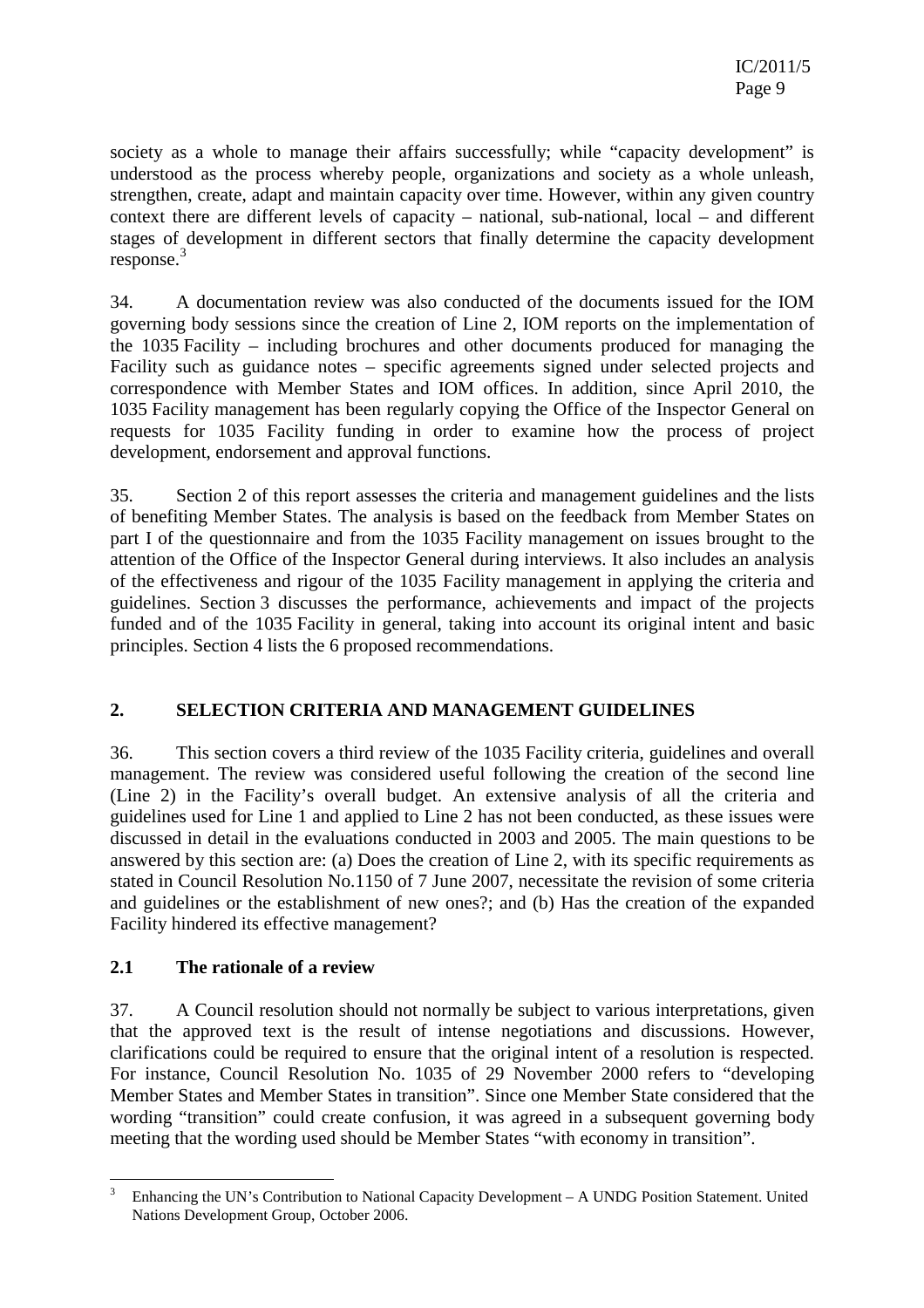38. Council Resolution No. 1150 of 7 June 2007, which establishes the expanded 1035 Facility, refers to "allocating additional funding to support projects in developing Member States", thus excluding Member States with economy in transition. This sentence should be formally clarified, even if it had not previously been a point of contention among Member States, considering that Member States with economy in transition can also benefit from Line 2. However, with the increased interest in having projects funded by the 1035 Facility, some Member States could argue that focus should be placed on developing Member States in line with the Resolution; the evaluation is a good opportunity to discuss this issue.

39. The sentence specifying that Member States subject to Article 4 of the IOM Constitution are not eligible for funding under Line 2 is clear and will not be discussed here. Furthermore, the restriction applied to Line 1 funding was already extensively discussed in the two previous evaluations, and it was agreed that Member States subject to Article 4 could continue to benefit from projects funded under Line 1.

40. Council Resolution No. 1150 recalls that an amount of USD 1.4 million is allocated to Line 1 (confirming that the amount of USD 1 million mentioned in Council Resolution No. 1035 had been formally increased to USD 1.4 million), and that the Line 2 funding level is dependent on Discretionary Income and voluntary contributions. Since 2008, the lowest amount allocated for Line 2 was approximately USD 3 million, and the highest over USD 5 million.

41. In view of the significant increases in the amounts available each year, it was also considered relevant to examine a possible revision of the exclusion criteria as part of the evaluation; for instance, by exploring the possibility of funding specific projects in emergency situations not related to the emergency itself, and for reconstruction in post-crisis situations, focusing on capacity-building and migration management. The increase in funding availability and the number of projects approved has also put pressure on the 1035 Facility management; for this reason, the resources allocated to the running of the Facility should also be discussed in the analysis.

### **2.2 Selection criteria and management guidelines**

42. The analysis is based on the completed questionnaires returned by Member States and addresses the issues in the same order as they appeared in the questionnaire. This section does not present data as percentages, as they would not be representative in view of the low number of replies received. However, all the opinions expressed by the Member States that replied are reported and the number of positive and negative replies to a question is given to show informative trends.

## **2.2.1 Eligibility**

43. The question on eligibility relates to the exclusion of Member States with economy in transition from the list of benefiting Member States under Line 2 in conformity with the text of Resolution No. 1150, which refers only to "developing Member States" and not "developing Member States and Member States in transition", as referred to in Resolution No. 1035 for Line 1 funding. The questionnaire listed the countries that would be excluded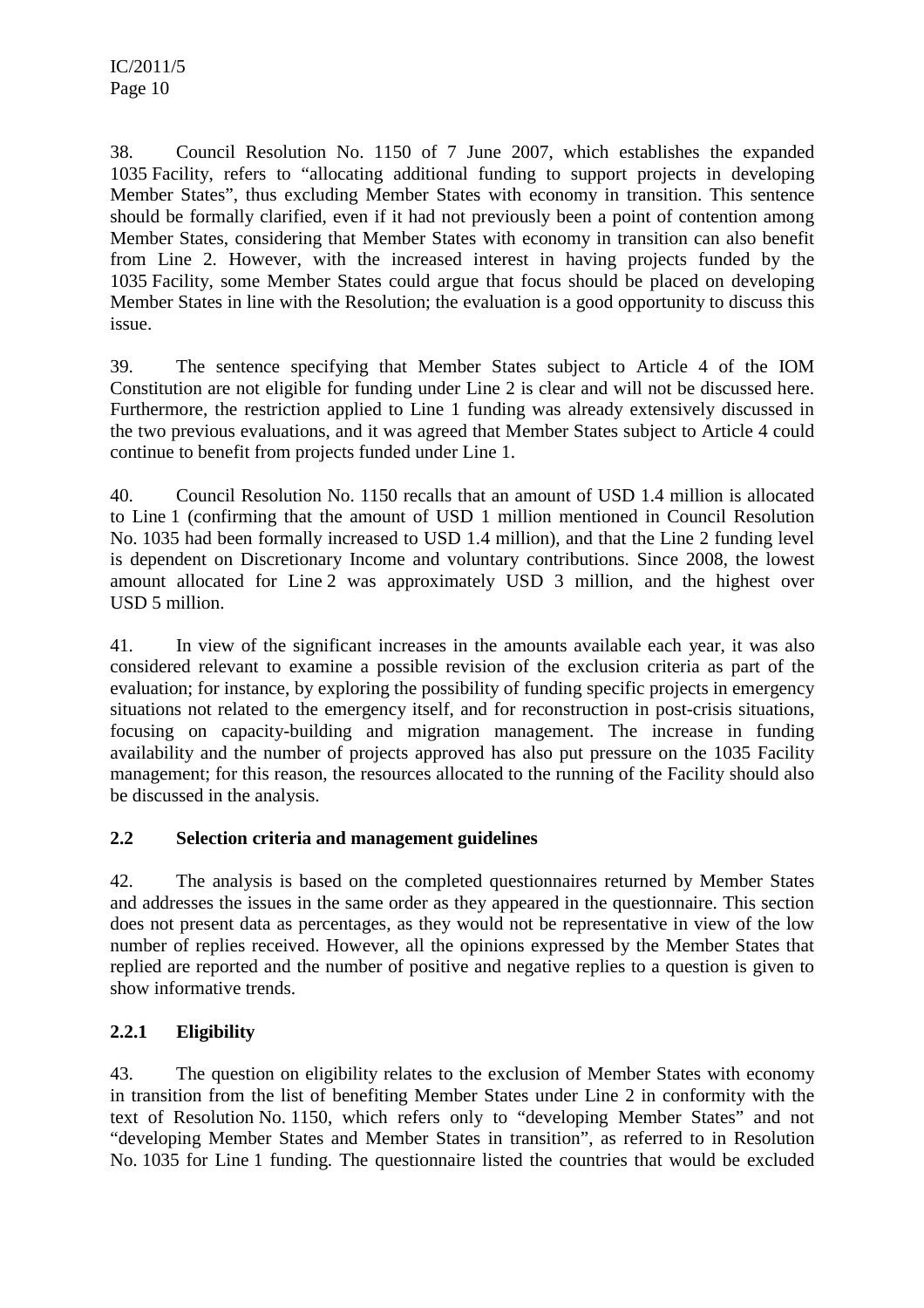from Line 2 if the text of Resolution No. 1150 was interpreted in such a restrictive manner. Based on the World Bank category "upper-middle income economies" used for Line 1 to define countries with economy in transition, the Member States that would be excluded are: Algeria, Argentina, Belarus, Bosnia and Herzegovina, Brazil, Chile, Colombia, Costa Rica, the Dominican Republic, Gabon, Jamaica, Kazakhstan, the Libyan Arab Jamahiriya, Mauritius, Mexico, Montenegro, Namibia, Panama, Peru, Serbia, South Africa, Turkey, Uruguay and the Bolivarian Republic of Venezuela.<sup>4</sup>

44. In the 13 replies, seven Member States agreed with the measure of exclusion, with three of them not adding any specific comments; three Member States justified their choice stating that priority should be given to countries facing major financial constraints, that some countries in the "upper-middle income economies" category are recording impressive economic progress, and that, considering that the financial contribution made by some of these countries to the Administrative Part of the Budget was minimal, they had the capacity to finance projects themselves. One Member State agreed with the exclusion measure, stating that, before being approved, resolution texts are carefully analysed and the subject of detailed discussions and negotiations; this Member State did, however, suggest that the issue should be re-discussed five years after the Resolution's implementation so as to better evaluate the relevance of such a measure.

45. One Member State said that it could agree to the exclusion measure, considering that its national rules defining contributions to development cooperation funds exclude the category "upper-middle income economies".

46. Five Member States disagreed with the exclusion measure, all providing essentially the same line of reasoning, namely that the requirements for assistance through the 1035 Facility are not linked only to economic factors, but also to migration realities and constraints that can be addressed through the Facility; two of the Member States that would be excluded confirmed that the funding they received was very useful to meet their increasing migration management needs. Two Member States also argued that the Resolution should not be interpreted with notions that were not in the text itself, with one country stating that the category "developing Member States" was clear enough and included "upper-middle income economies". One country also stated that the Resolution does not seek to redefine the beneficiaries of the 1035 Facility, since that had been approved in the IOM Strategy.

47. Since the arguments presented above all have merit and deserve attention, it is difficult to propose a recommendation reflecting a consensus. It is therefore important to refer back to the text of Resolution No. 1035, which established the 1035 Facility, and its reference to "Member States (with economy) in transition". It had been agreed that the best way to define an "economy in transition", compared with the notion of "developing Member States", was to use the four categories used by the World Bank, the fourth one being that of "highincome economies". Since the adoption of Resolution No. 1035 and the subsequent clarifications, this categorization had not been called into question until the adoption of Resolution No. 1150 and its different text.

 $\overline{a}$ 

<sup>4</sup> This list is given in the questionnaire and could have since changed owing to the addition of new Member States or changes in category.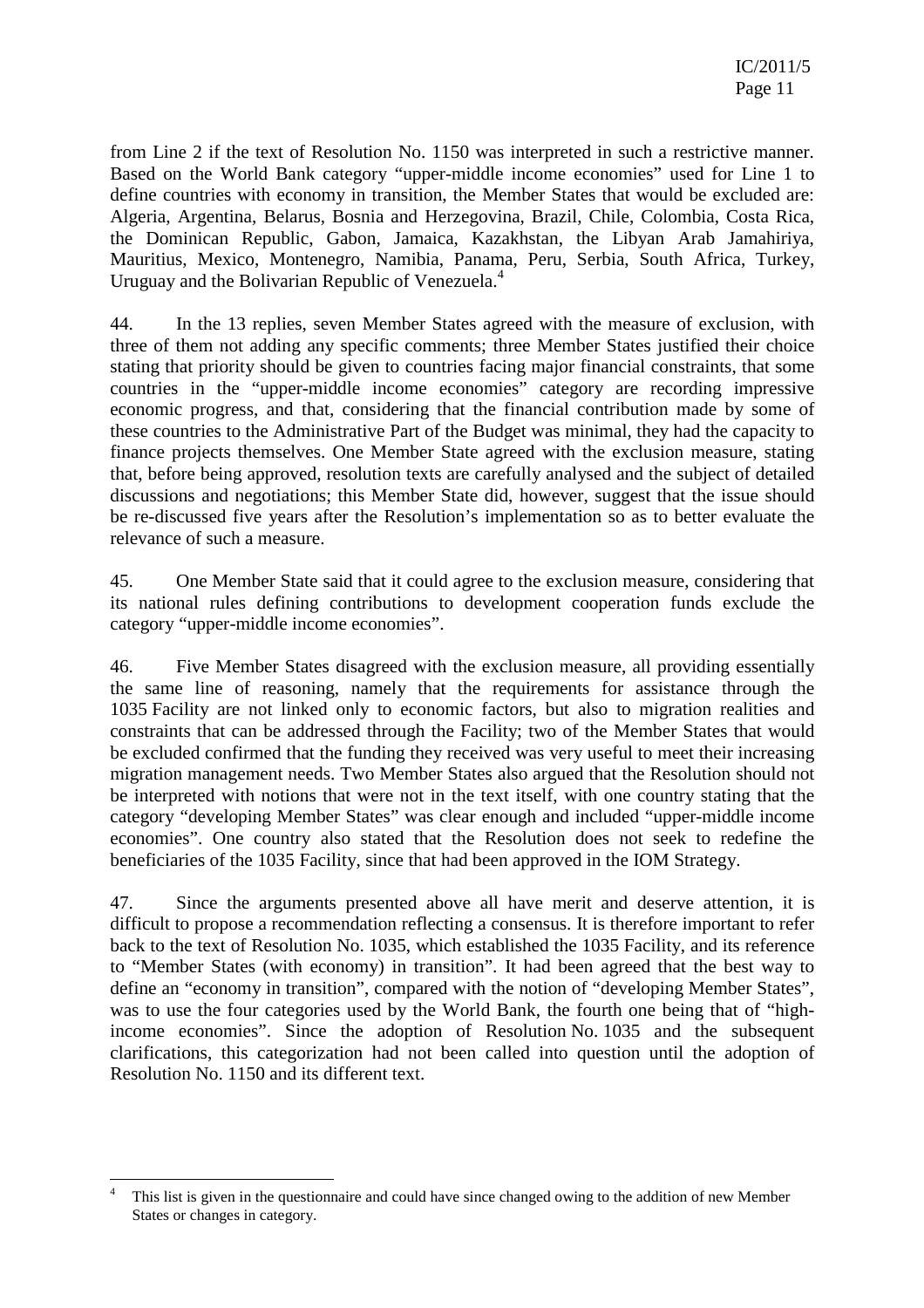48. When Resolution No. 1150 was approved, the reference to "developing Member States" for Line 2 funding was part of a discussion on the IOM Strategy, and the decision concerning an expanded 1035 Facility was included in an annex to the main resolution; the wording, in that case, was certainly not the main focus, as was argued by one Member State. The World Bank global categorization of "developing countries" includes "upper-middle income economies", which could make the category "with economy in transition" of Line 1 obsolete.<sup>5</sup>

49. It should also be considered that some Member States on the list of countries with economies in transition might have the financial capacity to fund projects, and their participation would therefore not be in line with the spirit of the 1035 Facility. However, instead of taking strict measures on exclusion, voluntary withdrawal is an option. The first evaluation of the 1035 Facility reports on such a case as follows: "However, during the last Executive Committee meeting in June 2003, an eligible Member State specifically requested IOM Administration that it be removed from the list of countries entitled to 1035 assistance, thereby 'demonstrating solidarity with countries whose needs were greater'*.*"

**Recommendation 1:** That the Member States could agree to the following principles:

- (a) The list of benefiting Member States as currently established for Lines 1 and 2 should be maintained, given that Resolution No. 1150 does not intend to exclude the Member States falling under the category "with economy in transition" ("uppermiddle income economy"). The Member States will consider favourably the voluntary withdrawal of eligible countries that fall under the category "with economy in transition", which could be considered as making a "voluntary contribution" to the 1035 Facility.
- (b) Should the level of Line 2 funding drastically decrease in the future, being established according to the level of Discretionary Income/miscellaneous income, the exclusion of Member States in the category "with economy in transition" could be re-examined.

### **2.2.2 Types of projects**

 $\overline{\phantom{a}}$ 

50. As there are significant increases in the amounts available each year for the 1035 Facility, and considering that voluntary contributions are allocated to Line 2, carrying out a revision of the exclusion criteria of some project categories could be relevant; for instance, for funding specific projects in emergencies not necessarily related to the emergency itself, or for reconstruction projects in post-crisis situations focusing on capacity-building and migration. The 13 Member States answered this question, and there was a clear consensus that capacity-building projects should remain a central focus for 1035 Facility funding. One country did not wish to reconsider the categories, stating that the limited funding of the Facility should continue to be directed towards capacity-building projects, rather than towards activities that could be more easily funded by the Operational Part of the Budget.

<sup>5</sup> Further references to the World Bank lists can be found on its website at http://econ.worldbank.org.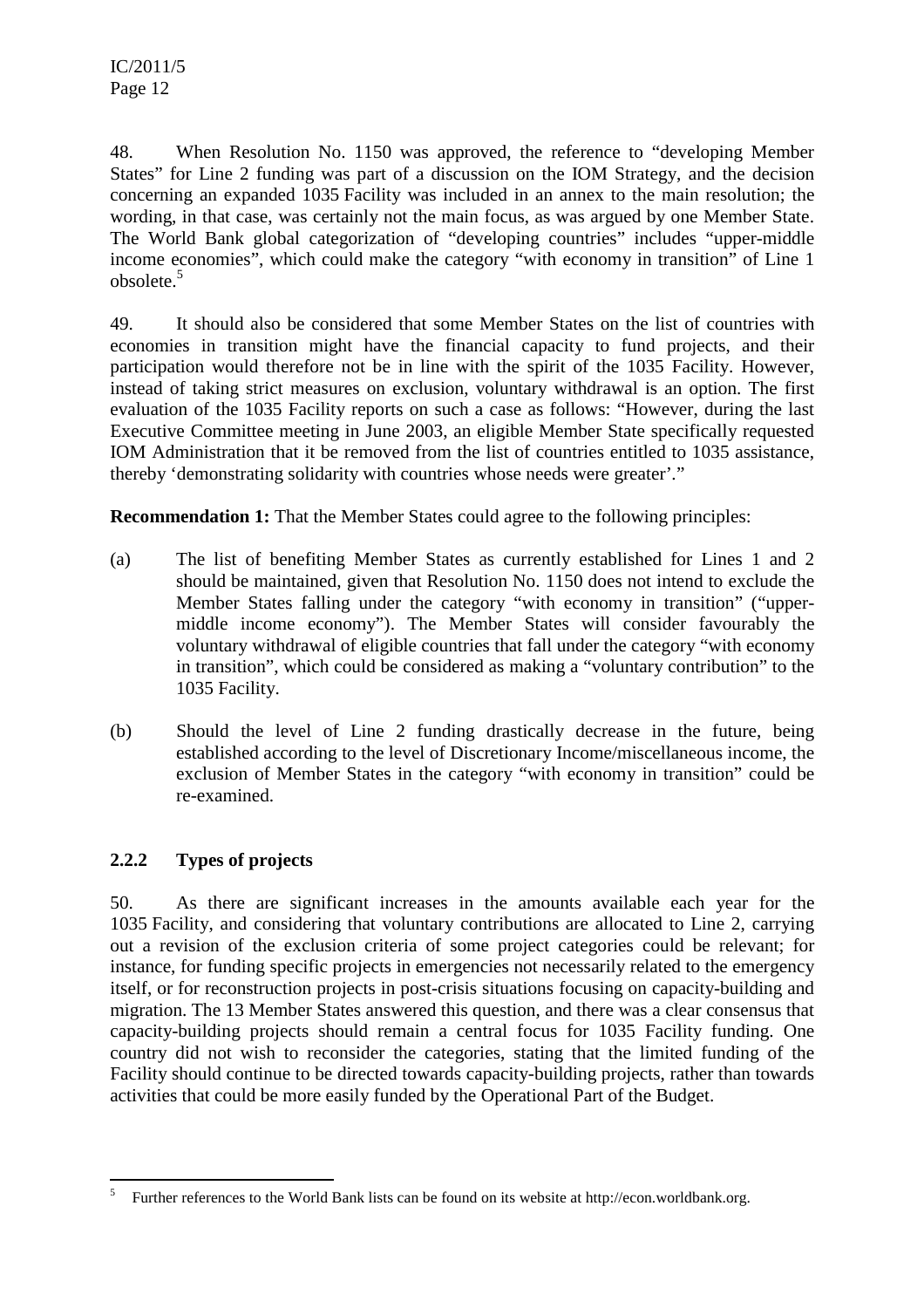51. With nine Member States replying that they did not wish make any changes, the "movement" and "major conferences and similar events that are continuations of ongoing dialogues" categories were not reviewed as part of the evaluation. One Member State agreed to have the "movement" category reviewed, arguing that extending the funding to movement activities could attract more voluntary contributions, and that movements are a main component of the migration process. However, this argument is too general and does not conform to the initial spirit of the 1035 Facility. As for conferences and similar events, one Member State pointed out that regional cooperation and dialogue were very important. However, the criteria do not exclude such events when organized for the first time; funding is refused only when they are a continuation of an existing event, as is the case for the Colombo Process.

52. Concerning the "emergency and post-crisis activities" category, seven Member States were against a revision of its status, five agreed and one had no opinion. Only three Member States added a comment to their reply. In one reply it was argued that, if the requests for funding appropriately targeted areas of migration management arising from crisis and capacity-building activities, this would be in line with the spirit of the Facility; this justification was relevant. In two of the replies it was argued that revising this category would help IOM to react rapidly and flexibly to emergencies; this justification was more problematic. There are other sources of easily accessible funds for this purpose within IOM, as well as through the United Nations. In addition, rapid response mechanisms often require high levels of funding, and the Facility cannot finance such needs. A review of existing emergency funds in IOM for such response mechanisms could be discussed as alternatives.

53. With regard to assisted voluntary return projects, seven Member States agreed to have this category included in the projects benefiting from the 1035 Facility, provided that they were capacity-building activities helping governments implement mechanisms to assist the return and reintegration of their nationals, including assessments on how these programmes and the policies in countries of origin could be improved. The current criteria authorize such disbursements under the "assisted voluntary return" category, with only the return and movement components being excluded.

54. In summary, should the question on the exclusion categories be debated during a governing body session, the same level of agreement and disagreement among Member States would certainly be observed. Therefore, it would be inappropriate to make conclusions on the need to revise the projects excluded from the Facility; this is particularly valid for the "movement" and "conferences" categories. However, additional clarifications could be added for the "emergencies" and "assisted voluntary return" categories, in particular when examining the projects presented under these two categories during the period 2005–2011. The exclusion of some projects in post-crisis situations which focus on technical assistance for migration management was problematic as this is contrary to the spirit of the Facility.

**Recommendation 2:** That the Member States could agree to fund specific activities under the categories of emergency and post-emergency operations, and under assisted voluntary return programmes. Funding could be authorized for projects clearly targeting:

(a) Capacity-building activities related to migration management implemented after the emergency response and immediate post-emergency phases; support for the management of internally displaced populations remains excluded.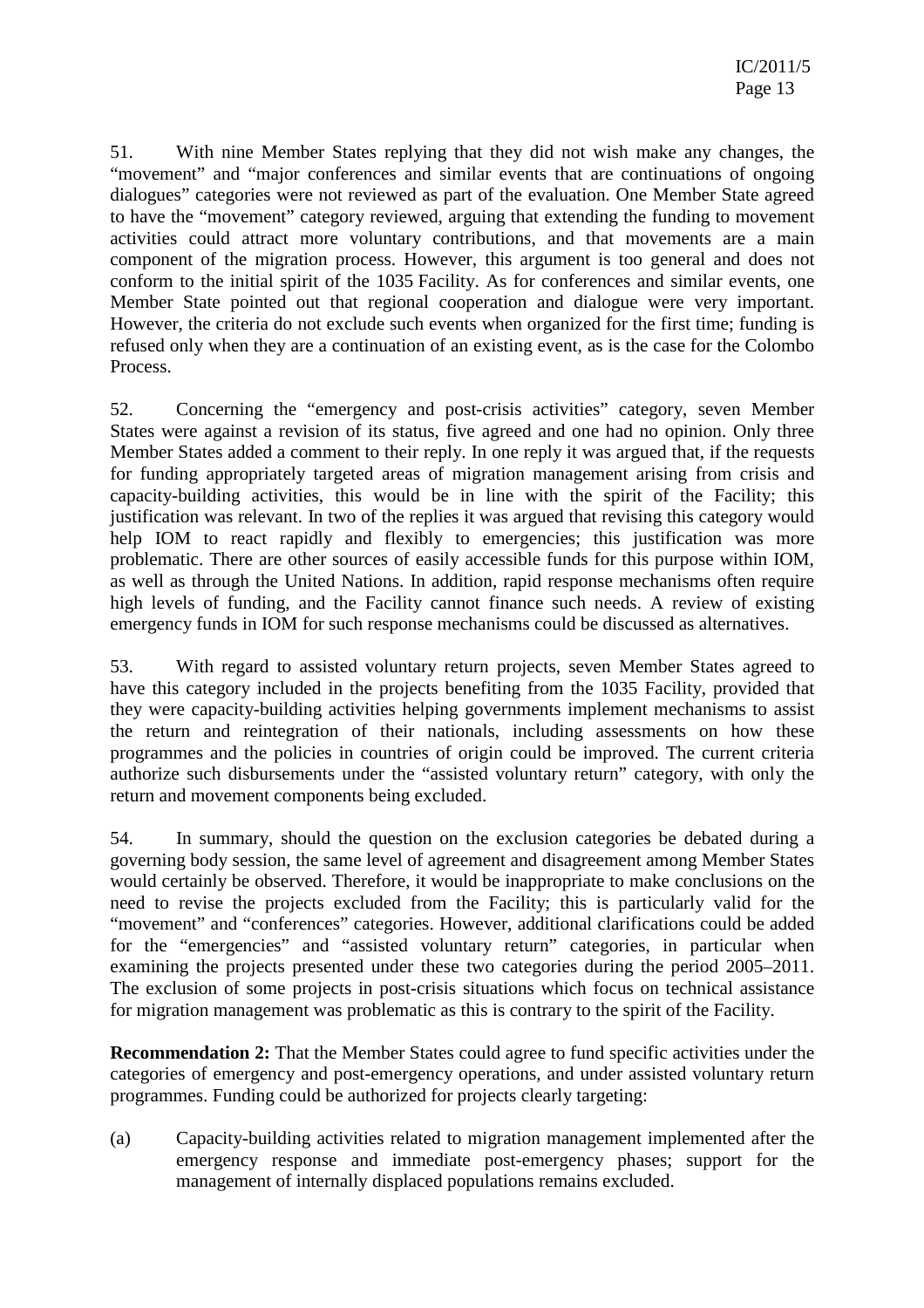(b) In countries facing major returns, capacity-building projects intended to set up proper assistance mechanisms for the returnees, to revise policies or to assess the situation in the country of return; the assistance provided should complement funded assisted voluntary return programmes.

### **2.2.3 Funding levels and application procedures**

55. As regards the question on funding levels, three Member States disagreed with the current limits, mainly arguing that the funding of a project should be based on its needs and not on maximum levels. However, without limits, the Facility funds could be rapidly exhausted, given that needs are always greater than the funds available. Furthermore, it is important to bear in mind that the Facility was also intended to fund pilot and seed projects, with the expectation that other financial sources would become available for co-funding, for expanding the projects or for sustaining the results.

56. All 13 Member States expressed their continued agreement with the present requirements for the submission and approval of project proposals. Nine Member States considered that, if benefiting countries did not meet reporting requirements, penalties could be envisaged. However, if benefiting Member States have difficulties in complying with the 1035 Facility procedures, they can ask IOM offices to assist them in finalizing the reports. Penalties should be used only as a last resort when the Member State and the IOM office show no effort to comply with reporting requirements. A temporary suspension could be examined, pending the submission of satisfactory reports.

**Recommendation 3:** When a project is approved, the 1035 Facility management should regularly remind the benefiting Member States and IOM Missions of the reporting requirements, and inform them of the risk of penalties for non-compliance. The suspension of disbursements could be a possibility, pending the submission of reports. The 1035 Facility management should also emphasize the shared responsibilities for reporting, taking into account that IOM Missions can assist the Member State(s) in that regard.

### **2.2.4 Miscellaneous issues**

57. Two Member States added comments under this section of the questionnaire. One Member State suggested that the criteria and guidelines be reviewed in the light of the outcome of the current IOM budget reform process. This proposal could be considered valid, given that Line 2 of the Facility is established according to Discretionary Income levels; however, it could take some time for the reform process to reach a final outcome and this might lead to other restructuring needs within the expanded Facility. Some of the recommendations presented in this evaluation could, nonetheless, already be implemented as no major changes are proposed, only clarifications and adjustments.

58. Another Member State suggested examining the establishment of subcategories of benefiting Member States in order to determine other priorities for accessing the funds, for instance least developed countries, or small islands and landlocked countries with economies under development. Such options could be considered in the future if the funding level of the Facility changes and fewer resources are available. In line with the previous comment, this could be examined under the budget reform.

59. Concerning the question of voluntary contributions to the 1035 Facility, and in view of the responses received, no changes to the current situation should be expected. Voluntary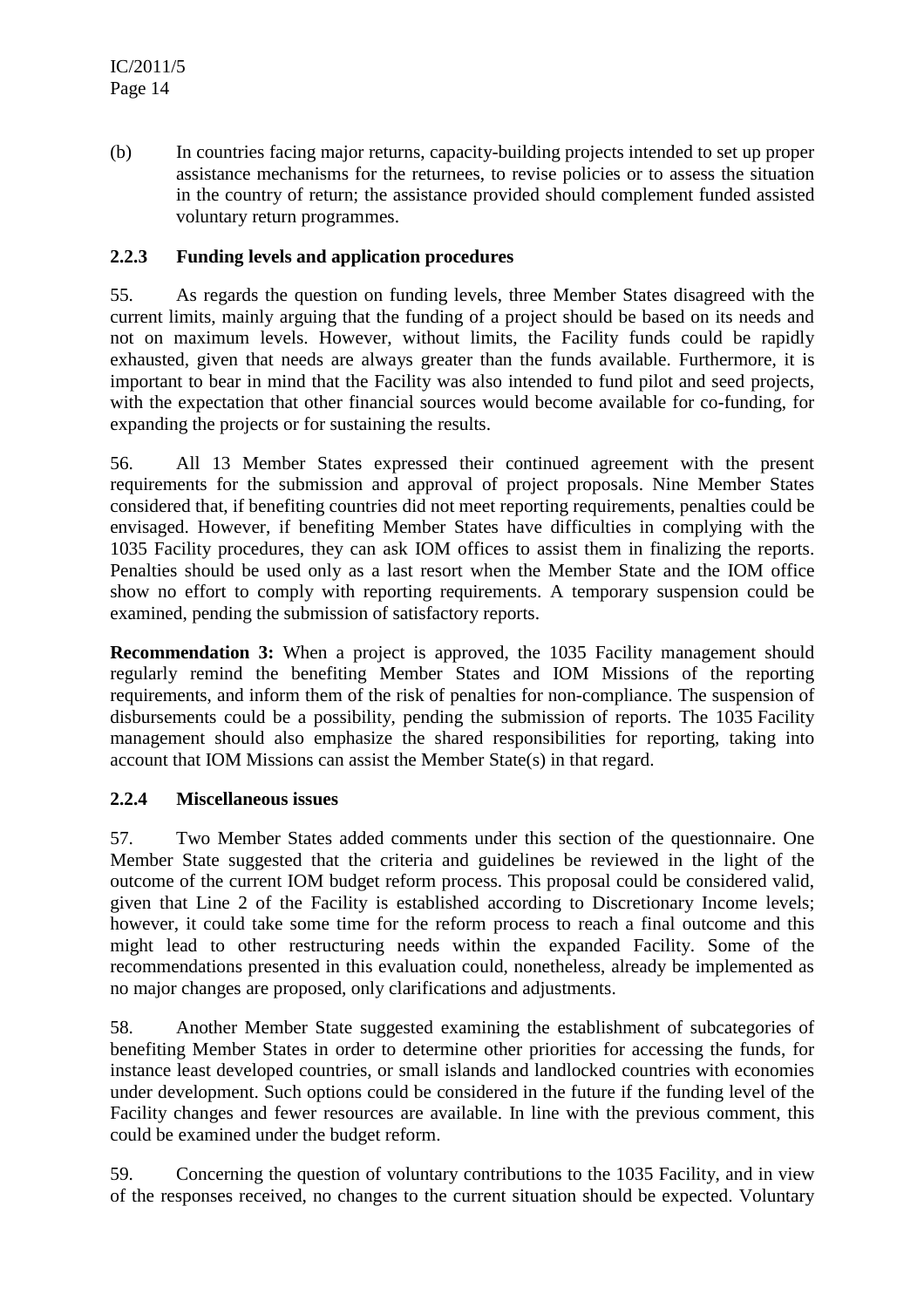contributions vary, depending on the level of unearmarked contributions that Member States allocate to IOM every year, which can depend on the financial constraints placed on Member States by their national budgets. One country stated, however, that it is considering increasing its unearmarked contributions, which could then be allocated to Line 2.

60. One problem was noted however during the analysis of the outcome and impact of the projects. In case of a reduction in the level of funding available or an increase in requests for funding made by benefiting Member States, which puts pressure on the allocation of funds, more consideration should be given to the overall percentage allocated to the purchase of equipment and set-up of offices for projects with capacity-building activities. The beneficiary government(s) should make efforts to bear the costs, or some costs, for office space and purchasing equipment, which can be considered as a financial or in kind contribution to the project.

61. Another issue that could be discussed under the evaluation was raised at the autumn SCPF session held in 2010. One Member State noted that, to respect the regional balance, the African region should have received 37 per cent of the total budget, whereas it received only 35 per cent of the expanded Facility allocation. This situation was explained as being the result of a change during the year in the status of Member States subject to Article 4 and therefore not entitled to Line 2 funding. The regional balance allocation is calculated at the beginning of the year, taking into account the number of countries in a region, but excluding countries subject to Article 4. If, during the year, a country pays its contributions or part of its contributions and is no longer subject to Article 4, then the number of countries in its region increases, thereby increasing the percentage to be allocated to the region.

62. Since many Member States subject to Article 4 are from the African region, a decrease in the number of penalized countries can affect the percentage allocated per year; by 2 per cent in the case in question (USD 200,000). In order to reduce the possibility of such discrepancies, deadlines for the submission of projects have been established in March and June. In June, the regional distribution is revised, so that any country no longer subject to Article 4 can be included in the calculation of the final regional balance. The month of June is relevant as Member States subject to Article 4 can announce any changes to their status at the spring session of the SCPF, or at the Executive Committee meeting.

**Recommendation 4:** That the Member States could endorse the following proposals regarding some aspects of the 1035 Facility criteria and guidelines:

- (a) Any major revision beyond the recommendations made in this report could be examined in the framework of the IOM budget reform, in particular any issues stemming from a change in the Discretionary Income definition resulting, for instance, in a possible reduction in funds allocated to Line 2.
- (b) In case of an increase in project requests which puts pressure on an equitable allocation of funds to all benefiting Member States during a given year, the 1035 Facility management should consider diminishing the budget of projects with more than 50 per cent of funds allocated to office furniture and equipment in the framework of a capacity-building initiative, encouraging the benefiting Member States to bring an in kind or financial contribution to the project equivalent to the reduced amount.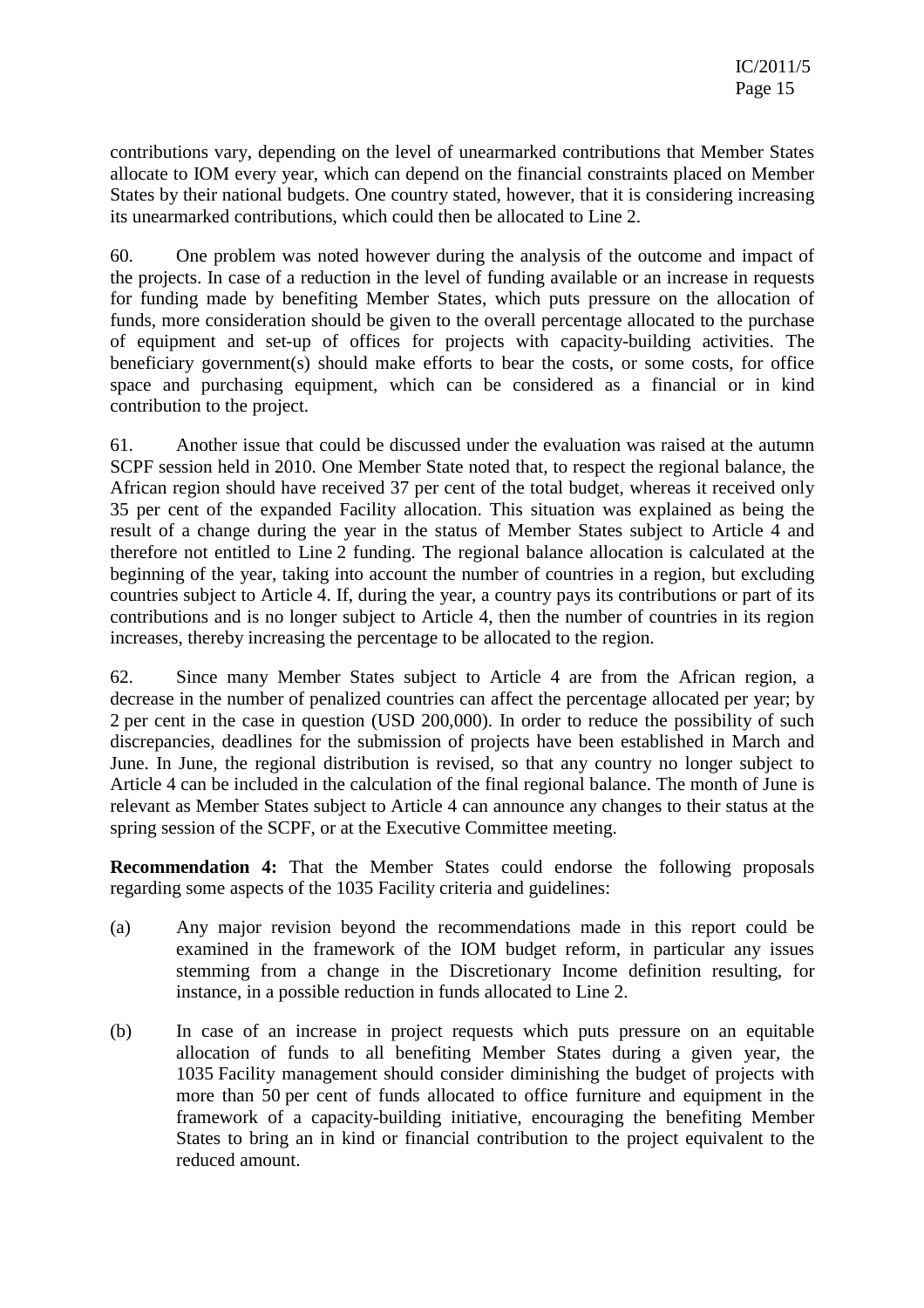(c) The benefiting Member States should note and endorse the proposal of the 1035 Facility management to establish deadlines for the submission of projects and for the amount of funding per region to be fixed on 30 June of each year; this measure would help to improve the allocation planning for the remaining part of the year.

### **2.2.5 The 1035 Facility management**

63. In the questionnaire replies, Member States did not raise any issues on IOM's overall management of the expanded Facility. A detailed analysis was conducted on the effectiveness in applying procedures and guidelines, on the types of projects submitted – including both accepted and rejected projects – on compliance with endorsement requirements by IOM Member States and on the reporting mechanisms. No major problems were detected, apart from delays in the reporting of some projects as underlined previously. The evaluation concludes that the overall management of the 1035 Facility is efficient.

64. With regard to the information shared with IOM Member States, the reports produced for the SCPF meetings were considered to be relevant and to provide useful information on the projects that had been approved and their regional distribution; no changes are recommended. The information flow to Member States also includes the IOM 1035 Facility Newsletters, which contain articles on some 1035 Facility-funded initiatives, and the IOM 1035 Facility web page (www.iom.int/1035), which includes useful information on funded projects, application procedures (including project and letter of endorsement templates), the distribution of allocations per project category, or the list of benefiting Member States. Guidance notes and info sheets on the Facility, translated into the three official IOM languages, are sent regularly to IOM Member States (see the guidance note in Annex III). Furthermore, the 1035 Facility management can easily be contacted by Member States requiring additional information, in particular through its e-mail address (1035facility@iom.int).

65. Two important management tools should be mentioned. A database for the management of all projects is in place and currently records 326 projects; a second database was created in 2010 in order to collect information on a selected sample of projects so as to assess their outcome, impact, follow-up activities and seed funding from other sources.<sup>6</sup> On a yearly basis, a sample of Missions will be asked to provide information on the outcome, impact and sustainability of 1035 Facility-funded projects. A database of rejected projects should also be kept separately.

66. Regarding daily management, two staff members work full time for the 1035 Facility, namely the 1035 Facility Administrator and the 1035 Facility Finance and Administrative Assistant, and are under the supervision of the Director of the Department of Migration Management. These two positions were approved by the IOM Member States. With the expansion of the Facility, in particular with the increase in voluntary contributions, the number of projects to review, comment on, analyse and submit to the Director General for approval has been increasing. Furthermore, the improved management, through the creation of two databases that require constant monitoring, information sharing with IOM Member States and the monitoring of information exchanges with IOM Missions on project endorsement and implementation, has put pressure on the two IOM staff in charge of the Facility.

 $\overline{a}$ 6 Annex IV provides samples of the information sheets and the evaluation forms used in the two databases.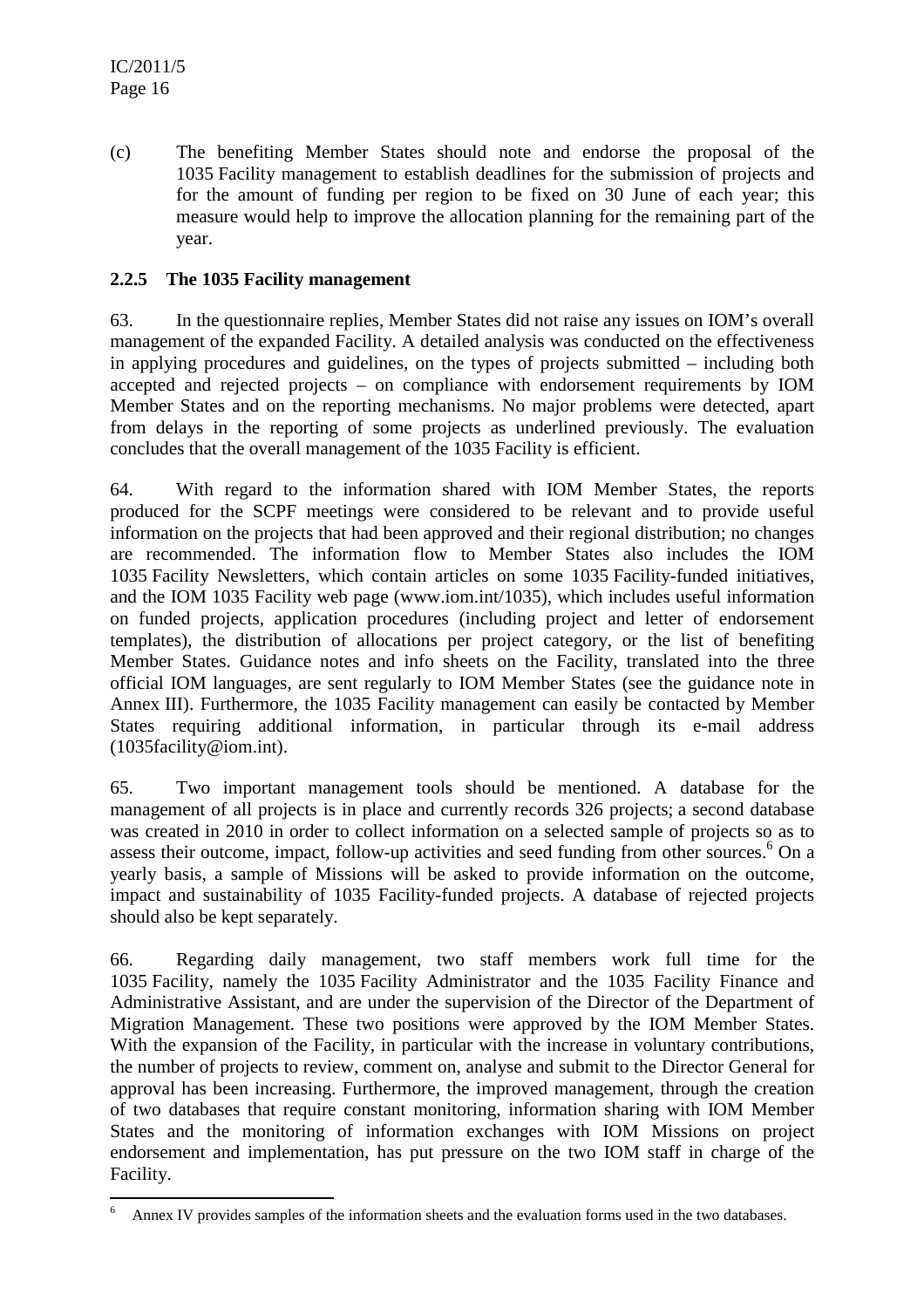67. An intern is currently working with the 1035 Facility management to help reduce the workload; however, this remains an interim solution, given that interns are recruited only for short periods. Major needs have been identified for monitoring project reporting, including financial reporting and closure of accounts, and for other monitoring aspects such as sustainability, co-funding and seed money. A second finance and administrative assistant could be recruited to focus on those issues, while the other assistant remains focused on the two databases and information management. A more precise analysis should be conducted to determine the grade and costs for a third position.

68. Other staff from the Department of Migration Management also contribute to the management of the 1035 Facility by commenting on project proposals and checking their conformity with IOM migration management policies and strategies. The 1035 Facility management is responsible for project endorsement in terms of compliance with the 1035 Facility and for making recommendations to the Director General on projects submitted for his approval.

**Recommendation 5:** The 1035 Facility management should analyse more precisely the staffing needs to ensure a sound management of the Facility and provide the Member States with terms of reference for one additional staff member and the related funding implications. The Member States can, however, already endorse the principle that the position could be funded by a small percentage of the 1035 Facility, as is already the case for the current positions. Such an "overhead" percentage is common practice for the management of special funds and trust funds within the United Nations system. A database of rejected projects should also be created.

## **3. PERFORMANCE AND ACHIEVEMENTS OF THE 1035 FACILITY**

69. This section first gives a brief description of the projects funded in 2010 and those selected for the project outcome, impact and sustainability assessment, while also briefly examining their relevance to the established criteria. It then analyses the outcome, impact and sustainability of the projects as presented by the Member States and the IOM Missions in their replies, as well as the overall effectiveness of the Facility in meeting its objectives and the expectations of Member States. The methodology and its constraints were already presented in section 1 and will not be discussed again in this section.

### **3.1 Projects funded by the 1035 Facility**

70. As of November 2010, the IOM Director General had approved 37 projects in 50 countries for the year 2010 covering a range of migration-related capacity-building initiatives with project budgets between USD 46,000 and USD 200,000. The following pie chart illustrates the categories of projects funded through the Facility in 2010.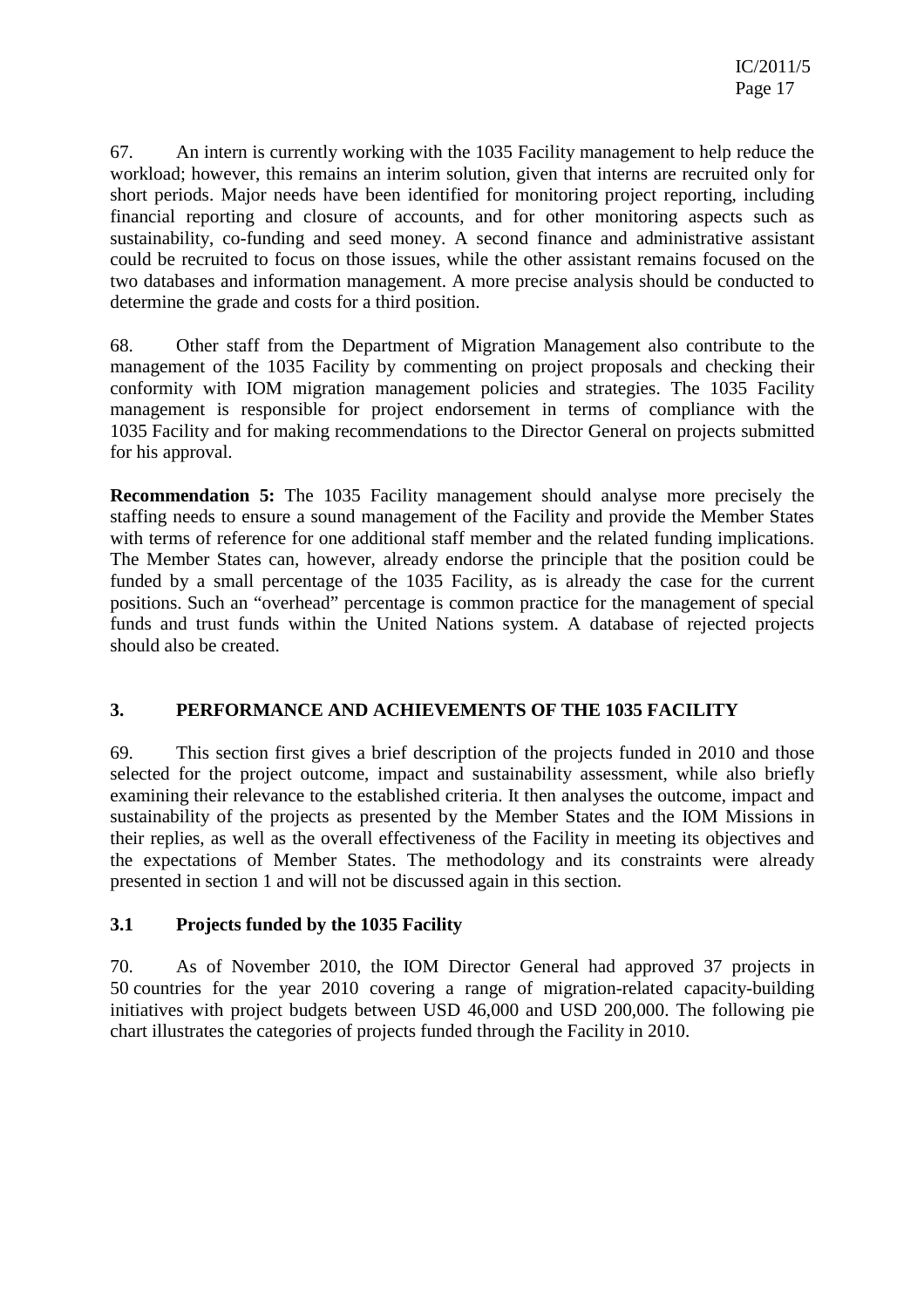

### **Percentage distribution of 1035 Facility allocations per project category, 2010**

71. When examining the sample of projects selected for the internal impact assessment, the same diversified distribution can be noted. However, the funding level is quite different for the period 2005–2007 compared with the period 2008–2010, as only Line 1 of the Facility was open at that time. Therefore, the amount of funding for the projects selected ranged from USD 20,000 to USD 100,000, with only some regional projects being allocated funding for amounts between USD 100,000 and USD 200,000.

72. It is interesting to note, however, that the descriptions of project outcome, impact and sustainability given in the internal impact assessment form sent to IOM Missions are not necessarily less detailed during the 2005–2007 period of lower budgets; a higher funding level is not synonymous with greater impact and sustainability. Based on the assessment, we can also note that the results for seed projects were better during the period 2005–2007, before the establishment of Line 2. This can be explained by the fact that, with less money available, it is necessary to look for additional financial resources; this can generate increased follow-up activities and other funding sources.

73. The low budget level authorized for Line 1 was, however, putting more pressure on IOM Missions and governments, which had to develop another more expanded project document and lobby for additional resources. Furthermore, a lower budget level is not per se a guarantee of effective follow-up on attracting other financial resources, even if the 1035 Facility-funded project is successful. The statement that seed projects were less effective for the period 2008–2009 should also be treated with caution as positive effects can occur once the projects have been closed, as was noted for some projects from the period 2005– 2007, the effects of which were observed in 2008 or 2009.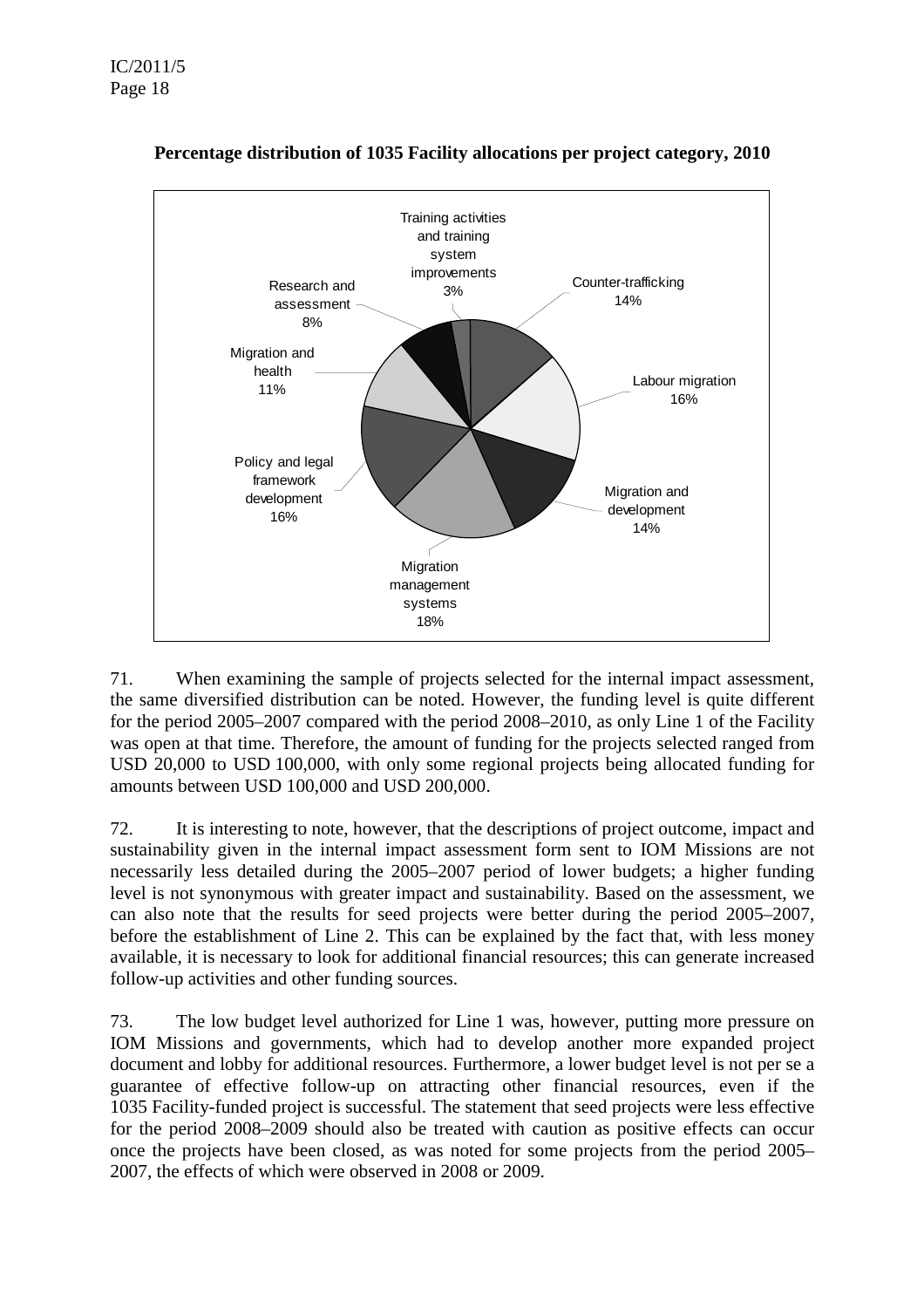### **3.2 Outcome, impact and sustainability**

74. Part II of the questionnaire sent to Member States and the internal impact assessment form sent to the IOM Missions asked respondents to carry out a self-assessment of the outcome, impact and sustainability (including seed money) of the projects funded by the Facility. All answers received made a distinction between these concepts and can be effectively discussed and analysed. Some elements regarding the outcome were taken from the final reports, in particular for the projects implemented at the start of the period 2005– 2009; some of these projects had been implemented by other project managers.

75. Concerning the outcome and impact analysis, IOM offices considered that most of the projects assessed attained the expected outcome, in line with initial objectives. Some projects also had a visible impact, for instance resulting in changes to legislation, the settingup of new departments responsible for migration, or the approval of policy declarations at regional workshops and conferences changing the level of cooperation among States.

76. Of the 77 projects surveyed, only 16 were considered to have had a mixed impact or a lower than expected impact. Some offices confirmed that the projects had achieved the expected outcome, but expressed doubts about their longer-term impact due to: lack of interest by benefiting Member States in pursuing follow-up initiatives (three cases); changes in government structures resulting in different migration management priorities (two cases); and fewer resources to finance follow-up initiatives developed within the 1035 Facilityfunded project.

77. It should be noted that, for some training activities, research projects and workshops, the impact could not be clearly reported as it was difficult to measure, particularly for regional projects. For projects focusing on training, most feedback referred to the project outcome, confirming the level of satisfaction of governments and participants; it was not possible to provide information on the impact of the training, for instance in terms of the effects within government. Other IOM offices considered that the longer-term impact of those types of projects was evident as the projects led to: the creation of new government structures; the funding of longer-term projects following recommendations on research work for instance; and the signature of regional agreements.

78. Concerning the question on whether discussions or follow-up actions were, or had been, taking place with governments to guarantee the sustainability of the projects, with regard to a total of 57 projects funded by the Facility, 26 IOM offices reported that there had been a seed money effect through: project extensions funded by other sources; a continuation of activities funded by the governments; or new projects stemming from the 1035 Facilityfunded projects. Of the 77 projects surveyed, 20 were not included in the analysis as they were implemented in 2009 and it was difficult to certify the results of follow-up activities; many IOM offices referred to pending results. The same applied to projects mentioned by Member States which were implemented between 2008 and 2010, as many of them were still ongoing.

79. Contrary to outcome and impact, sustainability is not always a necessary indicator for measuring project success, even if it is a positive achievement. Some projects may have a great impact without being maintained, for instance research leading to the approval of new migration legislation or assessments of migration trends: as soon as the government makes a decision on the use of the product, the project can be closed. As reported in the internal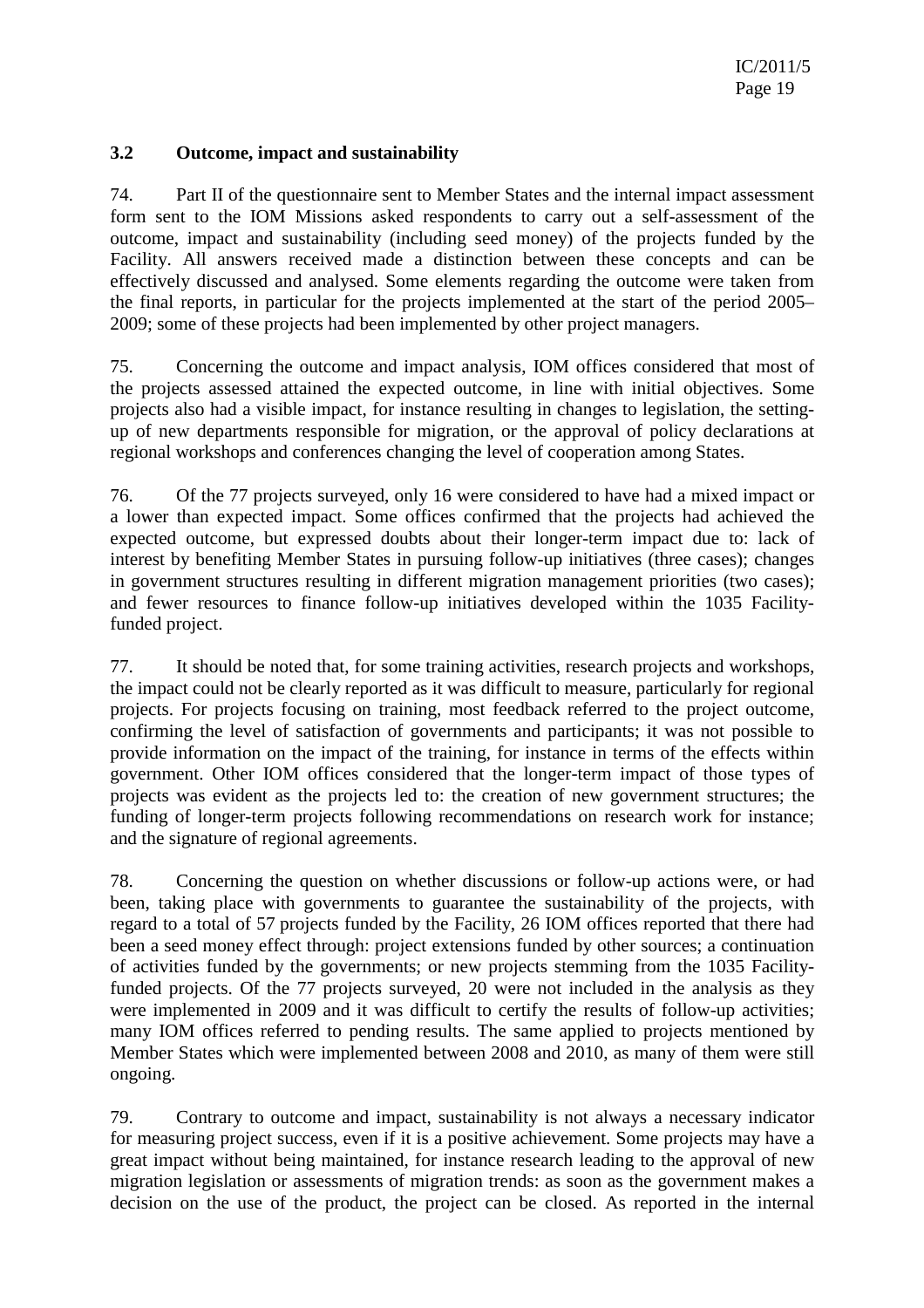impact assessment and the questionnaire, IOM offices and governments generally took initiatives to discuss follow-up activities and project extensions when necessary, in order to build on results achieved by the 1035 Facility-funded projects. This is a sign of commitment to make the best use of the Facility; however, not all projects were extended or led to followup activities.

80. To summarize discussions on the outcome, impact and sustainability of the projects, it can be concluded that a large majority of them achieved their expected outcome and/or impact. In terms of sustainability, the actions taken by IOM offices or governments can be considered satisfactory and a majority of the projects surveyed had follow-up activities when needed or the project results remained functional, for instance when drawing up an action plan on migration management activated by the government.

81. It is difficult to obtain precise information on the overall outcome and impact of the Facility, and a methodology based on "wise judgement" must be used when drawing conclusions. Elements that can affect the overall outcome and impact of the Facility include: a limited level of funds (and therefore of action); the lack of response and interest from governments; and regional dispersion that affects implementation. According to the sample of projects surveyed and replies from Member States, such negative factors remain exceptions.

82. The Facility is still perceived to have a positive overall impact, in line with initial expectations and original intent; the second evaluation, conducted in 2005, reached the same conclusion. Of the eight Member States that completed part II of the questionnaire, seven considered that the 1035 Facility met its objective and had a positive global outcome. One Member State did not answer this question. It should be noted that the increased levels of funding for each project approved also gave additional visibility to the Facility and generated greater interest in it as a funding source for IOM Missions and Member States. The need to secure funding for follow-up projects also diminished as many activities could be covered through the increased budgets available under the expanded Facility.

**Recommendation 6:** The 1035 Facility management is encouraged to continue using the database created for the survey on the outcome, impact and sustainability of projects funded by the Facility in order to regularly collect information on those achievement criteria and to include its analysis in the reports submitted to the SCPF.

## **4. SIX PROPOSED RECOMMENDATIONS**

**Recommendation 1:** That the Member States could agree to the following principles:

(a) The list of benefiting Member States as currently established for Lines 1 and 2 should be maintained, given that Resolution No. 1150 does not intend to exclude the Member States falling under the category "with economy in transition" ("uppermiddle income economy"). The Member States will consider favourably the voluntary withdrawal of eligible countries that fall under the category "with economy in transition", which could be considered as making a "voluntary contribution" to the 1035 Facility.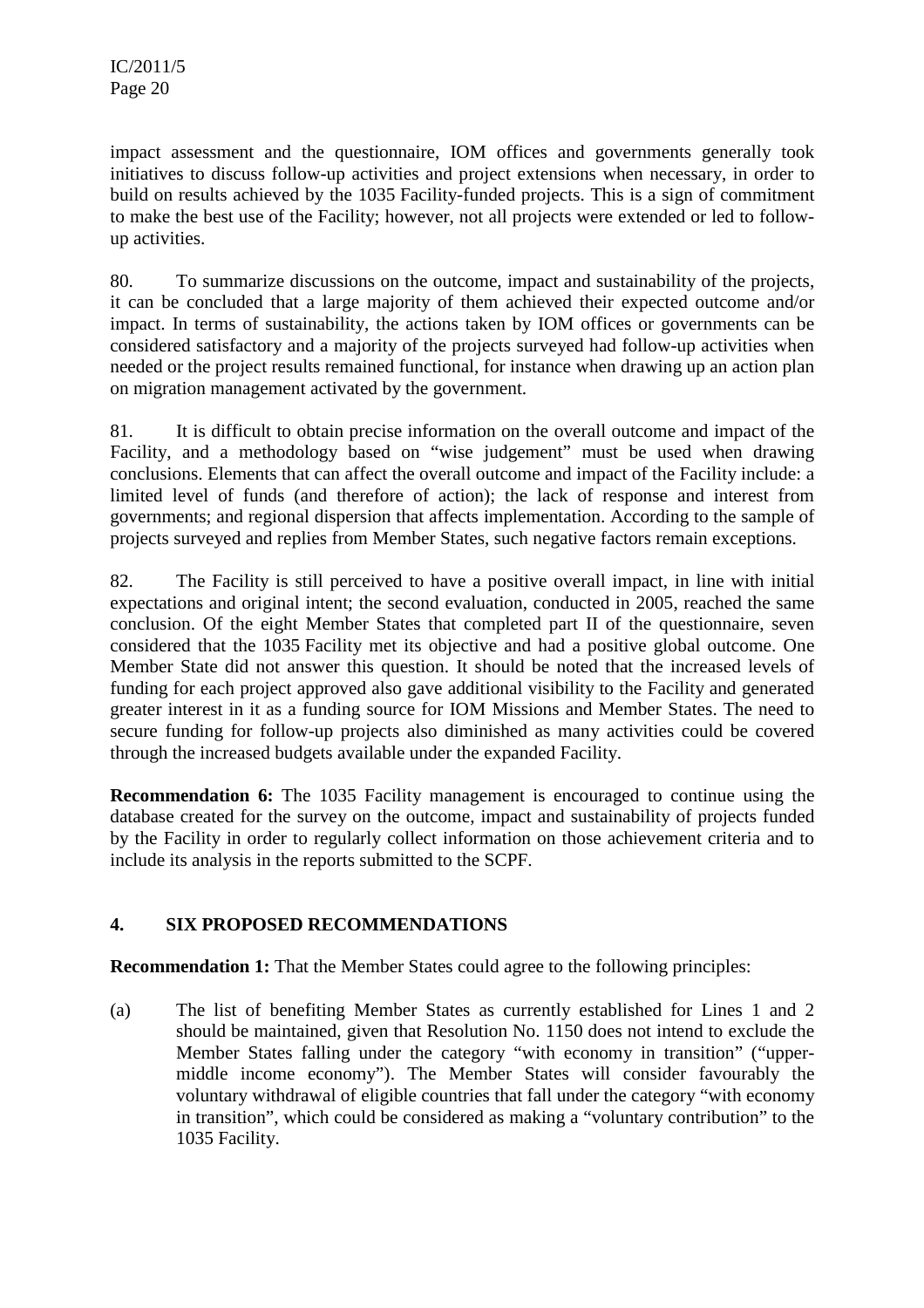(b) Should the level of Line 2 funding drastically decrease in the future, being established according to the level of Discretionary Income/miscellaneous income, the exclusion of Member States in the category "with economy in transition" could be re-examined.

**Recommendation 2:** That the Member States could agree to fund specific activities under the categories of emergency and post-emergency operations, and under assisted voluntary return programmes. Funding could be authorized for projects clearly targeting:

- (a) Capacity-building activities related to migration management implemented after the emergency response and immediate post-emergency phases; support for the management of internally displaced populations remains excluded.
- (b) In countries facing major returns, capacity-building projects intended to set up proper assistance mechanisms for the returnees, to revise policies or to assess the situation in the country of return; the assistance provided should complement funded assisted voluntary return programmes.

**Recommendation 3:** When a project is approved, the 1035 Facility management should regularly remind the benefiting Member States and IOM Missions of the reporting requirements, and inform them of the risk of penalties for non-compliance. The suspension of disbursements could be a possibility, pending the submission of reports. The 1035 Facility management should also emphasize the shared responsibilities for reporting, taking into account that IOM Missions can assist the Member State(s) in that regard.

**Recommendation 4:** That the Member States could endorse the following proposals regarding some aspects of the 1035 Facility criteria and guidelines:

- (a) Any major revision beyond the recommendations made in this report could be examined in the framework of the IOM budget reform, in particular any issues stemming from a change in the Discretionary Income definition resulting, for instance, in a possible reduction in funds allocated to Line 2.
- (b) In case of an increase in project requests which puts pressure on an equitable allocation of funds to all benefiting Member States during a given year, the 1035 Facility management should consider diminishing the budget of projects with more than 50 per cent of funds allocated to office furniture and equipment in the framework of a capacity-building initiative, encouraging the benefiting Member States to bring an in kind or financial contribution to the project equivalent to the reduced amount.
- (c) The benefiting Member States should note and endorse the proposal of the 1035 Facility management to establish deadlines for the submission of projects and for the amount of funding per region to be fixed on 30 June of each year; this measure would help to improve the allocation planning for the remaining part of the year.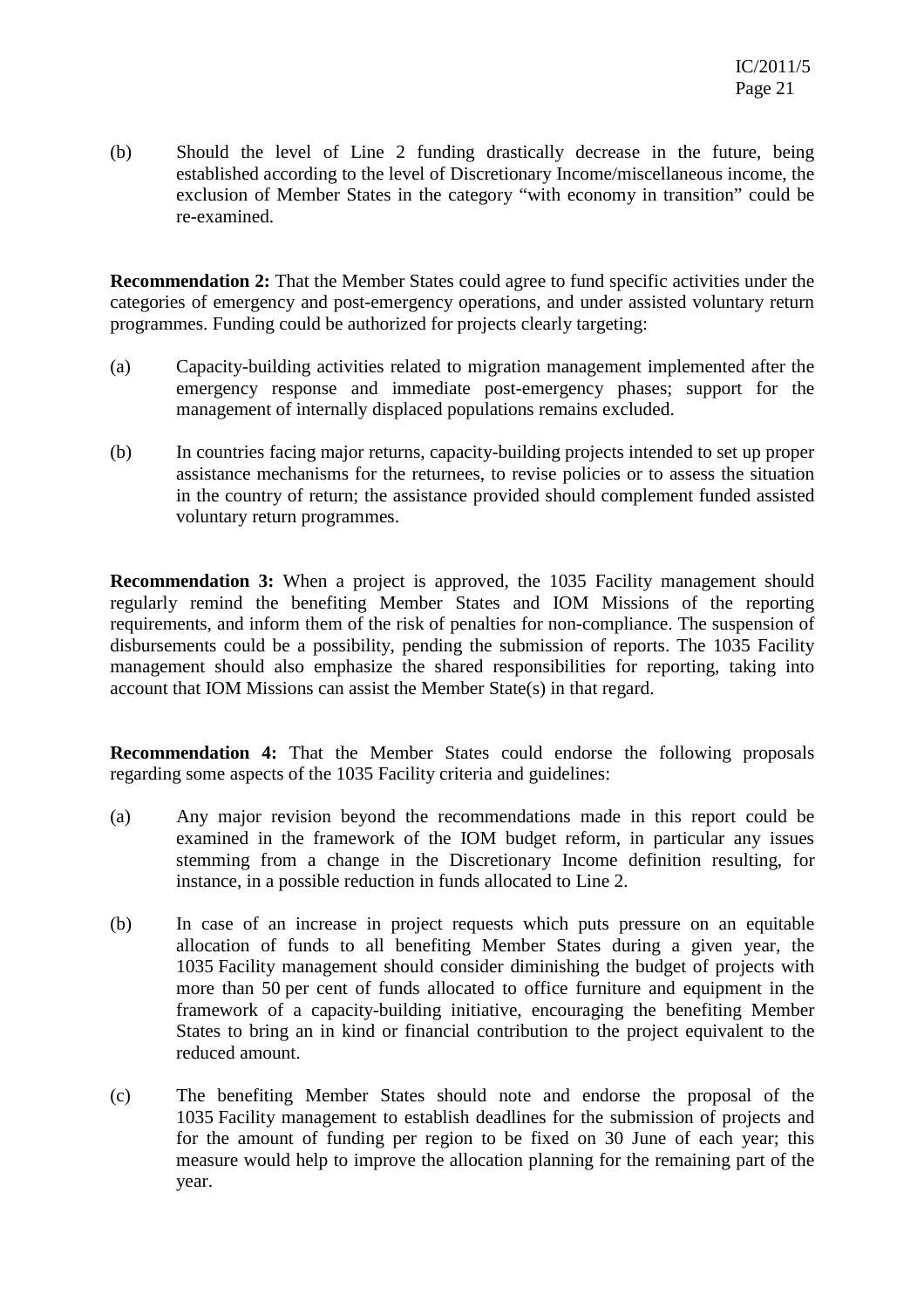**Recommendation 5:** The 1035 Facility management should analyse more precisely the staffing needs to ensure a sound management of the Facility and provide the Member States with terms of reference for one additional staff member and the related funding implications. The Member States can, however, already endorse the principle that the position could be funded by a small percentage of the 1035 Facility, as is already the case for the current positions. Such an "overhead" percentage is common practice for the management of special funds and trust funds within the United Nations system. A database of rejected projects should also be created.

**Recommendation 6:** The 1035 Facility management is encouraged to continue using the database created for the survey on the outcome, impact and sustainability of projects funded by the Facility in order to regularly collect information on those achievement criteria and to include its analysis in the reports submitted to the SCPF.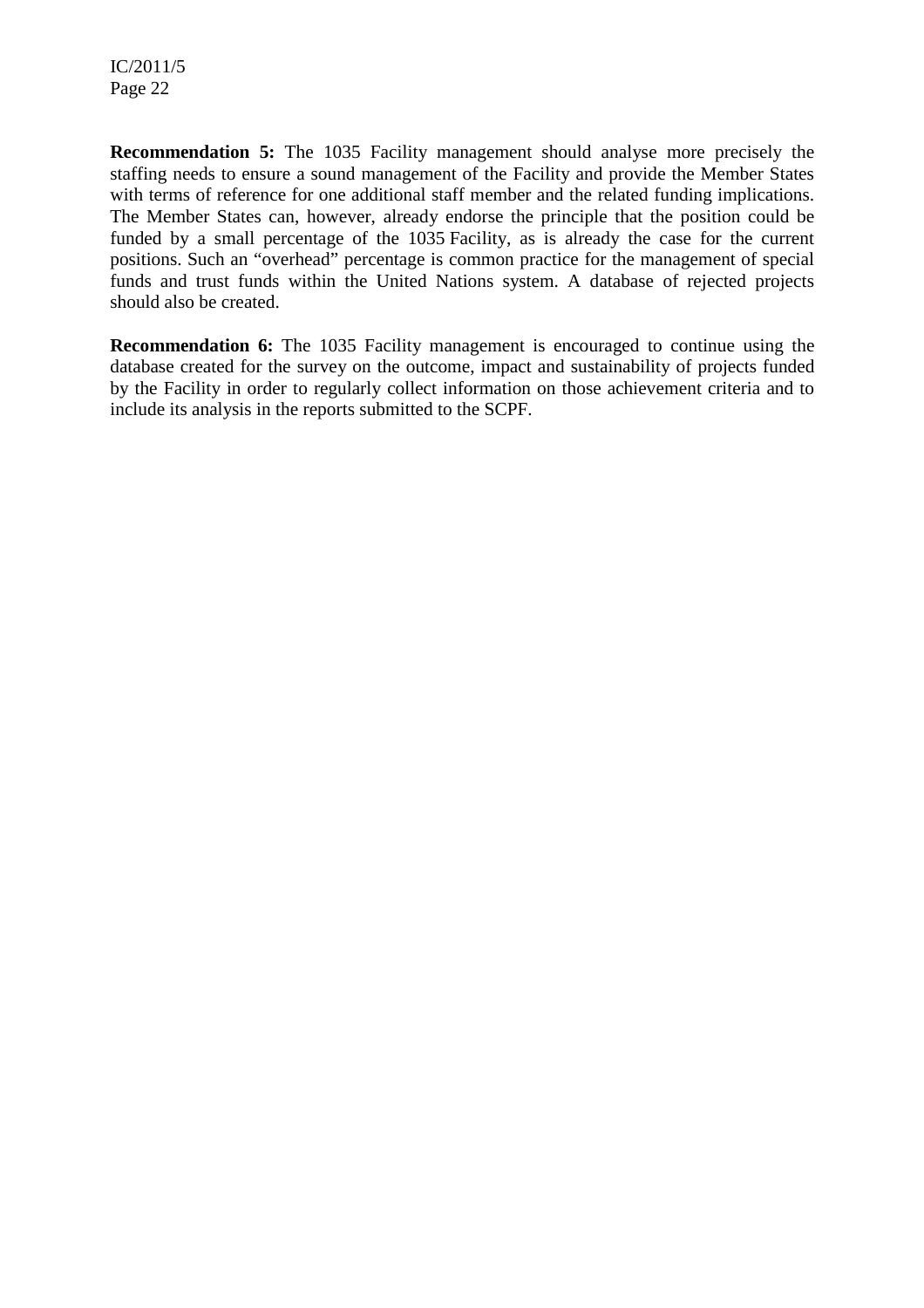IC/2011/5 Annex I Page 1

#### **Annex I**

#### **TERMS OF REFERENCE \_\_\_\_\_\_\_\_\_\_\_\_\_\_\_\_\_\_\_\_\_\_\_\_\_\_\_\_\_\_\_\_\_\_\_\_\_\_\_\_\_\_\_\_\_\_\_\_\_\_\_\_\_\_\_\_\_\_\_\_\_\_**

### **THIRD EVALUATION OF THE 1035 FACILITY: SUPPORT FOR DEVELOPING MEMBER STATES AND MEMBER STATES WITH ECONOMY IN TRANSITION**

#### **1. BACKGROUND**

l

Council Resolution No. 1035 (LXXX), adopted at IOM's four hundred and thirty-second meeting on 29 November 2000, requested *'the Director General to allocate one million United States dollars from the Discretionary Income for the development of migration projects in favour of developing Member States and Member States in transition, on the basis of an equitable regional distribution, without prejudice to funds already allocated for these purposes'*. A total of USD 1,430,000 was allocated to the Facility for its first year in 2001. The amounts allocated the following years were established at approximately the same level of USD 1,400,000.

In 2007 at its Ninety-third (Special) Session, the Council adopted Resolution No. 1150 of 7 June 2007 stating, inter alia, that *'25 per cent of Discretionary Income (excluding security) in excess of the 2007 Programme and Budget Discretionary Income of USD 20.5 million will be allocated to an expanded 1035 Facility starting in 2008'* and that *'the total amount available for the expanded 1035 Facility (excluding direct voluntary contributions) cannot exceed total miscellaneous income (unearmarked contributions and interest income)'*. The Resolution also limits access to those new funds stating that '*access to funding under Line 2 will be linked to outstanding contributions, and Member States subject to Article 4 will not be eligible for funding'.* The funding made available for Line 2 in 2008, 2009 and 2010 was USD 3,047,491, USD 5,048,569 and USD 4,339,499 respectively.<sup>1</sup> The amounts include the voluntary contributions from Member States, which are added to the second Line of the Facility.<sup>2</sup>

Apart from the restriction for Line 2 regarding Member States subject to Article 4 and the budget ceilings per project, Lines 1 and 2 use the same criteria and guidelines for allocating Facility funds, established by IOM's Administration in 2001 to facilitate and streamline allocation of these funds and outlined in Document MC/EX/631, upon which Member States were invited to comment. In June 2001, the criteria and guidelines were completed to take into account additional suggestions made by Member States. In 2003, IOM's Administration, in agreement with its Member States, requested the Office of the Inspector General (OIG) to conduct an evaluation of the Facility that included an analysis of the criteria and guidelines. The new criteria and guidelines for utilizing the funds, derived from the evaluation, were presented to the Member States at the Ninety-first Session of the SCBF in Document SCBF/265 of March 2004 and approved.

<sup>1</sup> The amounts reported for Line 1 and 2 do not include the balance carried forward from projects which did not start in time or which did not use the entire budget. 2

As the ToRs were prepared before the end of the year, contributions for 2010 could still be credited to Line 2.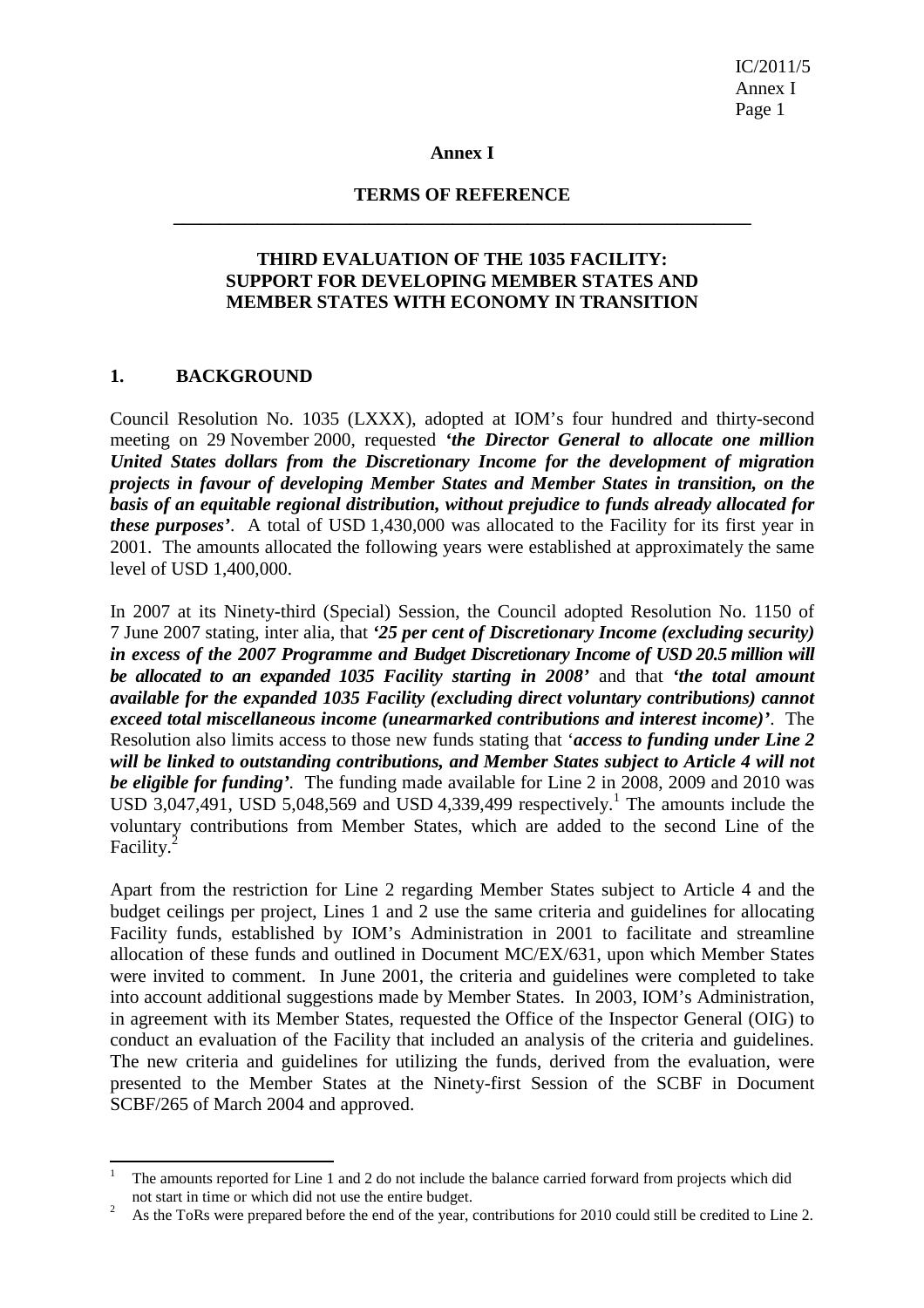IC/2011/5 Annex I Page 2

In 2003, a group of Member States led by Canada also started informal discussions on the Facility, in parallel with the evaluation process. The resulting document, 'Proposals to Restructure the 1035 Facility', was discussed in 2004 and the Administration invited to share its comments further in writing with all Member States. Document IC/2004/9 'Administration's Comments: Proposals to Re-structure the 1035 Facility' was distributed in September 2004 and the Administration suggested that a second OIG evaluation of the Facility, already scheduled for 2005, be used as an opportunity to review any relevant issues raised in the 'Proposals to Re-structure the 1035 Facility' document. Following the second evaluation, small adjustments were made to the criteria and management guidelines in 2006. The second evaluation also recommended conducting regular management audits of the implementation of the Facility, which led to the decision to conduct a third evaluation in 2010, particularly in view of the establishment of Line 2.

### **2. EVALUATION OBJECTIVES**

As suggested in Document SCPF/41 of 16 April 2010, the third evaluation will be conducted by the Office of the Inspector General. Following establishment of Line 2, it is relevant to reexamine the criteria and guidelines, especially as there are already differences between the Lines regarding the allocation of funds and limitations for Member States subject to Article 4. The list of Member States entitled to the Facility also merits review, as well as the administrative and reporting requirements. The overall objective of the evaluation is:

**To evaluate the relevance of the criteria, guidelines and administrative management of the 1035 Facility taking into account the creation of the Line 2 and the Facility's original intent, as well as the performance and achievements of projects implemented within the framework of the Facility, with a special focus on their outcome, impact and sustainability.** 

More specifically, the evaluation will investigate, analyse and present recommendations in the following areas:

- Relevance of the criteria and management guidelines and procedures in line with the original objective and specificity of the Facility, including the establishment of the list of benefiting Member States;
- Effectiveness in strictly applying the criteria and guidelines for the approval of projects to be funded;
- Performance and achievements of funded projects in line with the Facility's objectives, including also the outcome, impact and sustainability;
- Effectiveness of the Facility in achieving its overall goals and meeting IOM Member States' expectations;
- Any other issues raised by Member States and the IOM Administration on the objective of the Facility, its financing and its reporting to Member States.

### **3. EVALUATION METHODOLOGY**

As with the previous evaluations, it will be essential to receive feedback from the Member States on the topics proposed for analysis under the objectives of the evaluation. A survey will be conducted and sufficient time given to complete the questionnaire and forward it to the Office of the Inspector General. Confidentiality will be guaranteed. The survey will include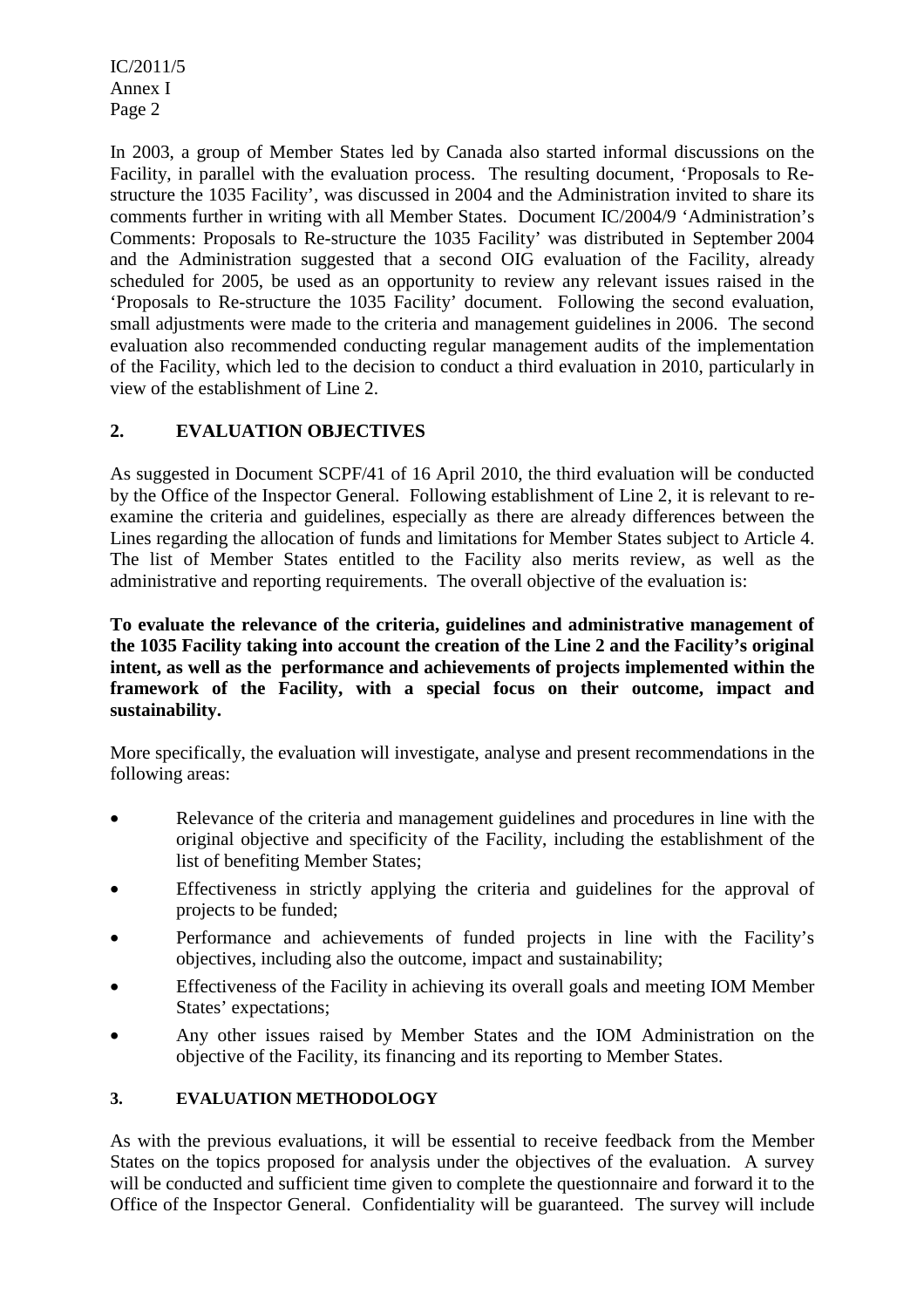general questions concerning the analysis of the criteria and guidelines, as well as questions regarding the effectiveness, outcome, impact and sustainability of funded projects, focusing primarily on the recent projects completed in the last three years following the creation of the expanded Facility. Interviews will be conducted to complement the data.

Analysis of the performance, achievement and impact will be complemented with an analysis of the reporting database established by the IOM Administration for the management of the Facility and with the specific survey initiated recently with IOM's Missions worldwide. Cross-checking analysis will be made through a document review, in particular activity reports, and through specific interviews.

Documentation to be reviewed will include the list of projects, activity and project performance reports, financial data, correspondence with Member States and IOM field offices, specific agreements and sub-agreements signed within the framework of selected projects, follow-up projects and any other material relevant to the exercise. These documents will be provided primarily through the 1035 Facility management at Headquarters and appropriate IOM field offices.

### **4. RESOURCES AND TIMING**

The Evaluation Officer of the Office of the Inspector General will conduct the evaluation. Costs for the evaluation will be borne by OIG.

Reports on the status of the evaluation exercise and on the preliminary and final results could be presented to Member States at either or both informal consultations and SCPF meetings in 2010 and 2011.

It is anticipated that the questionnaires will be sent to Member States in October 2010, with a timeframe of one month for their completion. Interviews with Member States and groupings of Member States will take place immediately after the Evaluator's initial review of the questionnaire input.

A final report should be issued during the first quarter of 2011 at the latest.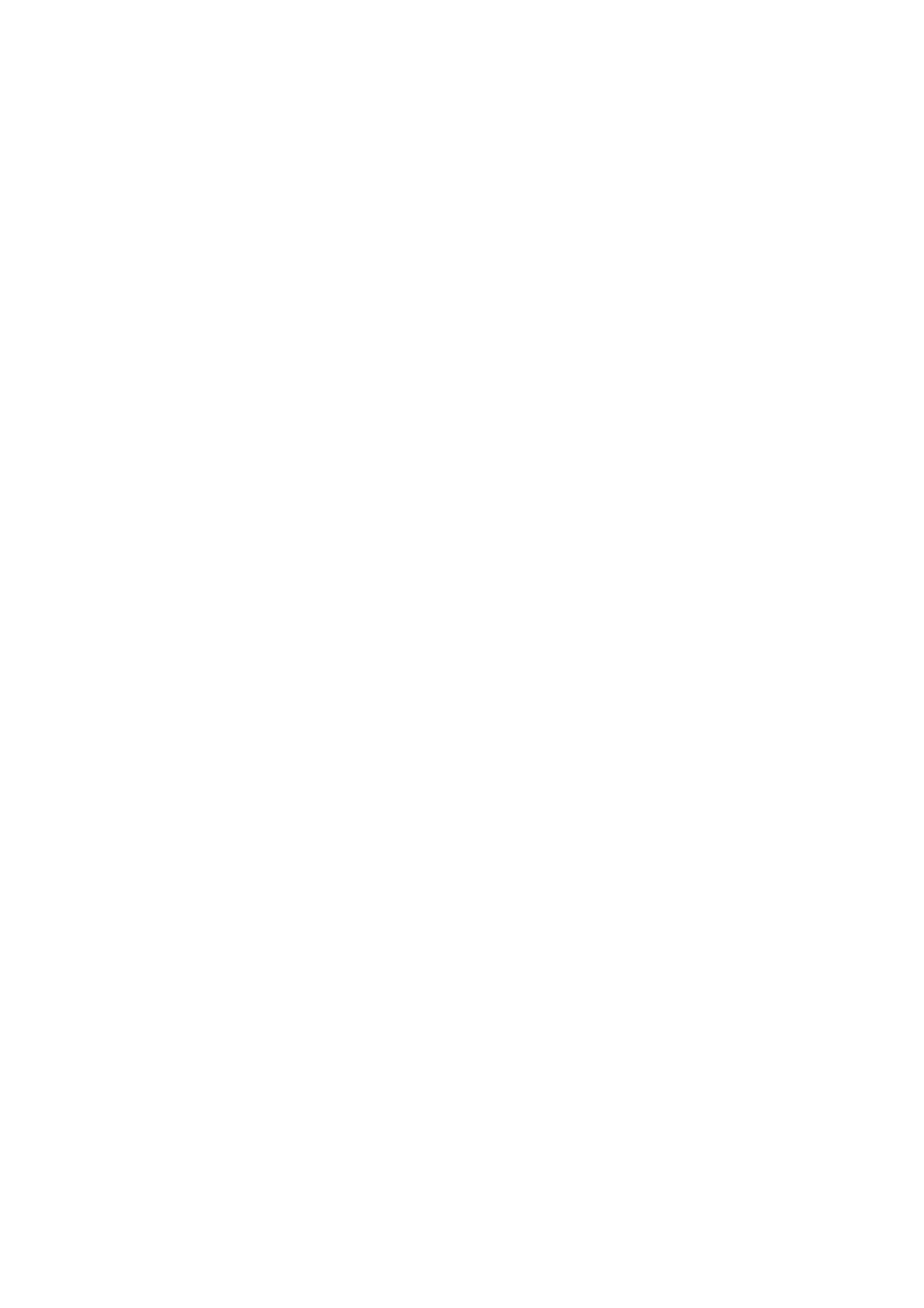IC/2011/5 Annex II Page 1

#### **Annex II**

#### **QUESTIONNAIRE FOR MEMBER STATES \_\_\_\_\_\_\_\_\_\_\_\_\_\_\_\_\_\_\_\_\_\_\_\_\_\_\_\_\_\_\_\_\_\_\_\_\_\_\_\_\_\_\_\_\_\_\_\_\_\_\_\_\_\_\_\_\_\_\_\_\_\_**

### **THIRD EVALUATION OF THE 1035 FACILITY: SUPPORT FOR DEVELOPING MEMBER STATES AND MEMBER STATES WITH ECONOMY IN TRANSITION**

The questionnaire is divided into two parts, as described below.

**Part I** covers a third review of the 1035 Facility criteria, guidelines and overall management. The review is considered necessary following the creation of a second line (Line 2) in the Facility's overall budget. The questions raised will not cover all the criteria and guidelines used for Line 1 and extended to Line 2, as these were extensively discussed in the evaluations conducted in 2003 and 2005. The main question raised by this third evaluation is: *Does Line 2 with its specific requirements as stated in Council Resolution No. 1150 require the establishment of different criteria and guidelines?* 

In particular, Council Resolution No. 1035 of 29 November 2000 refers to "developing Member States and Member States in transition" (specified later as Member States *with economy* in transition) and a list of benefiting Member States was established with those categories in mind. Council Resolution No. 1150 of 7 June 2007 (annex, Part III) refers only to "allocating additional funding to support projects in developing Member States". Another major difference between the two lines regarding benefiting Member States is that Resolution No. 1150 specifies that Member States subject to Article 4 will not be eligible for funding under Line 2. This principle will not be discussed, as the purpose of the Resolution is clear and possible restrictions on Line 1 funding were also extensively discussed in the two previous evaluations.

Council Resolution No. 1150 recalls that an amount of USD 1.4 million is allocated to Line 1, yet the amount for Line 2 cannot be specified as it is based on a percentage of Discretionary Income and on voluntary contributions. Since 2008, the lowest amount for Line 2 was approximately USD 3 million and the highest USD 5 million. Council Resolution No. 1150 specifies that the maximum amounts authorized for national and regional projects alike will be increased for Line 2, and that follow-up activities of projects implemented under Line 1 will be authorized. As there are significant increases in the amounts available every year, and considering that voluntary contributions are allocated to Line 2, it could be relevant to consider carrying out a revision of the initial criteria used for excluding some project categories, such as funding for specific projects in emergencies not necessarily related to the emergency itself (for instance, counter-trafficking activities) or for reconstruction projects in post-crisis situations focusing on capacity-building and migration.

**The annexes to the questionnaire include a 1035 Facility guidance note on the criteria and guidelines for easy reference, Council Resolution No. 1150 and the Terms of Reference of the evaluation (English only). It is essential to have the broadest participation of Member States in the evaluation exercise in order to draw conclusions on the criteria and management guidelines, based on a consensus.**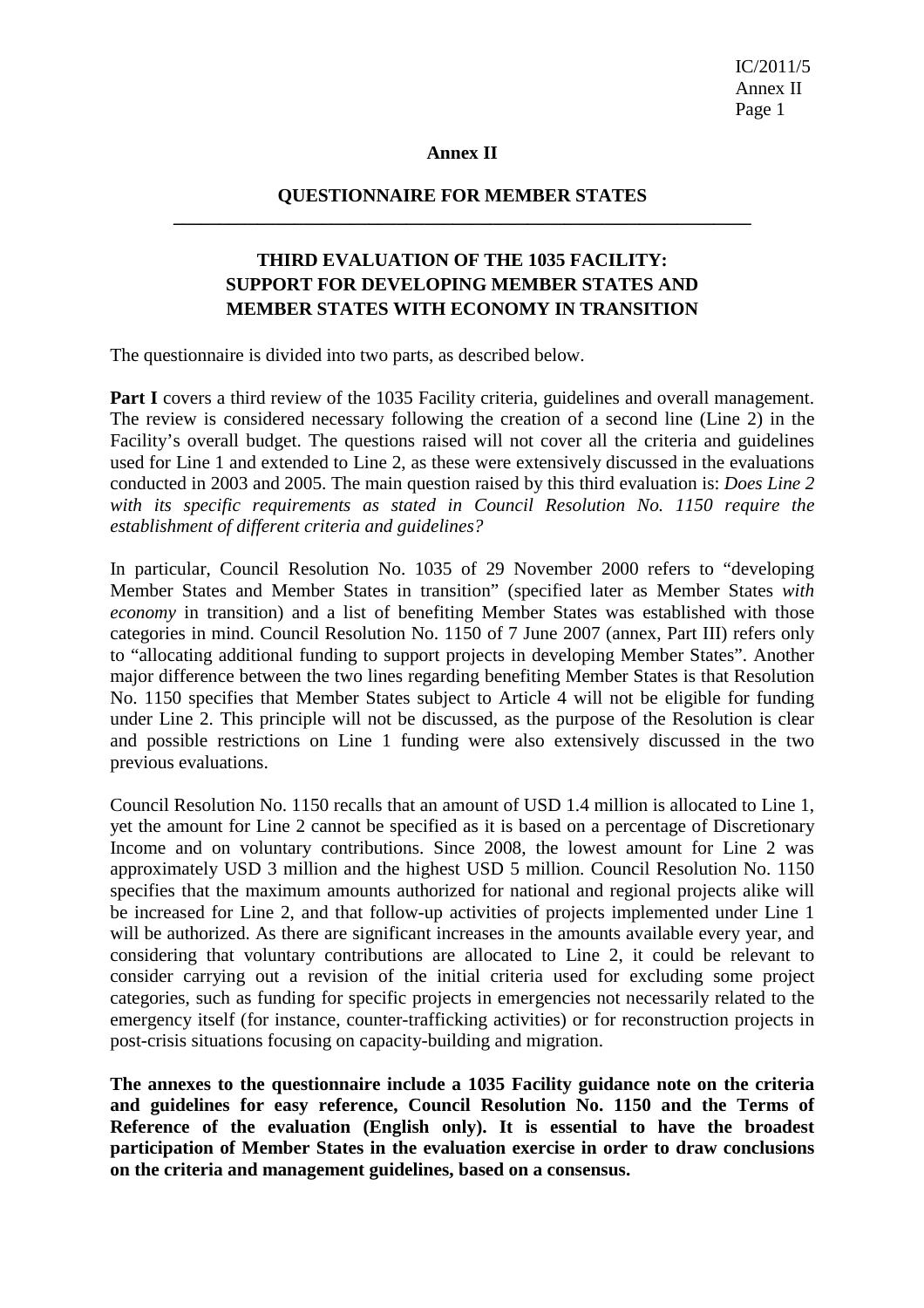IC/2011/5 Annex II Page 2

**Part II** will mainly cover the analysis of the performance and impact of the projects funded by the 1035 Facility during the last three years (2008–2010) and the overall outcome and impact of the Facility based on its original objective. The evaluation will examine the possible additional benefits and constraints that can be specifically attributed to Line 2. Part II should be completed by Member States that have benefited from 1035 Facility funded projects, including regional projects. Similarly to Part I, the participation of Member States is a key element for measuring 1035 Facility impact and outcomes.

Queries regarding the questionnaire can be sent to Mr. Christophe Franzetti, the IOM Evaluation Officer, at the following e-mail address: cfranzetti@iom.int; or to Evaluation/Office of the Inspector General: eva@iom.int.

The questionnaire should be completed and returned before **9 December 2010** to the same address, or sent by fax using the following number: (41) 22 798 61 50. Confidentiality will be guaranteed.

Thank you in advance for your contribution.

Office of the Inspector General IOM Headquarters, Geneva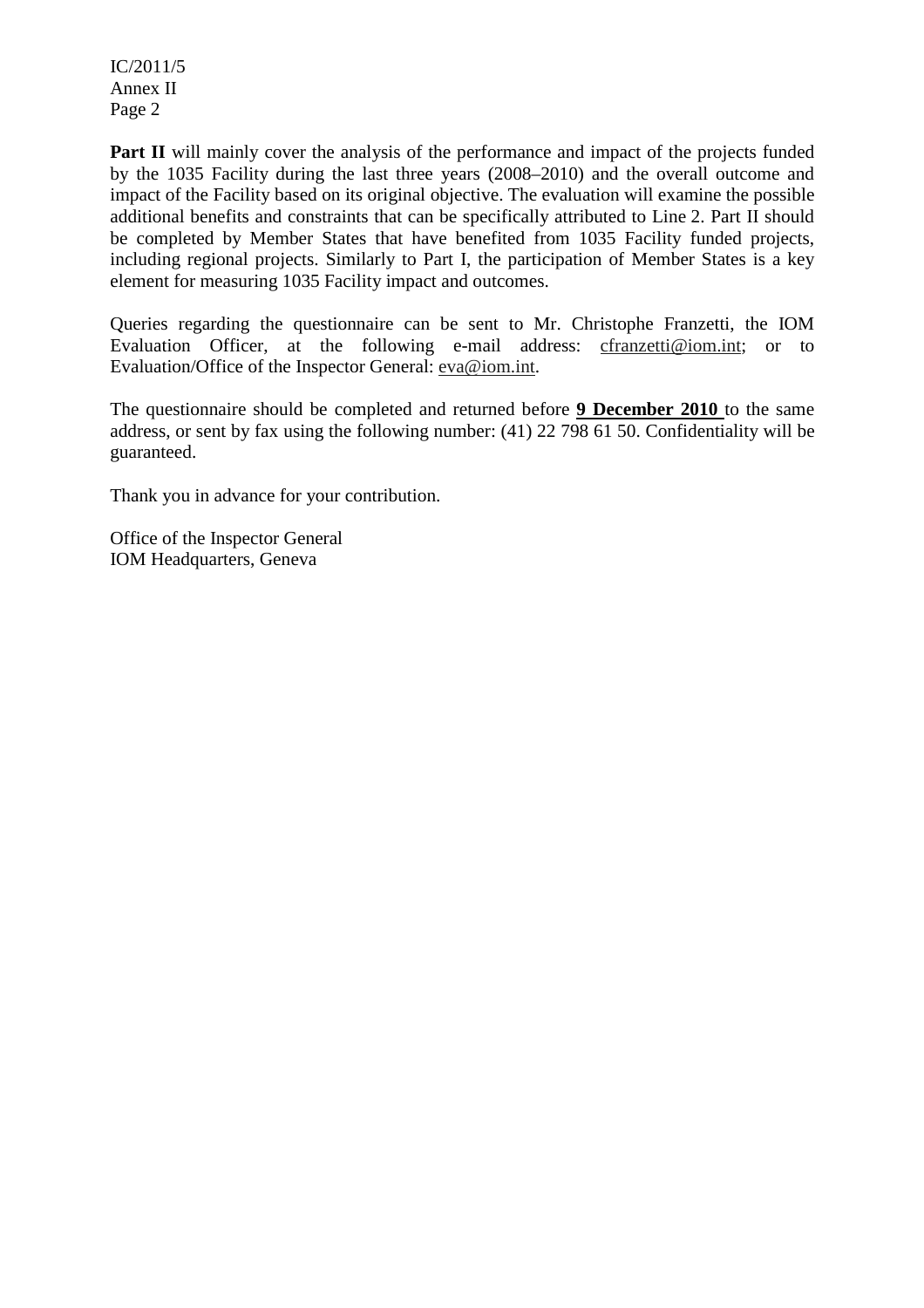### **PART I: SELECTION CRITERIA AND MANAGEMENT GUIDELINES**

### **Eligibility:**

**1. Do you agree with the following statement?** *Council Resolution No 1150, which established Line 2 of the 1035 Facility, refers only to 'developing Member States' and not to 'Member States with economy in transition', therefore the list of countries falling under the World Bank category 'Upper-middle-income economies' used as the reference for Line 1 for the category 'in transition' should not apply to Line 2. Those countries listed under the World Bank category 'Upper-middle-income economies' will therefore no longer be eligible for funding for national projects under Line 2 and only Member States falling under the World Bank categories of 'Low-income economies' and 'Lower-middle-income economies' will remain eligible for Line 2 funding for national projects.* 

*Access to Line 2 regional projects will remain possible for Member States which fall under the category 'Upper-middle-income economies' provided that the Member States are not subject to Article 4 of the Constitution; In addition, the majority of the beneficiaries for these Line 2 regional projects should be Member States falling under the 'Low-income economies' and 'Lower-middle-income economies' categories.* 

*The allocation of funds under Line 2 will thus be directed towards developing countries facing major financial constraints. The following Member States fall under the 'Uppermiddle-income economies' category: Algeria, Argentina, Belarus, Bosnia and Herzegovina, Brazil, Chile, Colombia, Costa-Rica, Dominican Republic, Gabon, Jamaica, Kazakhstan, Libya, Mauritius, Mexico, Montenegro, Namibia, Panama, Peru, Serbia, South Africa, Turkey, Uruguay and Venezuela RB.* 

### **I AGREE I DISAGREE I PARTIALLY AGREE**

**Please explain:** 

#### **Types of Projects:**

**2. Given the creation of Line 2 and the increased funds allocated to the Facility, should the following list of activities articulated below (which are currently excluded from 1035 Facility funding) be revised and activities be eligible to Line 2 funding?** 

| YES | VО |
|-----|----|
|-----|----|

If **YES**, please explain:

**a.** Movements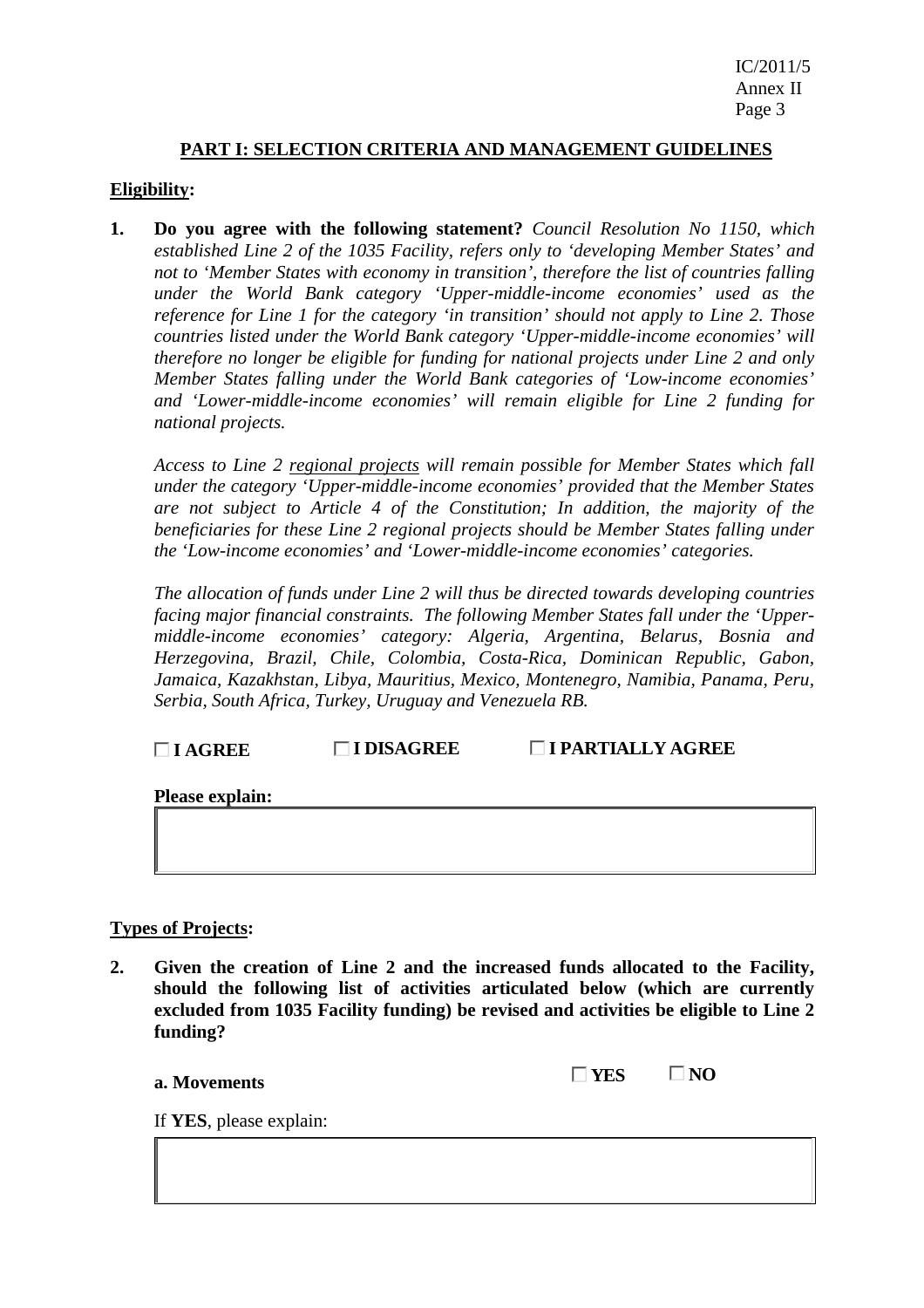| b. Emergencies and post-crisis                                                          | $\square$ YES | $\square$ NO |
|-----------------------------------------------------------------------------------------|---------------|--------------|
| If YES, please explain:                                                                 |               |              |
|                                                                                         |               |              |
| c. Major Conferences and similar events that<br>are continuations of on-going dialogues | $\square$ YES | $\square$ NO |
| If YES, please explain:                                                                 |               |              |
|                                                                                         |               |              |
| d. Assisted Voluntary Return project                                                    | $\square$ YES | $\square$ NO |
| If YES, please explain:                                                                 |               |              |
|                                                                                         |               |              |
|                                                                                         |               |              |
| <b>Comments if any:</b>                                                                 |               |              |
|                                                                                         |               |              |

### **Funding Levels :**

**3. Do you agree with the maximum budget level for individual projects under Line 1 and Line 2 and the possibility for exceptional approval of higher budget levels for regional projects under Line 1?** 

**NO NO** 

If **NO**, please explain: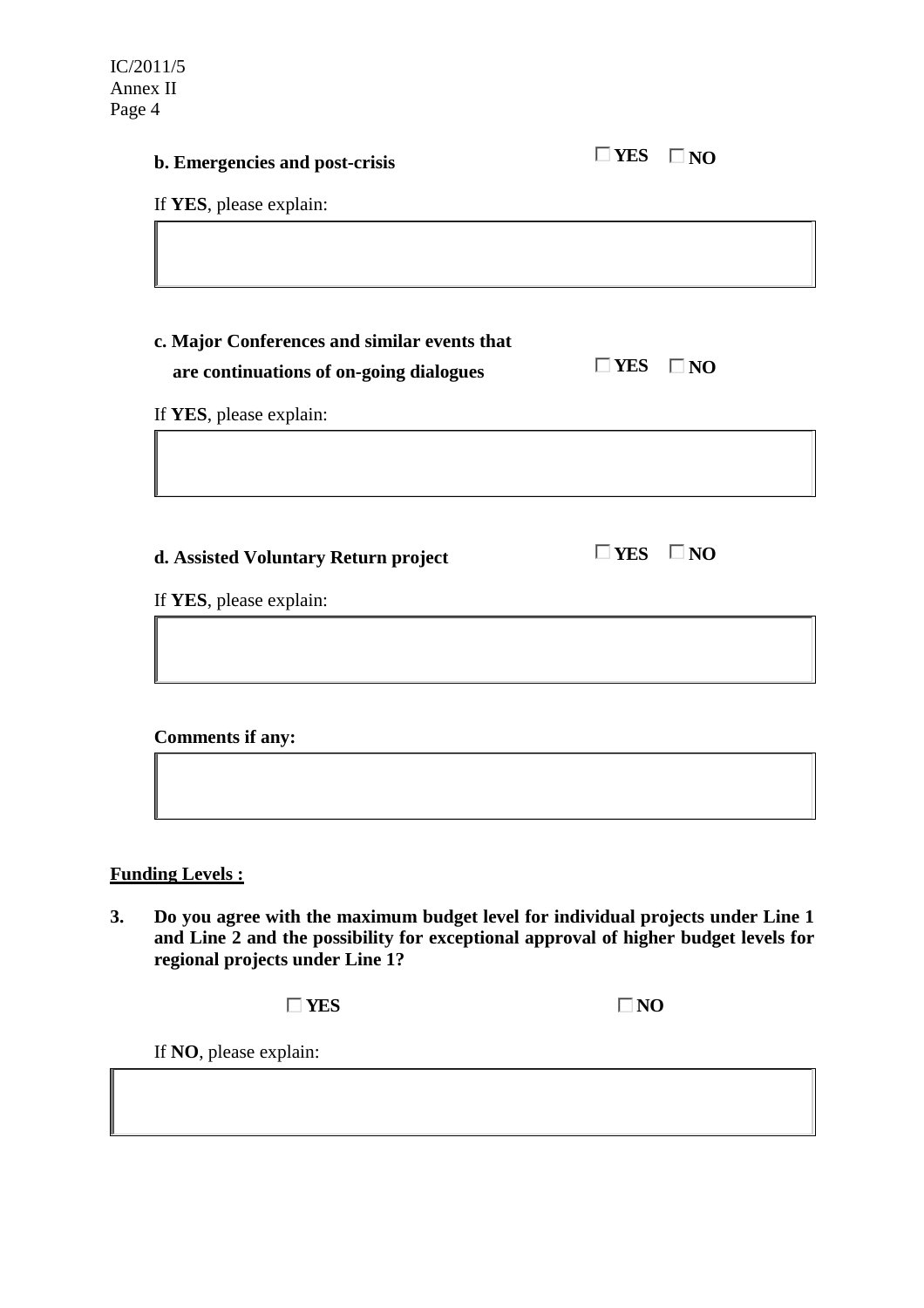### **Application Procedures:**

**Do you agree with the present requirements for the submission and approval of proposals by eligible Member States?** 

 $\Box$  YES  $\Box$  NO

If **NO**, please explain:

**4. Do you consider that a Member State responsible for a project that does not report as required, should be penalized by withholding additional disbursements, pending the receipt of relevant reporting?** 

**NO NO** 

If **NO**, please explain:

### **Miscellaneous:**

**5. Would you like to add a comment on the criteria and overall management guidelines of the Facility?** 

**6. Are you willing to allocate a voluntary contribution to the 1035 Facility in addition to the amount allocated from the IOM Discretionary Income?** 

**NO NO** 

If **NO**, please explain: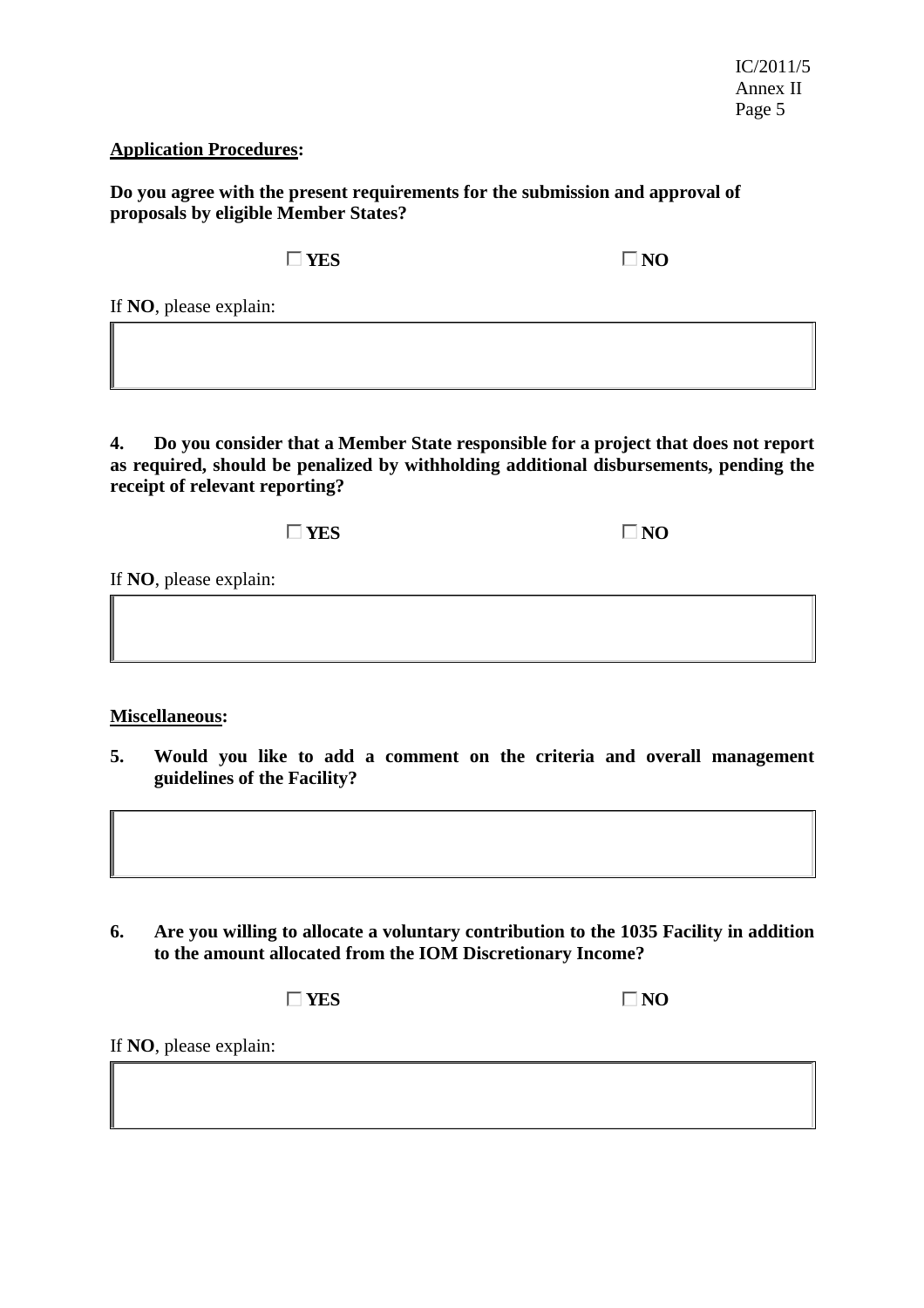IC/2011/5 Annex II Page 6

### **PART II: PERFORMANCE AND IMPACT ANALYSIS**

If your country benefits or has benefited from a project or projects funded by the 1035 Facility during the period 2008 to 2010 inclusive, please provide the following information and answer the questionnaire.

**If necessary, lists of approved projects for a given country can be found listed on the 1035 Facility website at the following address: http://www.iom.int/1035/projectlist.htm or requested from the Evaluation Office at the following e-mail address cfranzetti@iom.int, or directly to the Manager of the 1035 Facility at the following address: 1035Facility@iom.int.** 

*1) Title*:

 *Date of implementation*:  *Budget*:  *If regional, please list the other countries*:

*2) Title:* 

 *Date of implementation*:  *Budget*:  *If regional, please list the other countries*:

*3) Title:* 

 *Date of implementation*:  *Budget*:  *If regional, please list the other countries*:

*4) Title*:

 *Date of implementation*:  *Budget*:  *If regional, please list the other countries*:

*5) Title*:

 *Date of implementation*:  *Budget*:

 *If regional, please list the other countries*:

**1. Based on the information received and according to your own evaluation of the projects, have they had their expected impact and are you satisfied with the overall outcome of the projects?**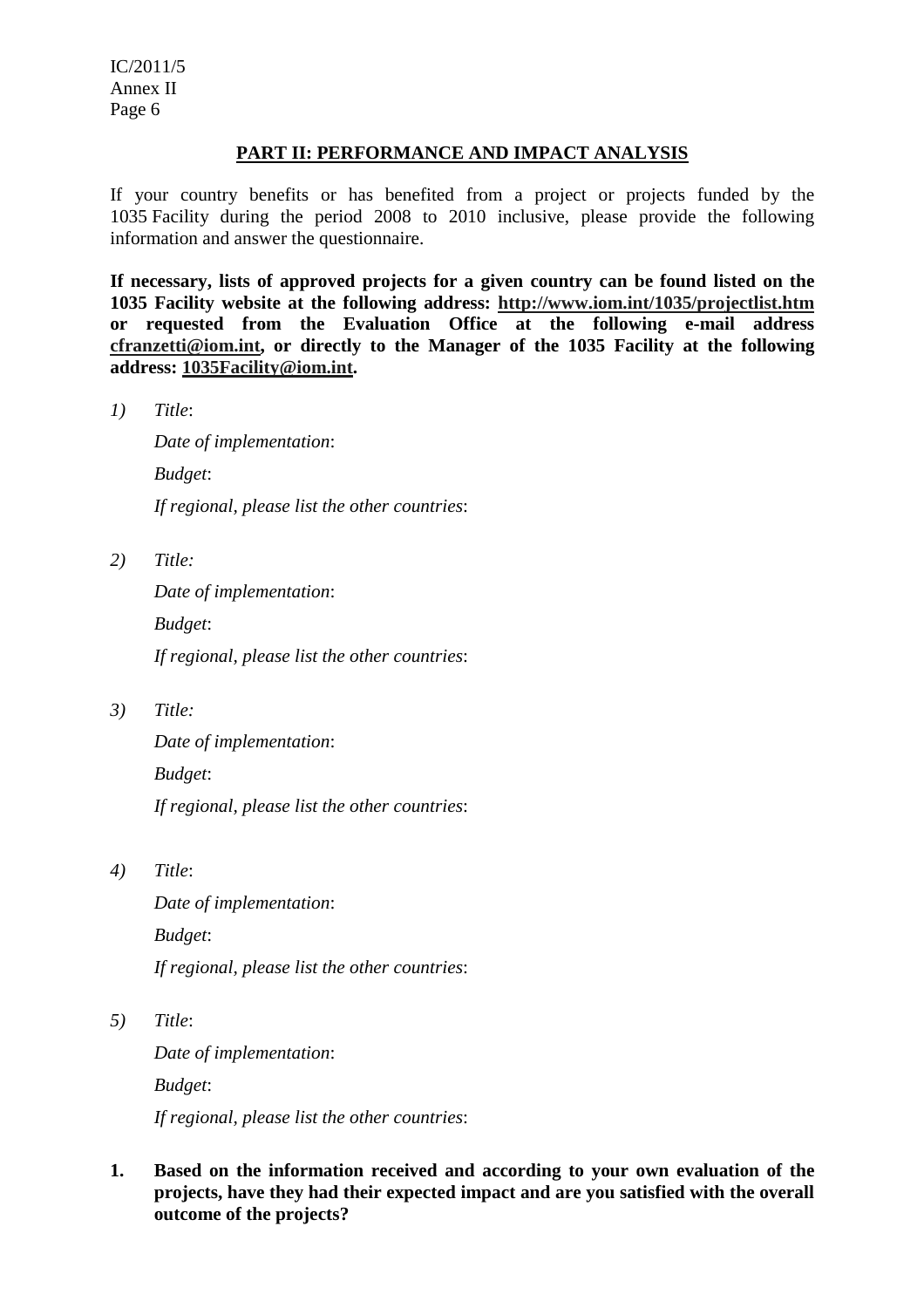IC/2011/5 Annex II Page 7

|           | <b>YES</b> | NO | <b>COMMENTS</b> |
|-----------|------------|----|-----------------|
| Project 1 | П          | п  |                 |
| Project 2 | П          | П  |                 |
| Project 3 | П          | П  |                 |
| Project 4 | П          | П  |                 |
| Project 5 | П          | П  |                 |

### **Other comments if any:**

**2. Do you think that the projects still require (would have required) an extension or follow-up project to meet the original objectives and consolidate the impact?** 

**NO NO** 

If **YES**, why (please specify the projects if more than one):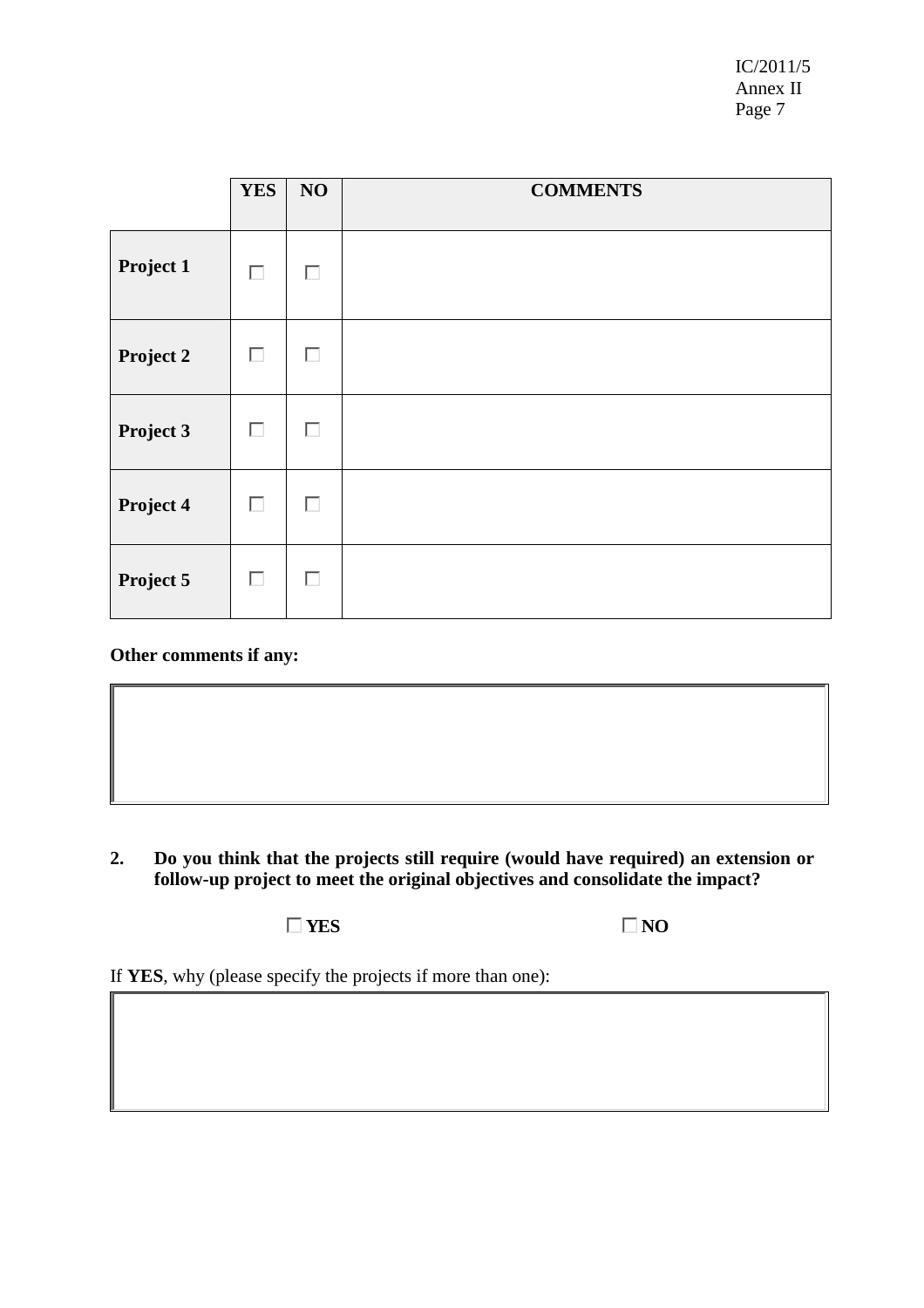**3. In reference to the 'seed money concept', was additional funding obtained (via another donor or your country) to enable follow up activities at the completion of the 1035 Facility projects? (Is your country or a donor already committed to fund follow-up activities for on-going projects?)** 

**NO NO** 

If **NO**, specify which project(s) and which activities have not resulted in any additional funding:

**4. Did you discuss/are you discussing with IOM (or/and other agencies/donors) follow-up projects or other mechanisms in order to guarantee the sustainability of the activities funded by the 1035 Facility?** 

| YES<br>NO.                                     |               |              |  |
|------------------------------------------------|---------------|--------------|--|
| - Were/are the discussions successful?         | $\square$ YES | $\square$ NO |  |
| If <b>NOT</b> successful, briefly explain why: |               |              |  |
|                                                |               |              |  |

**5. Do you consider that the 1035 Facility meets its objective and has a positive global outcome?** 

 $\Box$  YES  $\Box$  NO

If **NO**, please explain: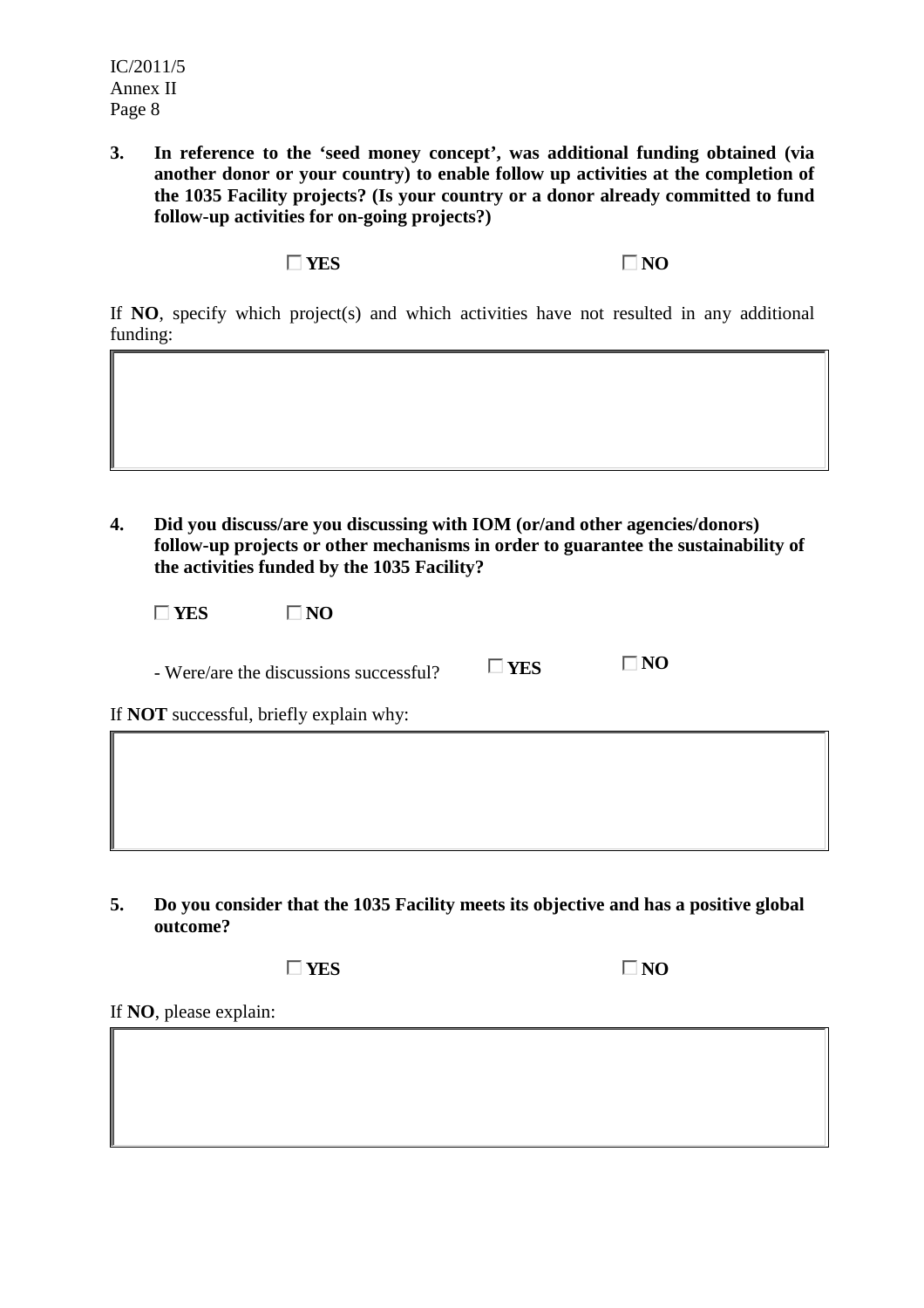IC/2011/5 Annex III Page 1

#### **Annex III**

### **GUIDANCE NOTE ON THE 1035 FACILITY \_\_\_\_\_\_\_\_\_\_\_\_\_\_\_\_\_\_\_\_\_\_\_\_\_\_\_\_\_\_\_\_\_\_\_\_\_\_\_\_\_\_\_\_\_\_\_\_\_\_\_\_\_\_\_\_\_\_\_\_\_\_**



1035 Facility **Support for Developing Member States and Member States** with Economy in Transition

### **GUIDANCE NOTE 2011**

#### **Introduction**

1. The 1035 Facility, established in 2001, has been providing support to IOM Developing Member States and Member States with Economy in Transition for the development and implementation of joint government-IOM projects to address particular areas of migration management, particularly in the field of capacity-building.

2. In response to a request by Member States for additional funding for the 1035 Facility, the funding mechanism was expanded by the IOM Council in June  $2007<sup>1</sup>$ . This expanded 1035 Facility became available from 1 January 2008. The main purpose of this Guidance Note is to explain the characteristics of the expanded 1035 Facility as well as to provide practical guidance on the operation and management of the Facility.

#### **Main characteristics of the 1035 Facility (the Facility)**

3. The Facility includes two 'lines' of funding. The original funding criteria for the Facility will continue to be applied as they have been in past years in relation to Line 1 of the Facility. The newly established Line 2 is broadly similar in its operation to Line 1 with the exception that Member States subject to Article 4 of the IOM Constitution will not be eligible to benefit from funding under Line  $2<sup>2</sup>$ . In addition, Line 2 will have an increased upper ceiling for funding of both national and regional projects as explained in paragraph 14.

- 4. In 2011, the available funds under the Facility are:
	- **Line 1** USD 1,400,000; and
	- Line 2 USD  $4,100,000^3$ .

 $\overline{a}$ 1 In addition to the annual budgeted USD 1,400,000 allocation, Council Resolution No. 1150 (XCIII) of 7 June 2007 approved the IOM Strategy Document which states that "25 per cent of Discretionary Income (excluding security) in excess of the 2007 Programme and Budget Discretionary Income of USD 20.5 million

will be allocated to an expanded 1035 Facility starting in 2008".<br><sup>2</sup> Article 4, paragraph 1, of IOM's Constitution states that "If a Member State fails to meet its financial obligations to the Organization for two consecutive financial years, the Council may by a two-thirds majority vote suspend the voting rights and all or part of the services to which this Member State is entitled….". Resolution No. 1150 (XCIII) approved the IOM Strategy Document which states that "access to funding under Line 2 will be linked to outstanding contributions and Member States subject to Article 4 will not be eligible for funding."

The exact amount will be confirmed at the closure of 2010 accounts.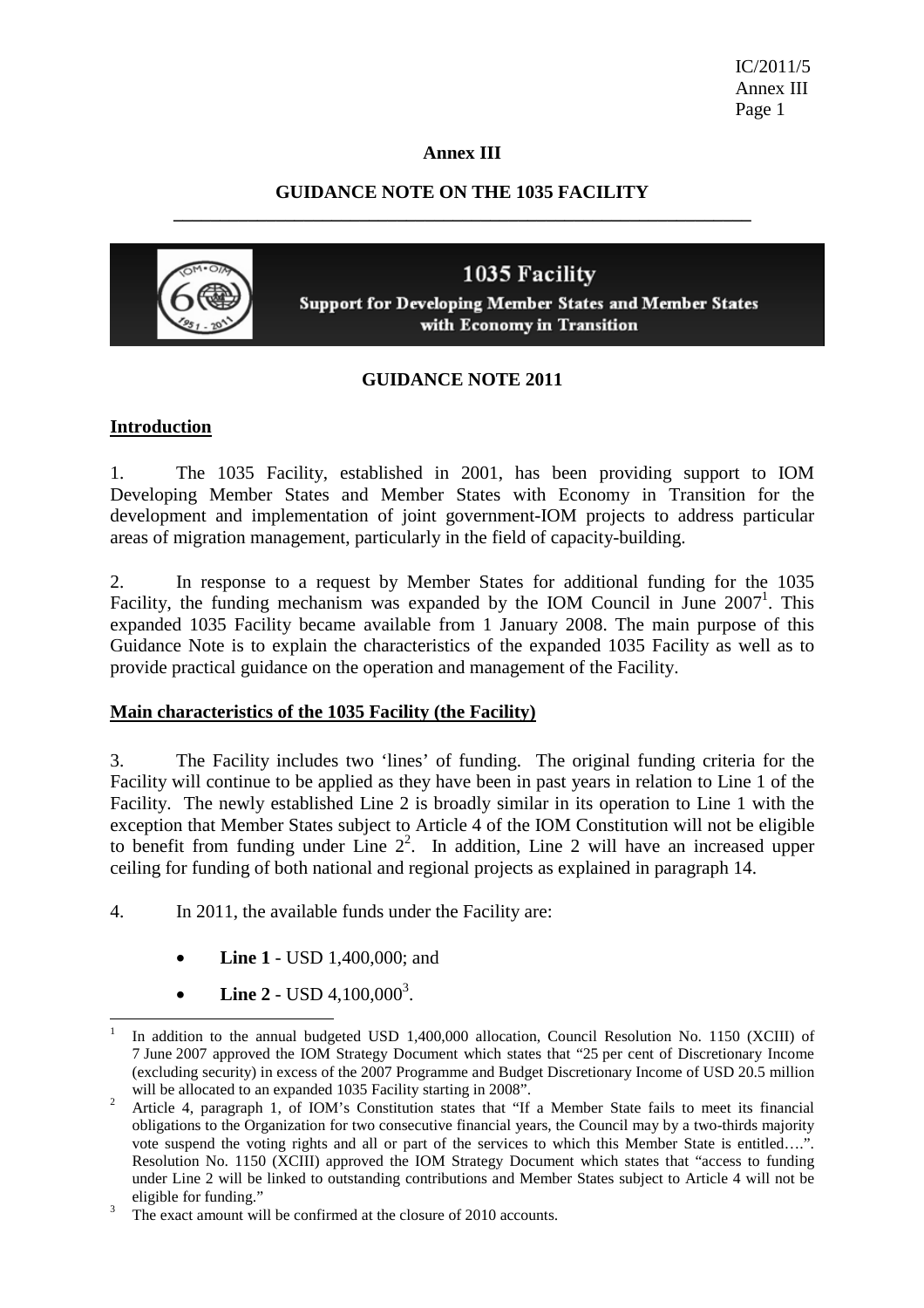### 5. **Equitable allocation of the funds across regions remains a core management principle in assessing requests for funding under the Facility.**

### **Beneficiaries of the Facility**

6. The beneficiaries of the Facility continue to be IOM Developing Member States and Member States with Economy in transition. Eligibility is based on the most recent version of the list of low-income through to upper middle-income economies as designated by the World Bank. Countries that would otherwise be eligible because they are on the World Bank list will be excluded upon joining the European Union. Voluntary withdrawal from eligibility remains open to any eligible Member State.

7. Depending on the funding line, the eligibility to apply to and benefit from the Facility differs:

- **For Line 1:** all eligible Member States may apply for funding and/or benefit from funded projects.
- **For Line 2:** all eligible Member States not subject to Article 4 of the IOM Constitution may apply for funding and/or benefit from funded projects.

8. In the context of regional projects, non-IOM Member States continue to be included among the beneficiaries, as was previously the case, **only where a majority of the beneficiaries are eligible Member States.** 

9. Non-IOM Members remain ineligible to apply directly for support from the Facility.

## **Types of Projects Eligible for Funding Under the Facility**

10. Priority is given to capacity-building projects in the various IOM areas of activity, including research and feasibility studies related to such activities.

11. National and regional projects are eligible for funding.

12. Projects with good prospects for future funding and projects that provide co-funding to major donor commitments or bridging funds continue to be supported.

13. The types of activities that **cannot** be funded under the Facility include the following:

- a) Movements: activities that are overseen by IOM's Movement Management Division, including IOM's traditional refugee and migrant transport and resettlement programmes.
- b) Emergency: activities that are overseen by IOM's Emergency and Post-crisis Division; for example, activities in response to the Asian tsunami and the Pakistan earthquake.
- c) Major conferences and similar events that are continuations of ongoing dialogues and similar, well-established activities. However, conferences and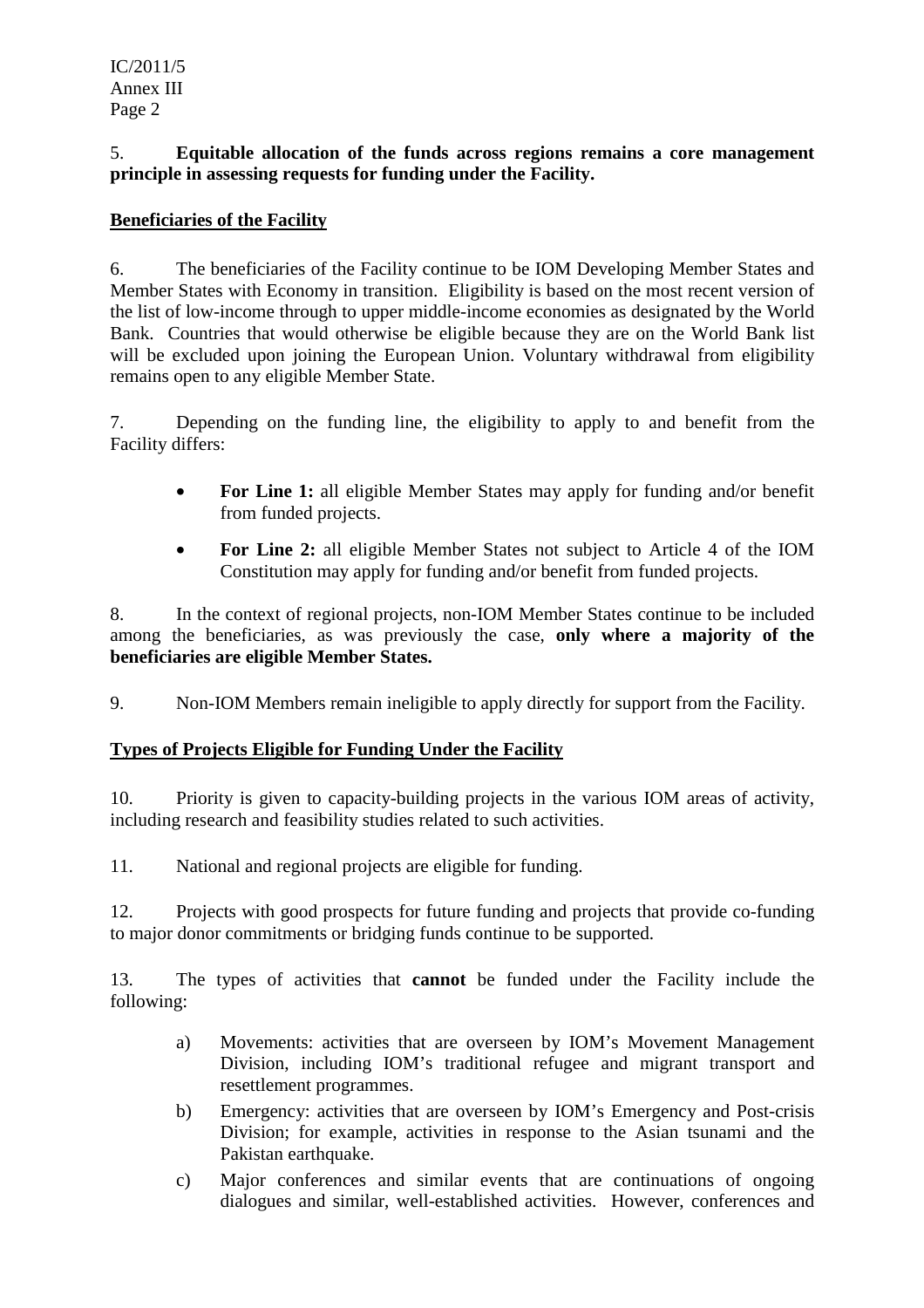similar events that may be useful in launching new regional processes, opening new geographic coverage or increasing programme planning and implementation between IOM and Member States are not excluded.

- d) Projects mainly supporting IOM staff and office costs, including projects proposed for the specific purpose of opening an IOM office, are excluded. IOM staff and office costs can, however, be included in the budget for project implementation following the usual IOM projectization approach.
- e) Assisted Voluntary Return projects, unless they include significant elements of government capacity-building alongside the return component.

### **Funding Levels**

- 14. The following maximum funding levels apply:
	- Line 1: USD 100,000 for national projects and USD 100,000 for regional projects. Exceptional increases at the regional project level will continue to be considered up to USD 200,000;
	- Line 2: USD 200,000 for national projects and USD 300,000 for regional projects. Funding requests beyond these limits will not be considered.

### **Project Duration**

15. The maximum project duration for Line 1 funded projects will be 12 months. The maximum project duration for Line 2 funded projects will be 24 months.

### **Application Procedure**

16. A project for consideration can be presented by the government of an eligible Member State, including by its Permanent Mission in Geneva.

17. A project may also be presented by IOM Field Missions and Offices, or by IOM Headquarters' departments.

18. All projects are referred to the participating IOM Mission(s) for coordination and support.

19. All submitted projects, including those submitted by the Permanent Mission in Geneva, **must be supported by a written endorsement and request for Facility funding by the respective capital**. In the case of regional projects, a minimum of two eligible and benefiting Member States must endorse the proposal. If regional projects benefit many Member States, the Facility management will request additional letters of support from a majority of the eligible and benefiting Member States and may require additional information on the expected outcomes and impact. This endorsement should take the form of a letter to IOM from the cooperating arm of the government, **citing the specific project and making**  specific reference to the Facility support<sup>4</sup>.

 $\overline{\phantom{a}}$ 

<sup>4</sup> http://www.iom.int/1035/applications.htm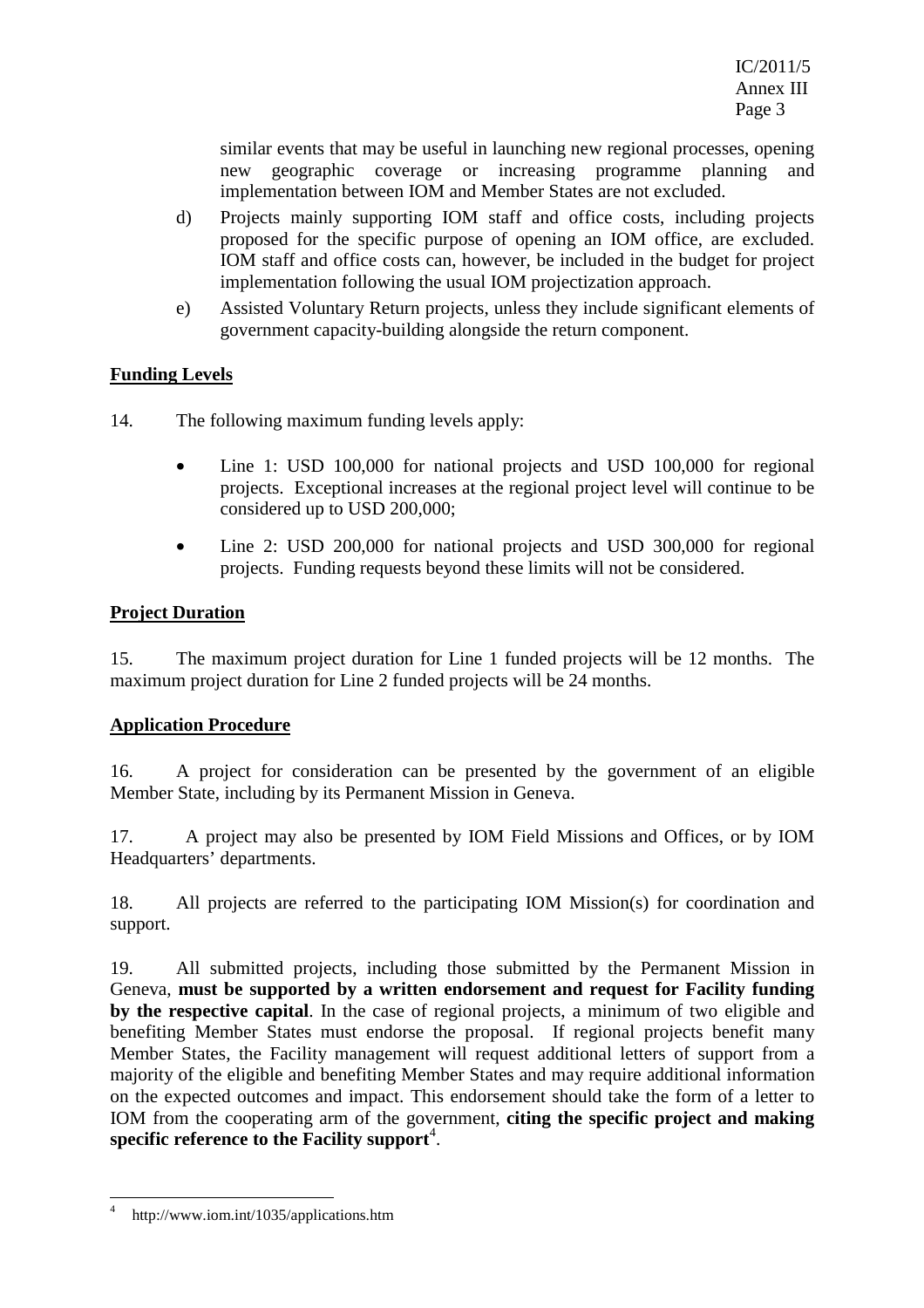20. **Projects must be presented in the IOM Project Document or Summary Project Outline format, with complete budgets<sup>5</sup> , wherein the total of staff and office cost should not be more than 30 percent of the total budget. Consistent with the standard IOM project development processes, projects should also receive endorsement from the**  relevant MRF<sup>6</sup>. In addition, projects must be reviewed and endorsed by the relevant IOM Headquarters division or department before final consideration by the Facility management.

21. It is not necessary for an eligible Member State to create the project document for consideration. Eligible Member States can discuss with or otherwise relay their areas of interest to the nearest IOM Field Mission or Office, or with IOM Headquarters, and the relevant IOM unit will then work with the government to shape and finalize the document and the project design.

22. Project inquiries and applications are accepted in any of the three official languages of the Organization, throughout the year. **As from January 2011, the 1035 Facility Management will be implementing deadlines for the submission of regional applications**. This measure has become necessary to improve planning of the disbursement of funds with respect to both regional initiatives and national priorities.

- $\bullet$  1<sup>st</sup> deadline: 15 March 2011
- $2<sup>nd</sup>$  deadline: 30 June 2011

Any application which does not meet the above requirements will not be considered in the batch of applications and will have to wait until the requirements are fulfilled. An application which is not successful at the 1st deadline due to insufficient budget can be reconsidered for funding at later deadlines. We would also encourage you to speak with the 1035 Facility Management prior to initiating the development of a project concept, to discuss probable funding availability within your region, and not to create expectation with the government counterpart that we will not be able to fulfill.

23. The request for funding under the Facility should specify the Line under which funding is sought (Line 1 or Line 2). In the absence of specific mention of a funding line, projects will be considered under Line 1 or Line 2 by the Facility management on the basis of the level of funding requested, the proposed duration of the project, as well as the availability of the funds.

 $\overline{\phantom{a}}$ 5 http://www.iom.int/1035/templates.htm

<sup>6</sup> Project Development Flowchart, 1 June 2006 – Once a project is approved by the COM and the MRF, the Project Developer submits the Project Document or SPROUT and budget details to the relevant HQ Dept or Division.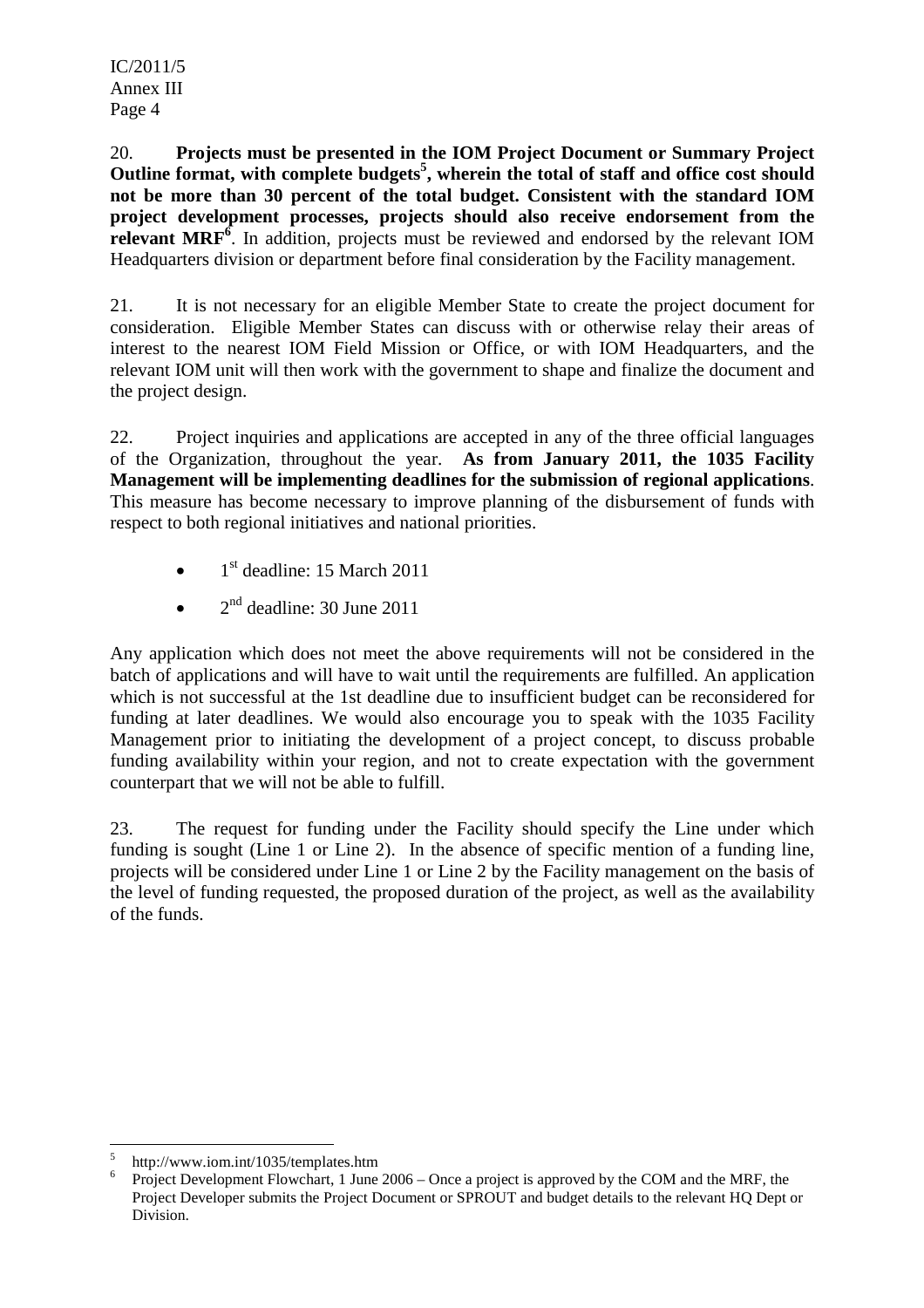## **Relevant Criteria and Considerations in Processing Applications for 1035 Facility Funding**

24. In addition to the factors outlined in preceding paragraphs of this Guidance Note, the following considerations will apply when reviewing applications for funding under the Facility:

### **Line 1**

25. A follow-up project to a previously funded project under the Facility (Line 1) will not be admissible for further funding under Line 1.

### **Line 2**

26. In recognition that the demand for Line 2 funds may exceed the available funding of USD 4,100,000 in 2011:

- The Facility funding history of Member States will be taken into account.
- Demonstrated efforts by the relevant IOM Mission/and or Member State (s) in securing traditional funding support through donor outreach will be considered favourably as will any evidence of possible future donor interest and/or support.
- Consideration will be given to the level of active engagement and support by the relevant Member State(s) with the initiative/project.
- A follow-up project to a previously funded project under the Facility (Line 1) will be considered (as stated in the IOM Strategy Document approved by Resolution No. 1150 (XCIII)).

In the event that demand in a particular region outstrips the available funding, Facility management will consult with relevant Governments and IOM Field Missions and Offices with a view to consolidating and prioritizing the requests for funding primarily in accordance with the considerations in the preceding paragraphs.

### **Funding Allocations in 2011**

27. Decisions on funding under both Line 1 and Line 2 will continue to be made throughout the year, approximately on a quarterly basis for national projects, subject to the availability of funds and the established deadlines for regional project applications as explained in paragraph 22.

### **Project Tracking, Reporting and Management**

28. The Facility-funded projects are managed by the relevant IOM Field Mission or Office or, in exceptional cases, the relevant IOM Headquarters unit, in coordination with the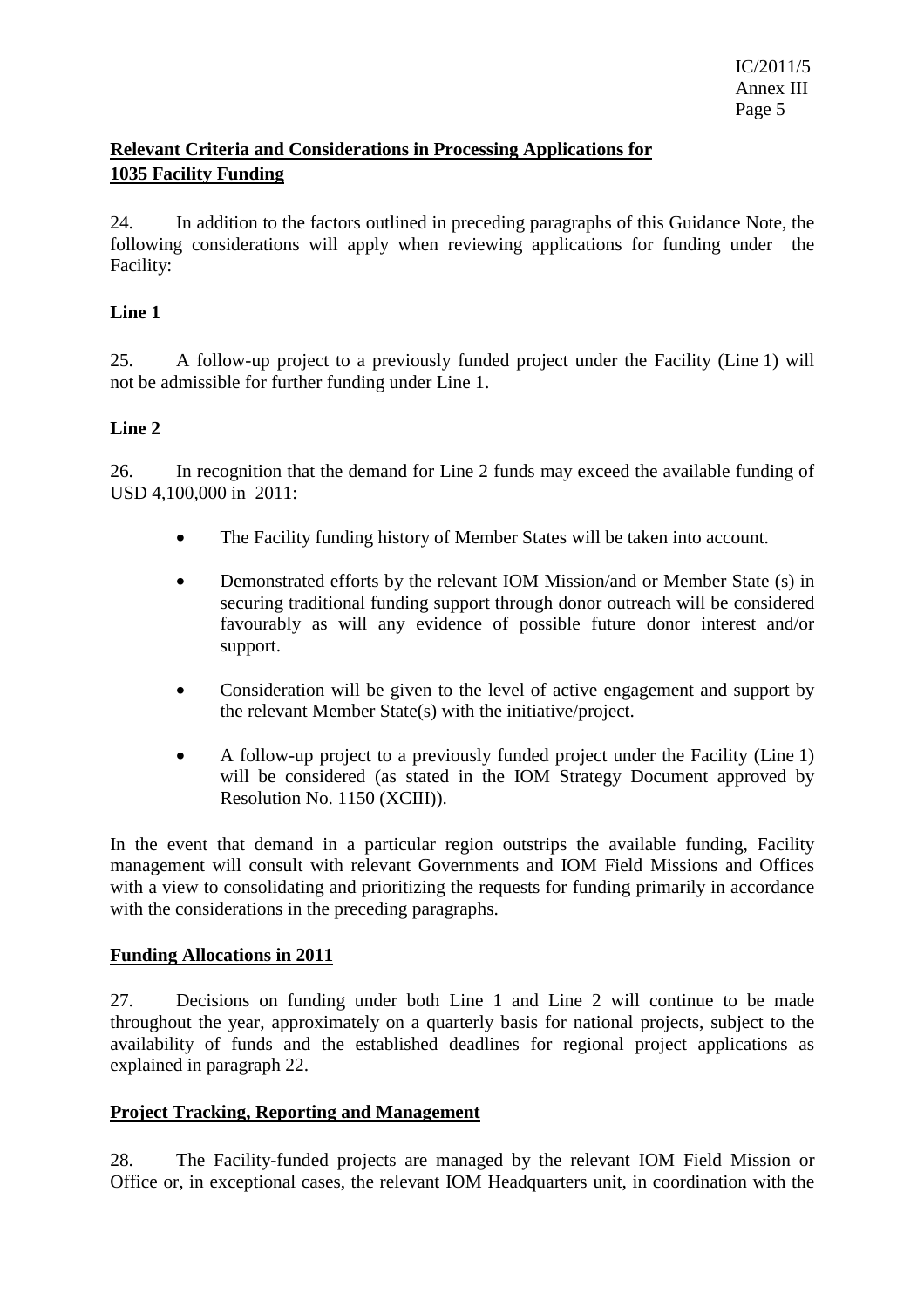appropriate arm of the government of the benefiting Member State. IOM includes 1035 Facility proposals in its normal project tracking procedures.

29. Regular progress reports, including financial reports, are required through the established IOM reporting channels. The project manager is expected to ensure that any adjustment to objectives and budget are made in concert with the relevant government project counterparts and Headquarters unit. Requests for project extensions and adjustments to the budget should be submitted to the Facility for evaluation and approval.<sup>7</sup>

30. **Projects with a duration of 12 months and beyond (including extensions) require a 6 months interim narrative and financial report using the standard IOM reporting templates and a final narrative and financial report within 3 months of project completion. Projects with a duration of less than 12 months do not require an interim report unless the project is extended to cover 12 months and beyond and an interim report is deemed appropriate by the Facility management<sup>8</sup> .** The Facility will review the narrative report and once the financial report is reviewed and endorsed by ACO Reporting Services, the narrative report will be forwarded to the relevant Permanent Missions in Geneva. Financial reports require a breakdown of Operational Costs to match budget categories of the original budget. IOM Missions are expected to share project information/reports with relevant government counterparts.

l

<sup>7</sup> www.iom.int/1035/templates.htm

<sup>8</sup> www.iom.int/1035/templates.htm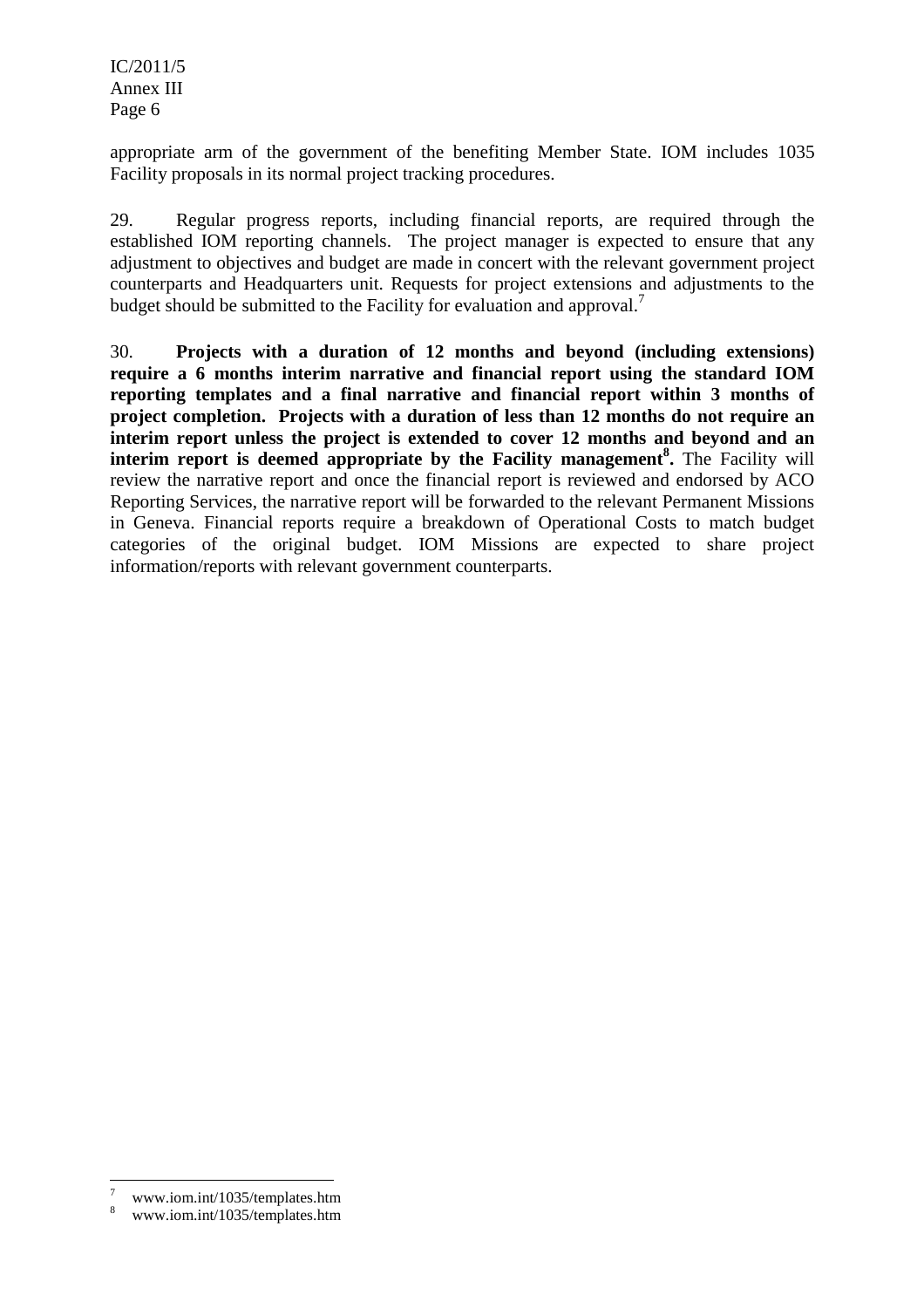# **List of IOM Member States eligible for allocations from the 1035 Facility (Line 1), by region, 31 January 2011**

### (Total: 93)

| Africa                           | Latin America and the Caribbean    | Asia                       |
|----------------------------------|------------------------------------|----------------------------|
| 43 Members (46%)                 | 21 Members (23%)                   | 16 Members (17%)           |
| Algeria                          | Argentina                          | Afghanistan                |
| Angola                           | <b>Belize</b>                      | Bangladesh                 |
| Benin                            | Bolivia (Plurinational State of)   | Cambodia                   |
| <b>Botswana</b>                  | <b>Brazil</b>                      | India                      |
| Burkina Faso                     | Chile                              | Iran (Islamic Republic of) |
| Burundi                          | Colombia                           | Kazakhstan                 |
| Cameroon                         | Costa Rica                         | Kyrgyzstan                 |
| Cape Verde                       | Dominican Republic                 | Mongolia                   |
| Central African Republic         | Ecuador                            | Nepal                      |
| Congo                            | El Salvador                        | Pakistan                   |
| Côte d'Ivoire                    | Guatemala                          | Philippines                |
| Democratic Republic of the Congo | Haiti                              | Sri Lanka                  |
| Egypt                            | Honduras                           | Tajikistan                 |
| Gabon                            | Jamaica                            | Thailand                   |
| Gambia                           | Mexico                             | Timor-Leste                |
| Ghana                            | Nicaragua                          | Viet Nam                   |
| Guinea                           | Panama                             |                            |
| Guinea-Bissau                    | Paraguay                           |                            |
| Kenya                            | Peru                               | <b>Europe</b>              |
| Lesotho                          | Uruguay                            | 11 Members (12%)           |
| Liberia                          | Venezuela (Bolivarian Republic of) |                            |
| Libyan Arab Jamahiriya           |                                    | Albania                    |
| Madagascar                       |                                    | Armenia                    |
| Mali                             |                                    | Azerbaijan                 |
| Mauritania                       |                                    | <b>Belarus</b>             |
| Mauritius                        |                                    | Bosnia and Herzegovina     |
| Morocco                          |                                    | Georgia                    |
| Namibia                          |                                    | Montenegro                 |
| Niger                            |                                    | Republic of Moldova        |
| Nigeria                          |                                    | Serbia                     |
| Rwanda                           |                                    | Turkey                     |
| Senegal                          |                                    | Ukraine                    |
| Sierra Leone                     |                                    |                            |
| Somalia                          |                                    |                            |
| South Africa                     |                                    | <b>Middle East</b>         |
| Sudan                            |                                    | 2 Members $(2\%)$          |
| Swaziland                        |                                    |                            |
| Togo                             |                                    | Jordan                     |
| Tunisia                          |                                    | Yemen                      |
| Uganda                           |                                    |                            |
| United Republic of Tanzania      |                                    |                            |
| Zambia                           |                                    |                            |
| Zimbabwe                         |                                    |                            |
|                                  |                                    |                            |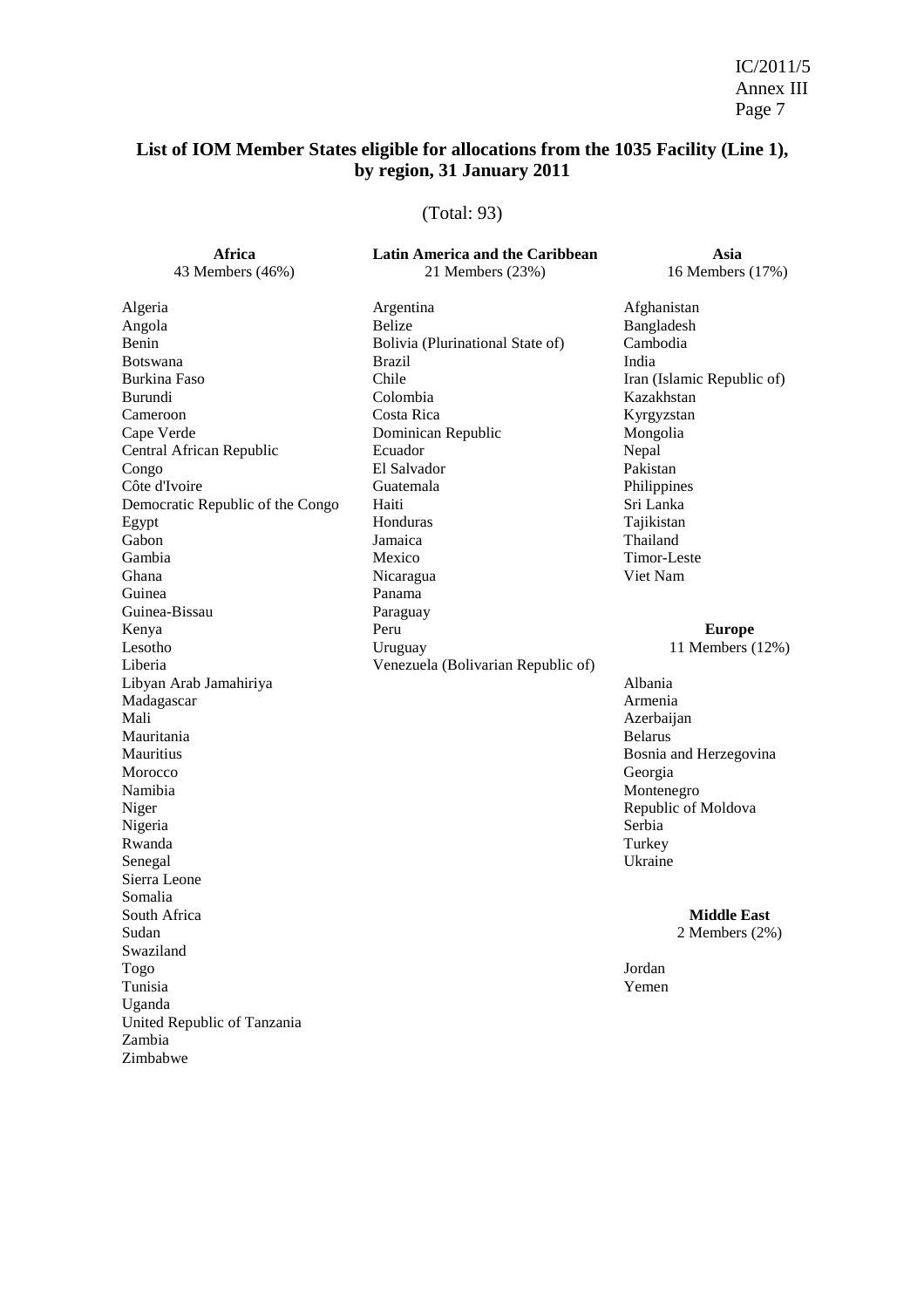### **List of IOM Member States eligible for allocations from the 1035 Facility (Line 2), by region, 31 January 2011\***

#### (Total: 66)

| Africa                      | <b>Latin America and the Caribbean</b> | Asia             |
|-----------------------------|----------------------------------------|------------------|
| 22 Members (33%)            | 16 Members (24%)                       | 15 Members (23%) |
| Algeria                     | Argentina                              | Afghanistan      |
| Angola                      | <b>Belize</b>                          | Bangladesh       |
| Benin                       | Chile                                  | Cambodia         |
| <b>Botswana</b>             | Colombia                               | India            |
| Burkina Faso                | Costa Rica                             | Kazakhstan       |
| Central African Republic    | Ecuador                                | Kyrgyzstan       |
| Congo                       | El Salvador                            | Mongolia         |
| Egypt                       | Guatemala                              | Nepal            |
| Ghana                       | Haiti                                  | Pakistan         |
| Kenya                       | Honduras                               | Philippines      |
| Lesotho                     | Mexico                                 | Sri Lanka        |
| Mali                        | Nicaragua                              | Tajikistan       |
| Mauritius                   | Panama                                 | Thailand         |
| Morocco                     | Paraguay                               | Timor-Leste      |
| Namibia                     | Uruguay                                | Viet Nam         |
| Swaziland                   | Venezuela (Bolivarian Republic of)     |                  |
| Togo                        |                                        |                  |
| Tunisia                     |                                        | <b>Europe</b>    |
| Uganda                      |                                        | 11 Members (17%) |
| United Republic of Tanzania |                                        |                  |
| Zambia                      |                                        | Albania          |
| Zimbabwe                    |                                        | Armenia          |
|                             |                                        | Azerbaijan       |
|                             |                                        | <b>Belarus</b>   |

 Bosnia and Herzegovina Georgia Montenegro Republic of Moldova Serbia **Turkey Turkey** Ukraine van die koning van die koning van die koning van die koning van die koning van die koning van die koning van die koning van die koning van die koning van die koning van die koning van die koning van die koning van

#### **Middle East**

 2 Members (3%) Jordan **Yemen Yemen** 

\* This list will be regularly updated to take into account the payment of outstanding contributions.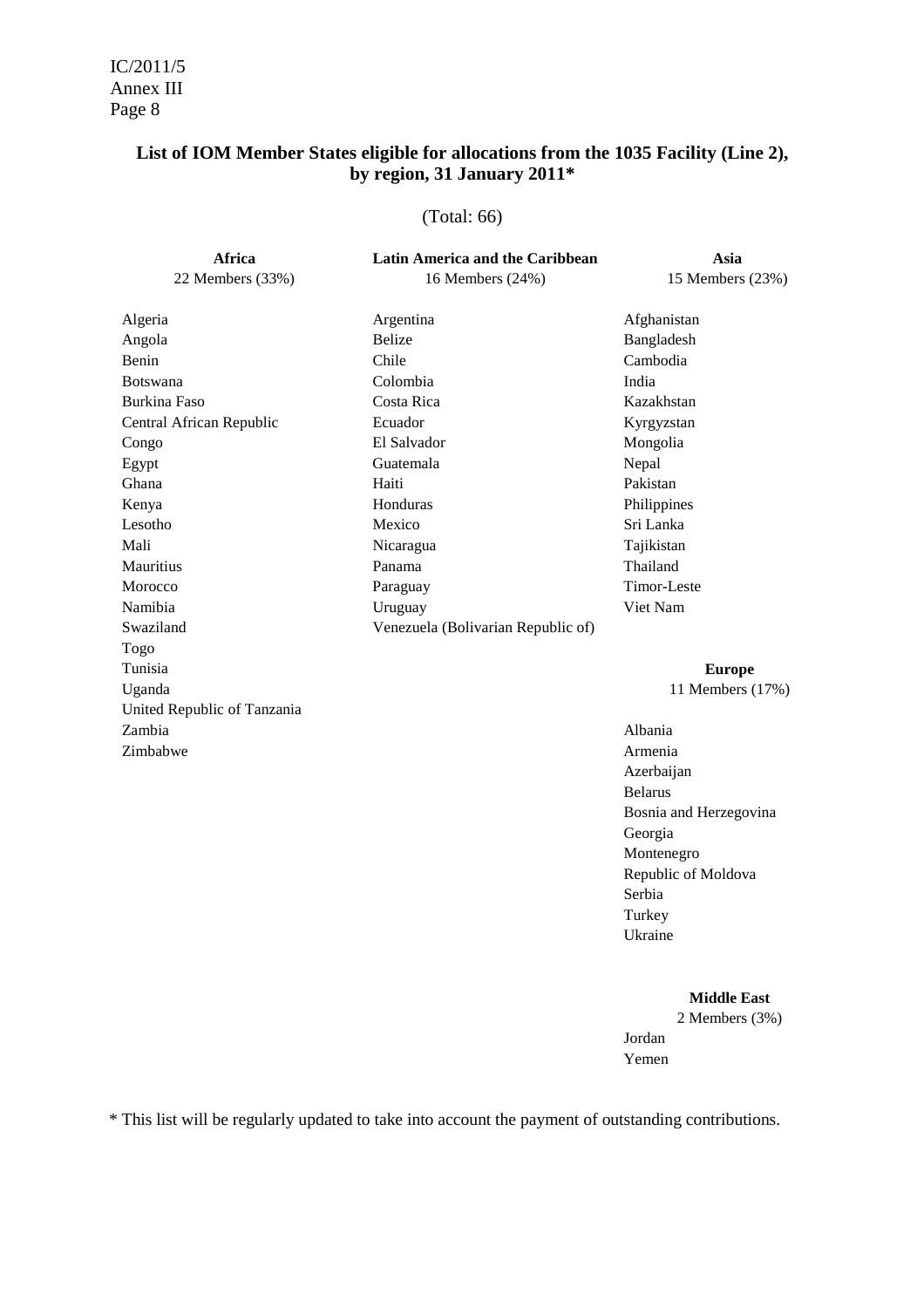IC/2011/5 Annex IV Page 1

### **Annex IV**

### **1035 FACILITY DATABASES – SAMPLE FORMS \_\_\_\_\_\_\_\_\_\_\_\_\_\_\_\_\_\_\_\_\_\_\_\_\_\_\_\_\_\_\_\_\_\_\_\_\_\_\_\_\_\_\_\_\_\_\_\_\_\_\_\_\_\_\_\_\_\_\_\_\_\_**

|                                                                                                                                                        | IOM International Organization for Migration<br>OIM Organisation Internationale pour les Migrations |
|--------------------------------------------------------------------------------------------------------------------------------------------------------|-----------------------------------------------------------------------------------------------------|
|                                                                                                                                                        | OIM Organización Internacional para las Migraciones                                                 |
|                                                                                                                                                        | 1035 Facility                                                                                       |
|                                                                                                                                                        | Support for Developing Member States and Member States with Economy in Transition                   |
| (AutoNumber)<br>Database ID Number                                                                                                                     |                                                                                                     |
| <b>Project Information</b>                                                                                                                             | <b>Funding Source</b>                                                                               |
| Year<br><b>Budget Line</b>                                                                                                                             | 1035 Allocation                                                                                     |
| <b>Project Code</b>                                                                                                                                    | Sasakawa                                                                                            |
| <b>Total allocation in USD</b>                                                                                                                         | PRJ-P35/Line 1                                                                                      |
| <b>Mission Management Site</b>                                                                                                                         | <b>PRJ-P35/Line 2</b>                                                                               |
| Project Manager                                                                                                                                        | <b>EC Co-Funding</b><br><b>CF Project Code</b><br>$\checkmark$                                      |
| <b>Project Title</b>                                                                                                                                   | Further funding or activities                                                                       |
|                                                                                                                                                        |                                                                                                     |
| Summary                                                                                                                                                | <b>Project Status and Reports</b>                                                                   |
|                                                                                                                                                        | <b>Status</b><br>$\checkmark$                                                                       |
|                                                                                                                                                        | $\Box$ YES<br><b>Project Extended</b>                                                               |
|                                                                                                                                                        | <b>Final End Date</b>                                                                               |
| <b>Focal Point</b>                                                                                                                                     | <b>Original End Date</b>                                                                            |
|                                                                                                                                                        | Project code closed                                                                                 |
| <b>Main Category</b>                                                                                                                                   |                                                                                                     |
| Service area<br><b>IOM Strategy</b>                                                                                                                    |                                                                                                     |
|                                                                                                                                                        |                                                                                                     |
|                                                                                                                                                        |                                                                                                     |
| <b>End Date</b><br><b>Start Date</b>                                                                                                                   | <b>Required Reports</b><br>Interim Report Required (Financial and Narrative)                        |
| Language<br>1035 Newsletter Article<br>Released On<br>$\Box$ YES                                                                                       | Final Report (Financial and Narrative)                                                              |
|                                                                                                                                                        |                                                                                                     |
| <b>Region and Benefiting States</b>                                                                                                                    | <b>Submitted Reports</b><br><b>Endorsed By ACO/RAS</b>                                              |
| Region<br>$\checkmark$                                                                                                                                 | $\Box$ YES<br>Interim Financial and<br>Narrative Report<br><b>Date Endorsed</b>                     |
| <b>Region expanded</b><br>$\checkmark$<br><b>S-Region</b><br>$\checkmark$                                                                              |                                                                                                     |
| Regional<br>$\checkmark$                                                                                                                               | Final Financial and<br>$\Box$ YES<br>H<br>Narrative Report                                          |
| All Benefiting MS                                                                                                                                      | <b>Date Endorsed</b>                                                                                |
|                                                                                                                                                        |                                                                                                     |
|                                                                                                                                                        | Ending Bal to PRJ-P35/Line 1                                                                        |
| Other countries benefiting at<br>allocation time                                                                                                       | Ending Bal to PRJ-P35/Line 2                                                                        |
| Middle East                                                                                                                                            | <b>Final Package Reports</b>                                                                        |
| <b>Other Bnf Country14</b><br><b>Benefiting MS</b><br>$\checkmark$<br>$\checkmark$                                                                     | Main Outcome - Impact                                                                               |
| Other Bnf Country2<br>Other Bnf Country15<br>$\vee$<br>$\checkmark$                                                                                    |                                                                                                     |
| Other Bnf Country3<br>Other Bnf Country 16<br>$\checkmark$<br>$\checkmark$                                                                             |                                                                                                     |
| <b>Other Bnf Country4</b><br>Other Bnf Country17<br>$\checkmark$<br>$\checkmark$                                                                       |                                                                                                     |
| Other Bnf Country5<br>$\checkmark$<br>Other Bnf Country18<br>$\checkmark$                                                                              |                                                                                                     |
| Other Bnf Country6<br>Other Bnf Country19<br>$\checkmark$<br>$\checkmark$<br>Other Bnf Country7<br>$\checkmark$<br>Other Bnf Country20<br>$\checkmark$ | Request for 2010 Evaluation Form<br>$\Box$ YES                                                      |
| Other Bnf Country8<br>$\checkmark$<br>Other Bnf Country21<br>$\checkmark$                                                                              | View Evaluation                                                                                     |
| Other Bnf Country9<br>$\checkmark$<br>Other Bnf Country22                                                                                              |                                                                                                     |
| Other Bnf Country10<br>$\checkmark$<br>Other Bnf Country23                                                                                             | Comments1                                                                                           |
| Other Bnf Country11<br>$\checkmark$<br>Other Bnf Country24                                                                                             | <b>Comments2</b>                                                                                    |
| Other Bnf Country 12<br>$\checkmark$<br>Other Bnf Country25                                                                                            |                                                                                                     |
| Other Bnf Country13<br>$\checkmark$<br>Other Bnf Country26                                                                                             |                                                                                                     |